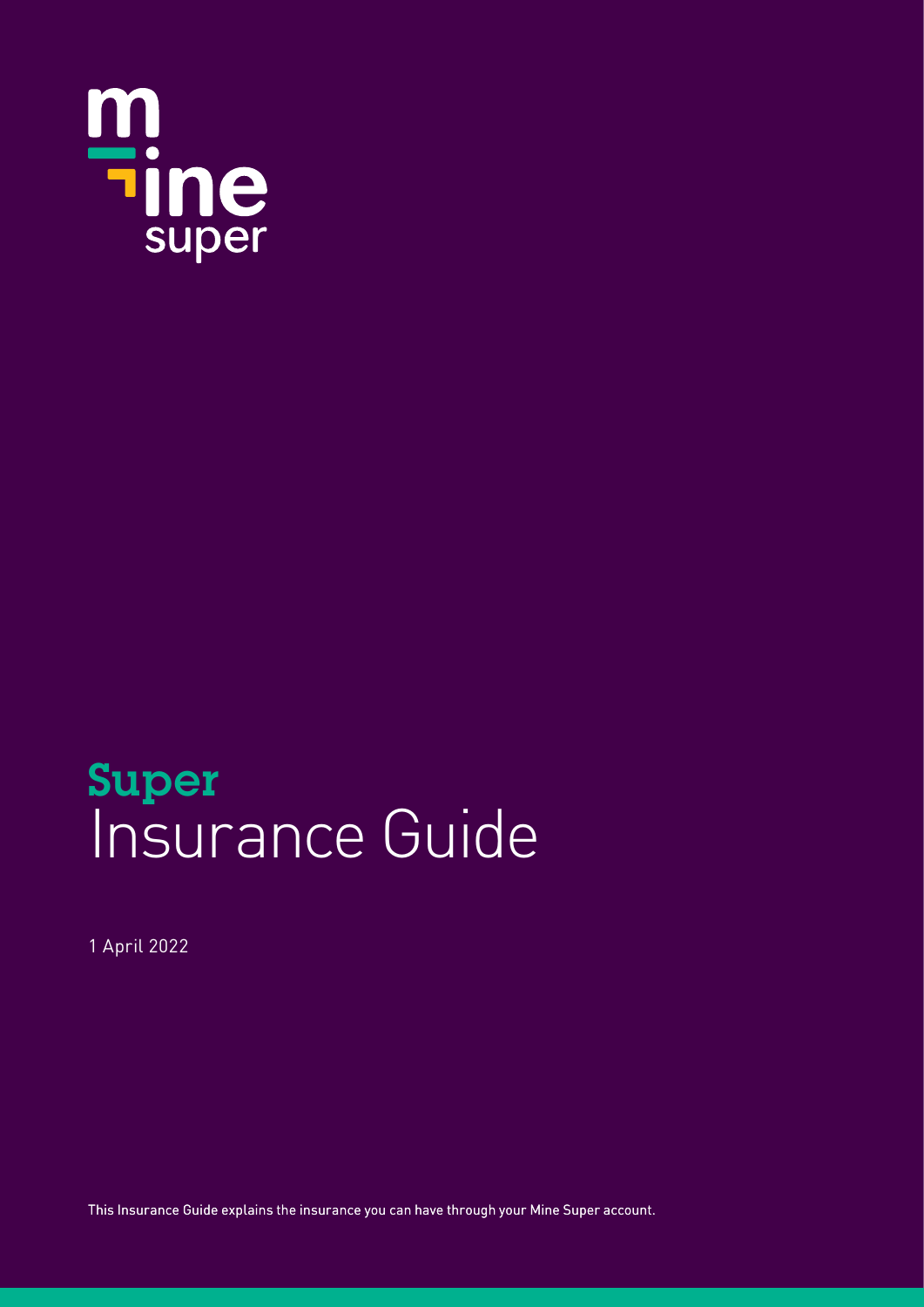The information in this document forms part of the Product Disclosure Statement (PDS) for the Mine Superannuation Fund.

You should read the PDS and this Insurance Guide before deciding if this insurance is appropriate. You can find these documents at mine.com.au/super-pds

Insurance offered through Mine Super is provided by TAL Life Limited ABN 70 050 109 450, AFS licence 237848 (TAL or Insurer).

While the PDS sets out general information about insurance, the Mine Superannuation Fund's (Fund) Trust Deed and the insurance policy documents set out the full terms on which insurance is offered and, to the extent that there's any inconsistency, override the PDS. To read the Fund's Trust Deed and our insurance policy documents, call 13 64 63, email help@mine.com.au or visit our office during business hours.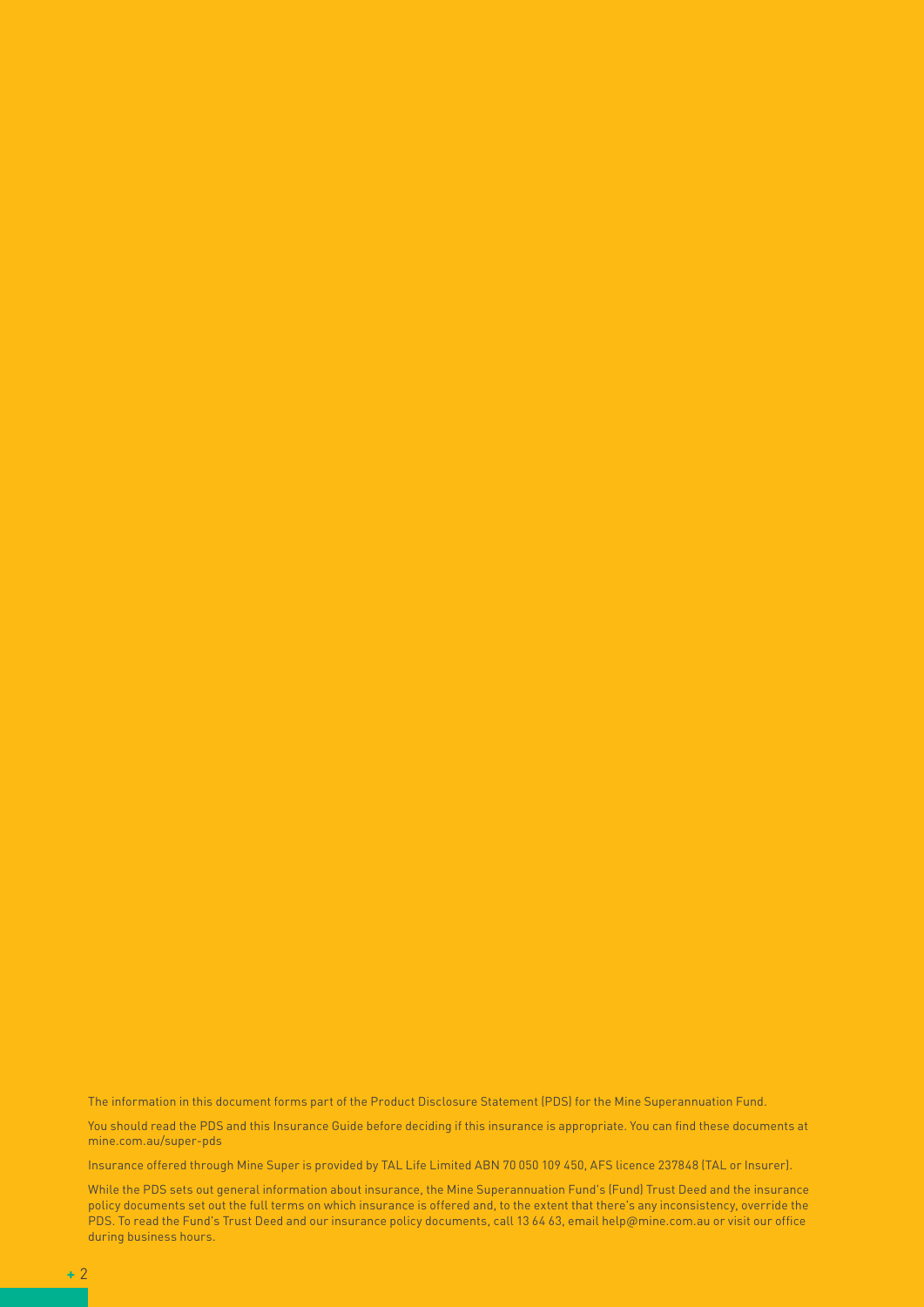# **Contents**

| Why insurance                               | 4  |
|---------------------------------------------|----|
| Our insurance - DTI and TPD                 | 5  |
| Basic Insurance Cover                       | 5  |
| Voluntary Insurance Cover                   | 9  |
| Our insurance - Income Protection insurance | 12 |
| How do I make a claim?                      | 18 |
| Your job classification                     | 20 |
| The duty to take reasonable care            | 21 |
| Important definitions and meanings          | 22 |
| Premium rates                               | 36 |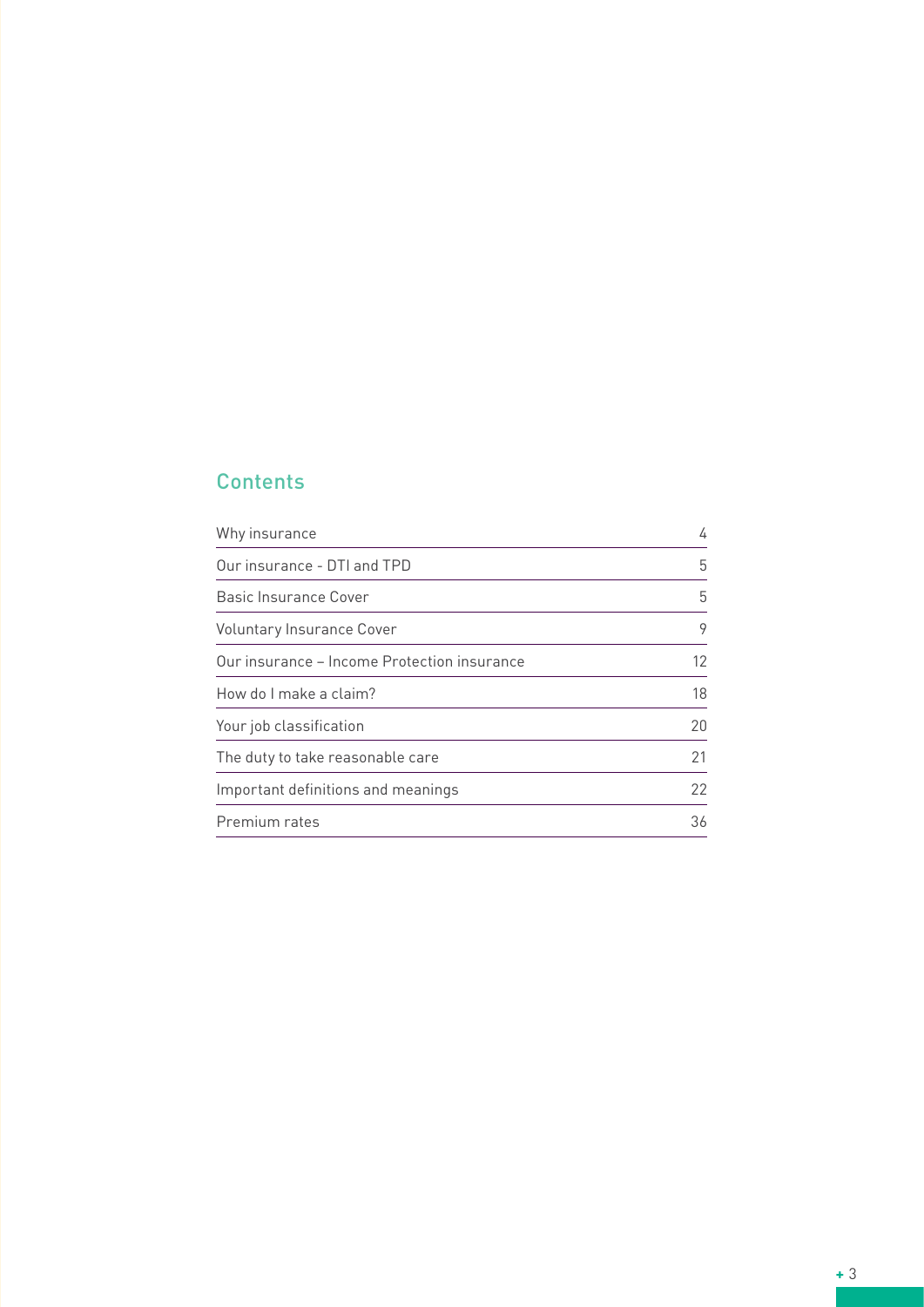# Why insurance

## Protect your biggest asset – you!

Your family probably relies on your income to put a roof over their head, so it makes sense to protect that income as part of a complete financial plan. Most Australians don't think twice before insuring assets like their home and car, but it's equally important to think of yourself as an asset. Consider that the average wage earner would make around \$3.45 million over their working life1 . That's worth protecting! If you become sick, disabled or die, your family can use your insurance proceeds to maintain their lifestyle, rather than finding other ways to make ends meet.

## What's on offer?

We offer a range of flexible insurance options designed to protect you and your family if you're unable to work because of illness or injury, become permanently disabled or die:

- **+** Death and Terminal Illness (DTI) insurance provides a lump sum payment if you die or become terminally ill.
- **+** Total and Permanent Disablement (TPD) insurance – provides a lump sum payment if you're unlikely to ever work again due to an illness or injury.
- **+** Income Protection (IP) insurance provides a temporary income if you're unable to work due to an illness or injury.

## The benefits of having insurance through your Mine Super account

- **+** If you're eligible, you'll receive Basic Insurance Cover, which is made up of DTI and TPD insurance, and standard IP insurance. You don't need to apply for this insurance or, for Basic Insurance Cover, have your health assessed. You also have the option to apply for extra DTI and TPD insurance.
- **+** Our insurance caters for people working in mining and supporting industries, who can find it hard to obtain adequate and reasonably priced insurance due to their jobs.
- **+** We have a dedicated claims team to help you through the claims process, including your own personal case manager.
- **+** Simple ways to update and review your insurance, including the ability to apply for Voluntary Insurance Cover, change your insurance and make a claim over the phone.
- **+** Access to Mine Super Financial Advice. They aim to make sure you receive the right advice to make the most of your individual situation, and it won't cost the world. Visit mine.com.au/advice for more information.

#### Why insure through super

- **+** Affordability We can negotiate competitively priced premiums with our insurer because of the large group of members covered.
- **+** Hassle free payments Your insurance is easier to manage as the premiums are automatically deducted from your super account, so you don't need to worry about budgeting or making payments.
- **+** Automatic insurance cover if you're eligible, insurance without having to provide medical and financial information.

Although there are advantages of insuring through your super, it might not be the best solution for everyone, particularly if you have an existing illness or injury and other insurance. You should talk to your financial adviser to see what's best for your situation.

# Partnering with TAL

We've partnered with TAL Life Limited (TAL) ABN 70 050 109 450, AFS licence 237848, Australia's leading life insurance specialist, to provide you with insurances. TAL is one of Australia's largest insurers and a leading insurance provider for the super industry. They have been protecting people for over 150 years and today they insure more than 4.5 million Australians.

<sup>1</sup> Australian Bureau of Statistics. Based on full time adult average weekly ordinary times earnings as at November 2019, multiplied by 40 years of continuous employment.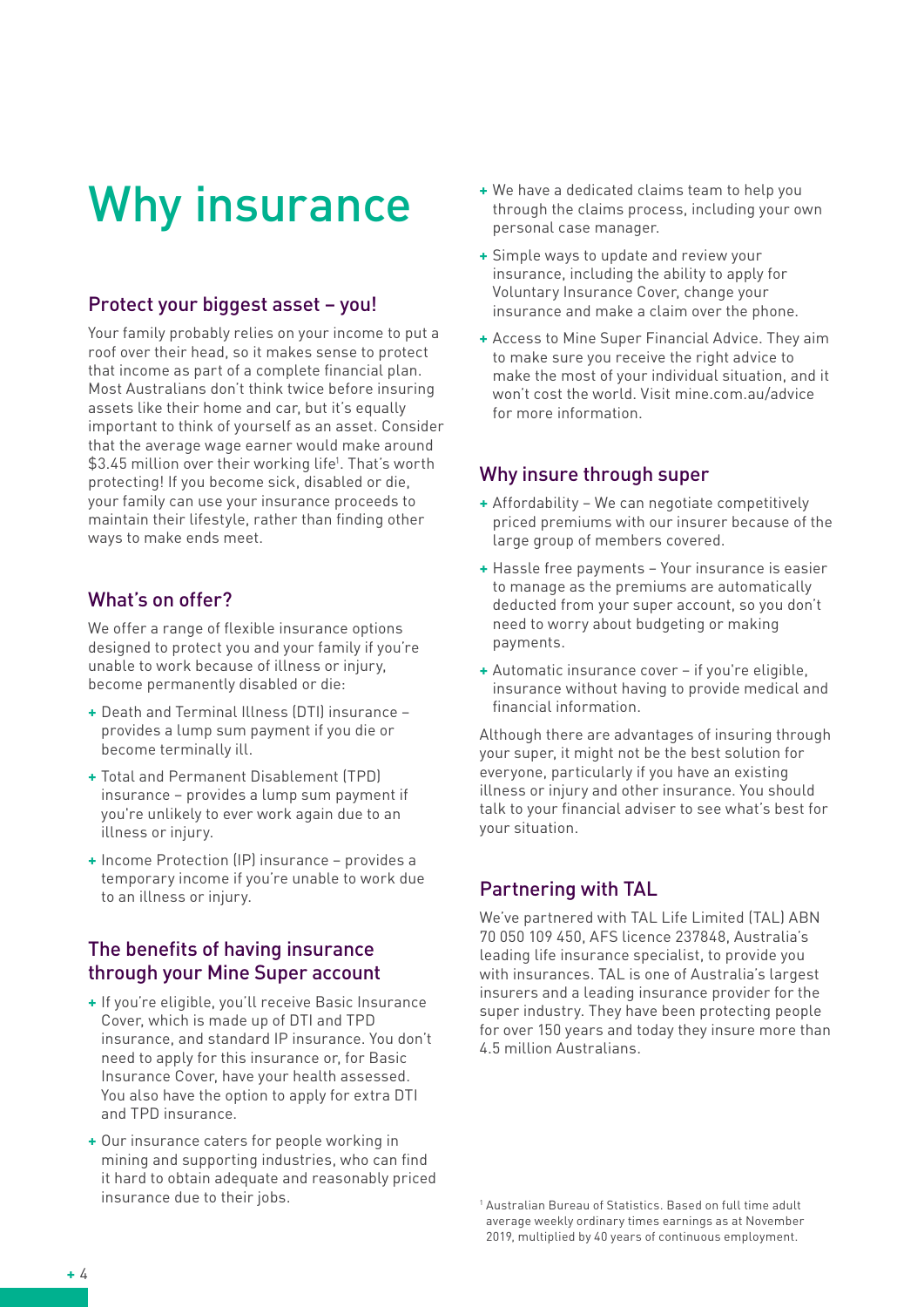# Our insurance - DTI and TPD

#### What is it?

Death and Terminal Illness (DTI) insurance pays a lump sum if you die or you are terminally ill and medically certified to have less than 24 months to live.

Total and Permanent Disablement (TPD) insurance pays a lump sum if you're unlikely to ever work again due to an illness or injury.

There are two types of DTI and TPD insurance – Basic Insurance Cover and Voluntary Insurance Cover

# Basic Insurance Cover

## What is it?

Basic Insurance Cover is DTI and TPD insurance that you don't need to apply for or have your health assessed. You'll receive a set amount of insurance based on your age.

You can only have Basic Insurance Cover on one account.

#### Who can have it?

Generally, Basic Insurance Cover is added to your account after all the following have occurred:

- **+** Your account balance is \$6,000 and above.
- **+** You're aged 25 to 64.
- **+** You're employed and your employer makes their first contribution to your account.

If you're not eligible for Basic Insurance Cover because your balance is below \$6,000 and / or you're under 25 years of age, you can still choose to have it added by completing a **Your super account essentials** form. You'll need to be aged 15 to 64 and be employed, with your employer making their first contribution to your account.

You can't have this insurance on your account if at the time your account started, you'd been paid or were entitled to be paid a Terminal Illness Benefit. If you've previously been paid or were entitled to be paid a TPD benefit, then you'll receive Limited Cover. Go to page 23 for more information.

#### When is Basic Insurance Cover added to your account?

- **+** If it's added to your account automatically the later of the date your employer makes their first eligible contribution to your account OR the date you reach age 25 and your balance reaches \$6,000 and above.
- **+** If you ask to add it to your account the later of the date your employer makes their first eligible contribution to your account or the date you ask us to add this insurance.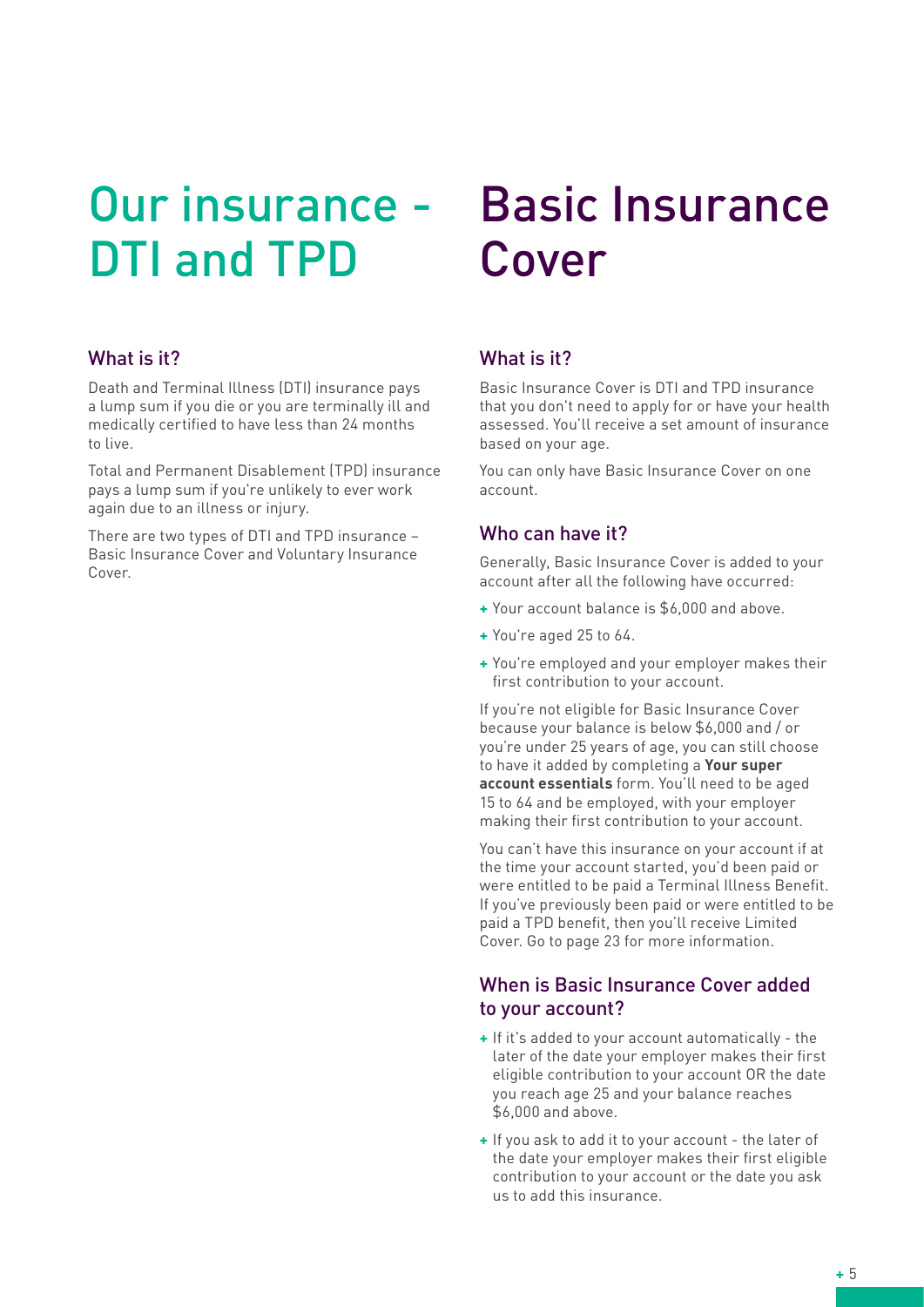#### What type of Basic Insurance Cover am I eligible for?

If you're eligible, initially Limited Basic Insurance Cover will be added to your account.

If your cover has been applied automatically, your employer makes a contribution within 180 days of the date your cover commenced and you're in Active Employment for 30 consecutive days, your cover will update to Standard Basic Insurance Cover. If however your employer makes a contribution outside of 180 days, your cover will remain Limited Basic Insurance Cover for a minimum period of 24 months followed by 30 consecutive days in Active Employment.

If you ask us to add cover to your account, within 180 days of you commencing employment with your employer and you're in Active Employment for 30 consecutive days, your cover will convert to Standard Basic Insurance Cover. If you ask us to add cover to your account outside of 180 days of you commencing employment, your cover will remain Limited Basic Insurance Cover for a minimum period of 24 months followed by 30 consecutive days in Active Employment. Your cover will then convert to Standard Basic Insurance Cover. The update to Standard Basic Insurance Cover will occur the later of the date that we receive your application, your employer makes their first eligible contribution to your account, your employment commencement date or the date you ask us to add this insurance.

#### What are the default conditions of my cover?

When you receive Basic Insurance Cover, we won't give you a job classification until you tell us one and your job classification will show as 'undeclared'. It's important you tell us your job classification as soon as possible as it affects how much you pay for your insurance. If you don't tell us, you could pay more for your insurance than you have to. Go to pages 20 and 36 to 37 for more information.

#### **What if I'm self-employed?**

You can ask us to add Limited Basic Insurance Cover to your account. If you have Limited Basic Insurance Cover, you won't be covered for any medical conditions you had in the two years prior to your cover starting. If we have received a contribution to your account in the previous 16 months, your cover will start on the later of the date you reach age 25 and your balance reaches \$6,000 and above OR the date you ask us to add this insurance.

#### **What if I've already been paid a TPD benefit?**

If you've previously been paid a TPD benefit, or are entitled to be paid a TPD benefit before your cover commences or recommences, you'll be entitled to Limited Cover only.

Limited Cover means you're only covered for an illness that first becomes apparent or an injury that first occurs on or after the date your insurance started, restarted or increased. Go to page 23 for more information.

#### How much cover do I get?

| Age       | <b>DTI</b> | <b>TPD</b> |
|-----------|------------|------------|
| $15 - 24$ | \$50,000   | \$50,000   |
| 25-49     | \$100,000  | \$100,000  |
| 50-54     | \$80,000   | \$80,000   |
| 55-59     | \$60,000   | \$45,000   |
| 60        | \$50,000   | \$25,000   |
| 61        | \$50,000   | \$20,000   |
| 62        | \$50,000   | \$15,000   |
| 63        | \$50,000   | \$10,000   |
| 64        | \$50,000   | \$5,000    |

Your DTI cover will reduce by any amount of TPD cover you're paid by us.

You can apply for extra DTI and TPD or DTI only insurance cover. For more information go to page 9 under the heading 'Voluntary Insurance Cover'.

#### How much does my insurance cover cost?

This depends on the amount of your cover, your age, your gender and your job classification. Go to page 36 for the premium rates.

#### What aren't I covered for?

You're not covered if your claim is caused by war involving Australia or New Zealand or any other country you live in. If you have Limited Cover, other exclusions apply. For more information go to page 23.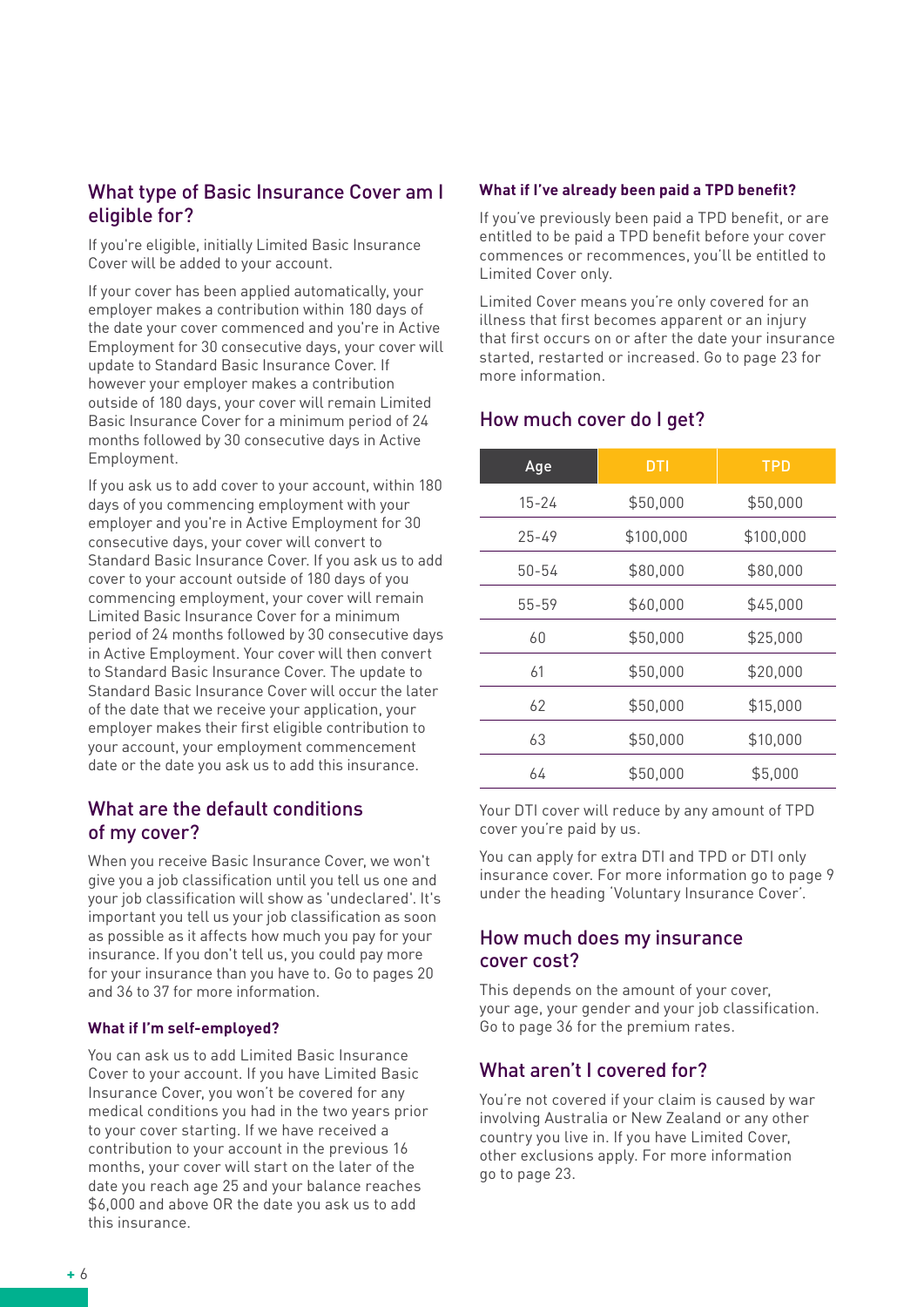## When does my Basic Insurance Cover stop?

When one of the following happens:

- **+** You turn 65.
- **+** You ask us to cancel your cover.
- **+** You die.
- **+** You're paid a terminal illness or TPD benefit. If you're paid a Basic TPD Insurance Cover benefit, any death cover above your TPD benefit will transfer to Voluntary Insurance Cover. The amount of your DTI insurance cover will be reduced by the amount of the TPD benefit you're paid.
- **+** There isn't enough money in your account to pay for your cover.
- **+** You start active service with the armed forces of any country, although if you're a member of the Defence Force Reserve your cover will stop only when you become the subject of a call out order.
- **+** You're no longer entitled to hold an interest in the Fund.
- **+** You no longer have a Mine Super account.
- **+** Your account hasn't had a contribution (including a transfer from another super fund) for 16 months and you haven't let us know you want to keep your insurance. If you're getting close to the 16 months, we'll try and let you know and give you a chance to keep your insurance if you want to.

## Can I restart or reinstate my Basic Insurance Cover if it stops?

If your Basic Insurance Cover stopped because:

- **+** you had insufficient funds in your account to pay for your cover, we'll automatically restart your Basic Insurance Cover when an employer contribution is received within six months of the date your cover stopped
- **+** your account hasn't had a contribution for 16 months and you haven't let us know you want to keep your cover, we'll reinstate your Basic Insurance Cover if you tell us to within 60 days of the date your cover stopped.

In both instances your cover will only be restarted or reinstated if all premiums are paid in full from the date your cover stopped.

When your Basic Insurance Cover is restarted or reinstated it will be:

- **+** equal to the same type and amount of cover that was stopped and will be subject to the same exclusions or special conditions that applied
- **+** Limited Cover until you've been in Active Employment for 30 consecutive days.

## How can I cancel my Basic Insurance Cover?

Call us on 13 64 63 or fill out a **Cancel my insurance** form which you can find at mine.com.au/insurance-forms

If Basic Insurance Cover has been applied automatically and you cancel it within 90 days of the date your insurance started we will refund your premiums to your account.

## What can I customise on my Basic Insurance Cover?

#### **Your job classification**

You can update your job classification to reflect the type of job you have. If you haven't told us your job classification, you should tell us as you could pay more for your insurance than you have to. If you haven't provided your job classification it will show as 'undeclared'.

To update your job classification, call us on 13 64 63 or fill out a **Change my insurance** form which you can find at mine.com.au/insurance-forms

For more information on the job classifications go to page 20.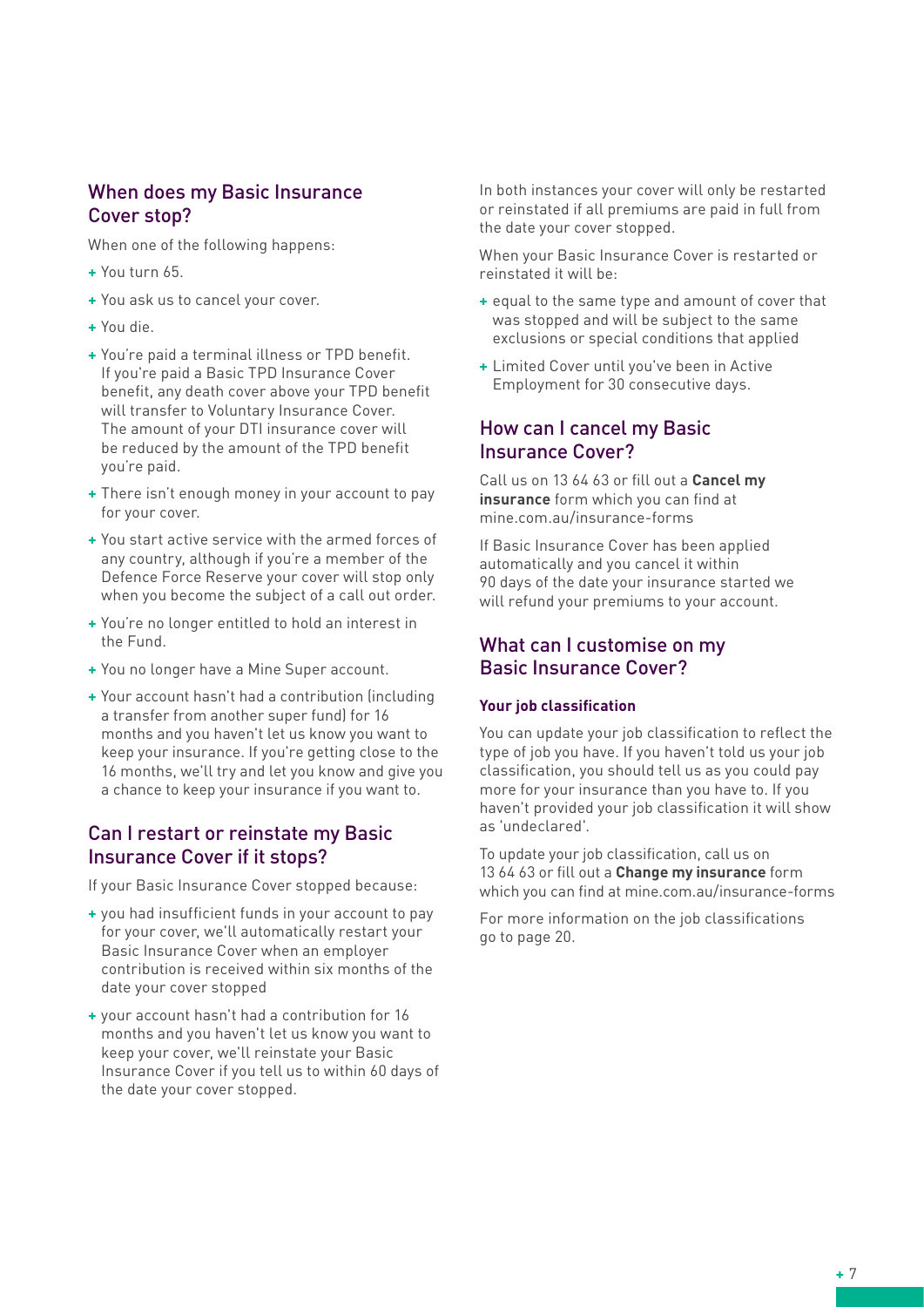#### Can I convert my Basic Insurance Cover to Voluntary Insurance Cover?

Yes but you need to do this before you turn age 65. The cost of your insurance will be based on Voluntary Insurance Cover premium rates.

You might want to consider this:

- **+** to lock in your cover amount as Basic Insurance Cover reduces from age 50
- **+** if you want to continue with your cover after age 65 when your Basic Insurance Cover ends.

#### Special offer – Introductory Cover Option

You can increase your Basic Insurance Cover under our `Introductory Cover Option'. Under this option, you can apply to double your Basic Insurance Cover within 60 days of the date on your insurance welcome letter.

If you're over 50 we'll ask you some basic questions about your health.

You can only use this option once and you need to use it the first time Basic Insurance Cover is added to your account.

The cost of this extra cover is based on Basic Insurance Cover premium rates.

To increase your insurance under this option, you'll need to complete a **Double your Basic Insurance Cover** form or **Your super account essentials** form. You can find these forms at mine.com.au/insurance-forms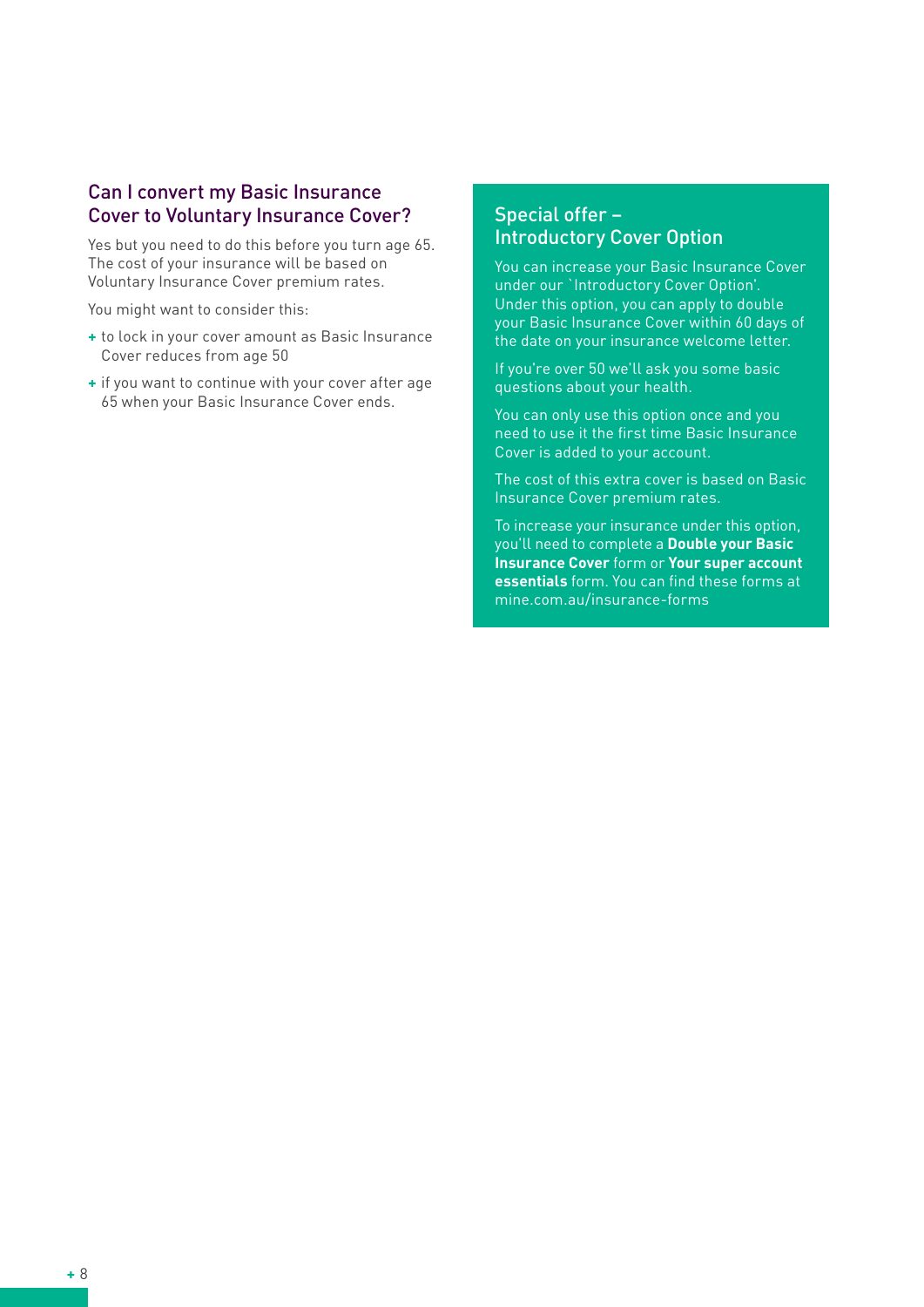# Voluntary Insurance Cover

## What is it?

Voluntary Insurance Cover is DTI and TPD insurance cover that you've applied to have added to your account. You can have different amounts of DTI and TPD cover but you can't have TPD cover by itself or for an amount more than your DTI cover. If you have just DTI cover you can apply to have TPD cover added later on.

## Who can have it?

Any member aged between 15 and 69 for DTI cover and between 15 and 64 for TPD cover.

Our insurer will assess your application and might apply special conditions to your insurance because of your health, lifestyle and pastimes. Your application might also be declined.

#### How do I apply for Voluntary Insurance Cover?

You can apply over the phone by calling 13 64 63 or by filling out an **Apply for Voluntary Insurance Cover** form.

#### Am I covered while my application is being assessed?

While your application is being assessed you'll have 'Interim Accident Cover'. For more information go to page 23.

#### How much cover do I get?

You can choose the amount of Voluntary Insurance Cover you want to apply for. You can apply for any amount of DTI cover and up to a maximum of \$2 million of TPD cover. The terminal illness component of your DTI cover is a maximum of \$2.5 million. The amount you apply for must be a multiple of \$10,000.

Your Voluntary TPD Cover reduces after you turn age 65.

It reduces by 20% each year on your birthday until it reaches zero when your reach age 70. This is outlined in the table below.

| Age | <b>TPD benefit</b> |
|-----|--------------------|
| 65  | 100%               |
| 66  | 80%                |
| 67  | 60%                |
| 68  | 40%                |
| 69  | 20%                |
| 70  | $0\%$              |

#### How much does my insurance cover cost?

This depends on the amount of your cover, your age, your gender, your job classification and if you smoke. Go to pages 37 - 38 for the premium rates.

#### What aren't you covered for?

You're not covered:

- **+** if your claim is caused by war involving Australia or New Zealand or any other country you live in
- **+** for any exclusions applied to your cover by our insurer.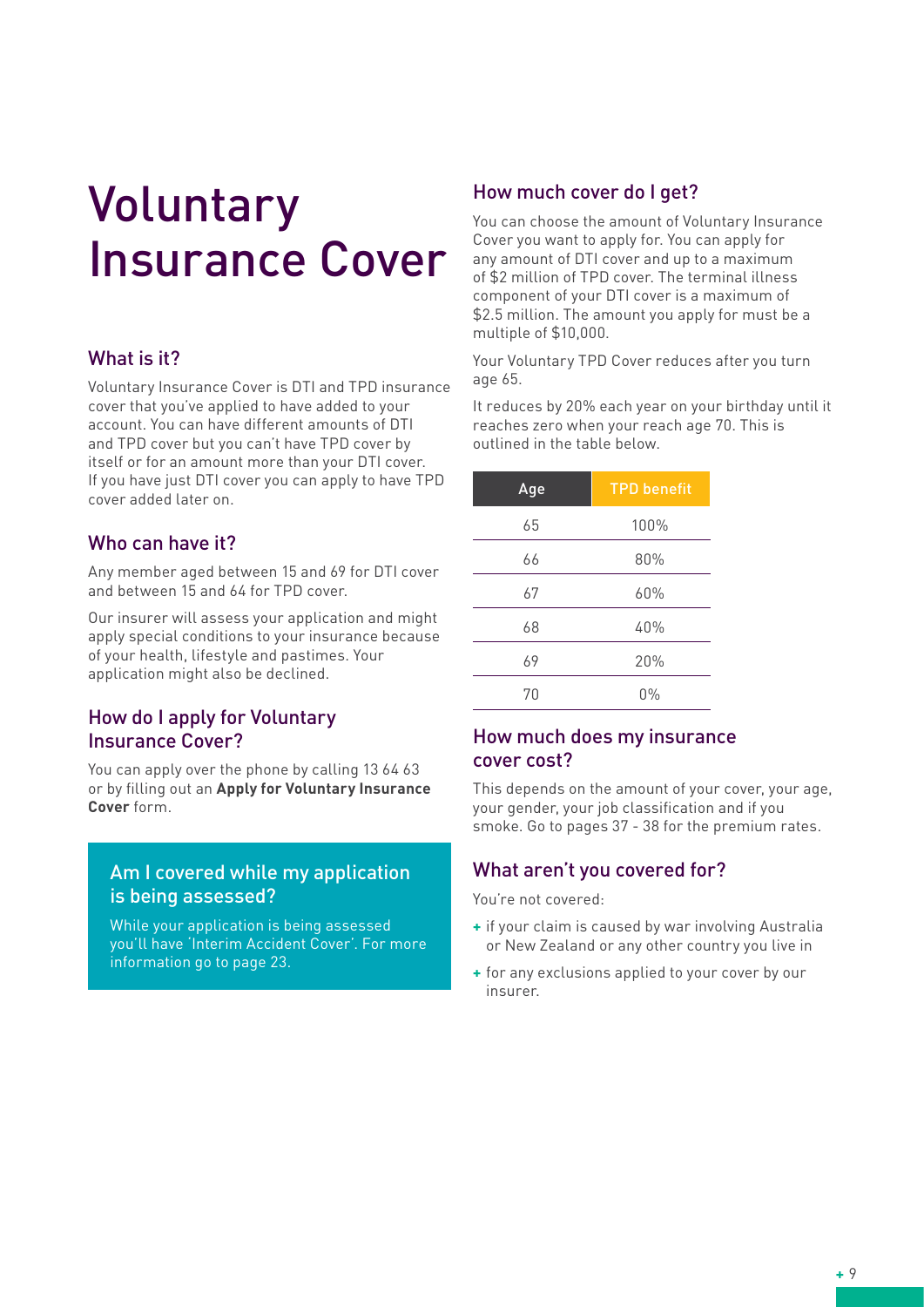## When does my Voluntary Insurance Cover stop?

When one of the following happens:

- **+** You turn 70.
- **+** You ask us to cancel your cover.
- **+** You die.
- **+** You're paid a terminal illness or TPD benefit. The amount of your DTI insurance cover will be reduced by the amount of the TPD benefit you're paid.
- **+** There isn't enough money in your account to pay for your cover.
- **+** You join any armed forces other than the Australian Defence Force Reserves when not on a call out order.
- **+** You're no longer entitled to hold an interest in the Fund.
- **+** You no longer have a Mine Super account.
- **+** Your account hasn't had a contribution (including a transfer from another super fund) for 16 months and you haven't let us know you want to keep your insurance. If you're getting close to the 16 months, we'll try and let you know and give you a chance to keep your insurance if you want to.

# How can I cancel my Voluntary Insurance Cover?

Call us on 13 64 63 or fill out a **Cancel my insurance** form which you can find at mine.com.au/insurance-forms

## What can I customise on my Voluntary Insurance Cover?

#### **You can change the amount you're covered for**

You can apply to change the amount you're covered for at any time. If you're increasing your insurance, your application will be assessed by our insurer and they might apply conditions to your extra cover or decline your application.

You can change your cover over the phone by calling 13 64 63 or by filling out a **Change my insurance** form which you can find at mine.com.au/insurance-forms

#### **Changing your job classification**

If you change jobs, you should update your job classification. To do this, call us on 13 64 63 or fill out a **Change my insurance** form which you can find at mine.com.au/insurance-forms

For more information on the job classifications go to page 20.

## Special offer - Significant Life Event Option

There are eight events when you can increase your Voluntary Insurance Cover without having your health assessed:

- **+** Taking out a mortgage or increasing it by \$100,000.
- **+** Having or adopting a child.
- **+** Marrying.
- **+** Divorcing.
- **+** A dependent child starting high school.
- **+** Completing an undergraduate degree.
- **+** Becoming a carer.
- **+** Death of a spouse.

You must apply within 180 days of the event and provide proof the event occurred. You'll only be able to do this three times overall and only once in any 12 month period. To be eligible you must also be under 60 and not be eligible, have received or applied for a permanent or temporary incapacity benefit or Terminal Illness Benefit.

The amount of extra insurance you can add each time is a maximum of \$100,000 (with the amount required to be divisible by \$10,000).

The cost of this extra cover is based on Voluntary Insurance Cover premium rates.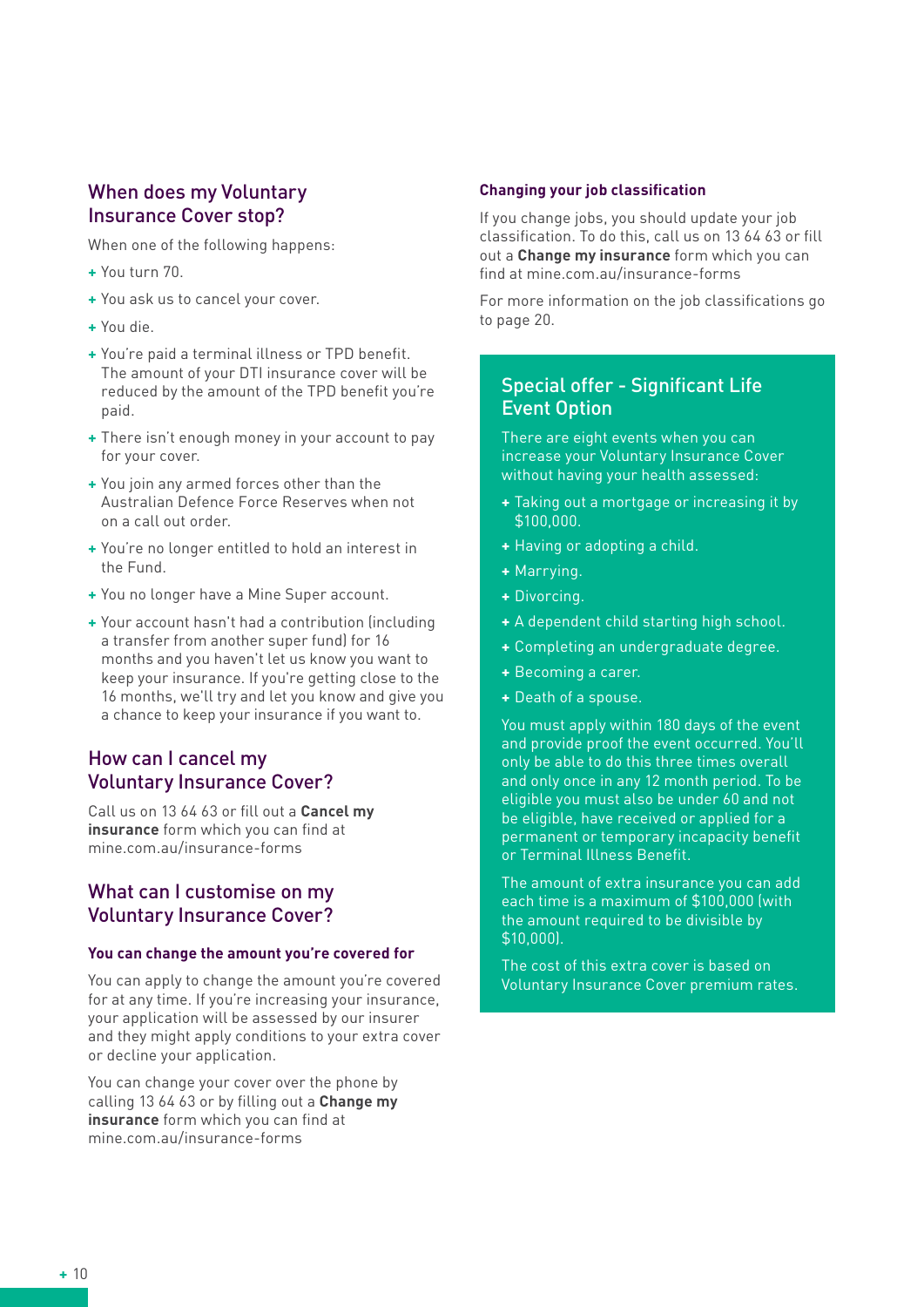#### **Transfer cover**

You can transfer DTI / TPD insurance cover you have elsewhere to your Mine Super account as Voluntary Insurance Cover. You'll need to complete the **Transfer in your other insurance to Mine Super** form and answer some health questions. Our insurer will assess your application and decide whether or not to add this cover to your account.

Any restrictions such as exclusions or premium loadings will transfer over but you won't be charged for these. Any restrictions on your current cover will also apply.

There are risks you should consider when transferring your existing cover, such as the loss of any accrued benefits, the possibility of waiting periods having to start again and the implications if you don't disclose all relevant information on an application form (even if unintentional).

You shouldn't cancel any existing cover until your application is accepted by our insurer. Once your cover has been transferred, you must cancel your other policy.

The maximum amount of DTI / TPD insurance cover you can transfer is \$1 million. The maximum amount of TPD insurance you can have on your account is \$2 million. The amount you transfer will need to be the same amount of insurance you have elsewhere, rounded up to the nearest \$10,000.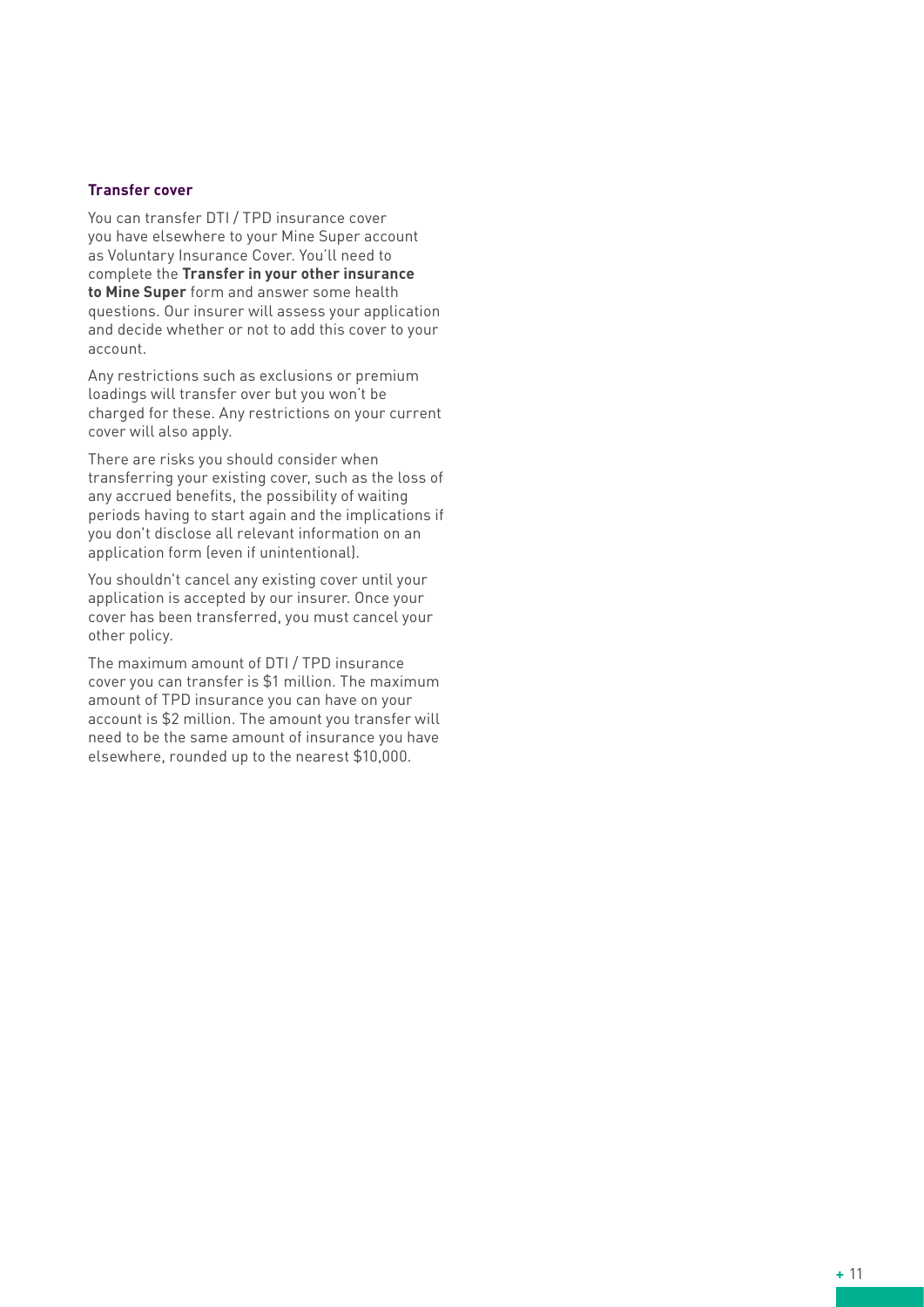# Our insurance – Income Protection insurance

Income Protection insurance is a temporary replacement for lost income due to illness or injury, helping protect you and your family from financial hardship while you recover.

## What am I covered for?

If you join Mine Super and you're eligible, you'll receive standard IP insurance. If you're not eligible, you can ask to have standard IP insurance added to your account or apply for IP insurance.

#### **What is standard IP insurance?**

If you receive standard IP insurance, you're covered for:

- **+** illnesses if you have full cover, you're covered for illnesses that first became apparent before and after your insurance started, while if you have Limited Cover you're only covered for illnesses that first become apparent after your insurance starts.
- **+** injuries ones that occur after your insurance starts. You're not covered for injuries that occurred before your insurance started.

If standard IP insurance has been applied automatically and your employer makes a contribution within 180 days of the date your cover commenced, you'll have Limited IP Cover until you've been in Active Employment for 30 consecutive days, when it will convert to full standard IP insurance. If however your employer makes a contribution outside of 180 days, your cover will remain Limited IP Cover for a minimum period of 24 months followed by 30 consecutive days in Active Employment.

If you ask us to add standard IP to your account within 180 days of you commencing employment with your employer, you'll have Limited IP Cover until you've been in Active Employment for 30 consecutive days, when it will convert to full standard IP insurance. If you ask to add standard IP insurance to your account more than 180 days of you commencing employment, you'll have Limited IP Cover until the later of 24 consecutive months and the date you've been the in Active Employment for 30 consecutive days following the end of the 24 month period.

#### **Who receives standard IP insurance?**

Generally, standard IP insurance is added to your account after all the following have occurred:

- **+** Your account balance is \$6,000 and above.
- **+** You're aged 25 to 64.
- **+** You're employed and your employer makes their first contribution to your account.

If you're not eligible for standard IP cover because your balance is below \$6,000 and / or you're under 25 years of age, you can still choose to have it added by completing a **Your super account essentials** form. You'll need to be aged 15 to 64 and be employed, with your employer making their first contribution to your account.

#### **When is standard IP insurance added to your account?**

- **+** If it's added to your account automatically the later of the date your employer makes their first eligible contribution to your account OR the date you reach age 25 and your balance reaches \$6,000 and above.
- **+** If you ask us to add it to your account the later of the date the Fund receives your request to add IP insurance to your account, your employment commencement date, your employer makes their first eligible contribution to your account or the date you ask us to add this insurance.

#### **What if I apply to have IP insurance added to my account?**

If you don't have standard IP insurance but wish to apply to add IP insurance to your account, you must have at least \$5,000 in your account if you're not receiving employer contributions into your accumulation account. You won't be covered for any illness or injuries you have at the time you apply.

Go to page 31 for definitions of illness and injury.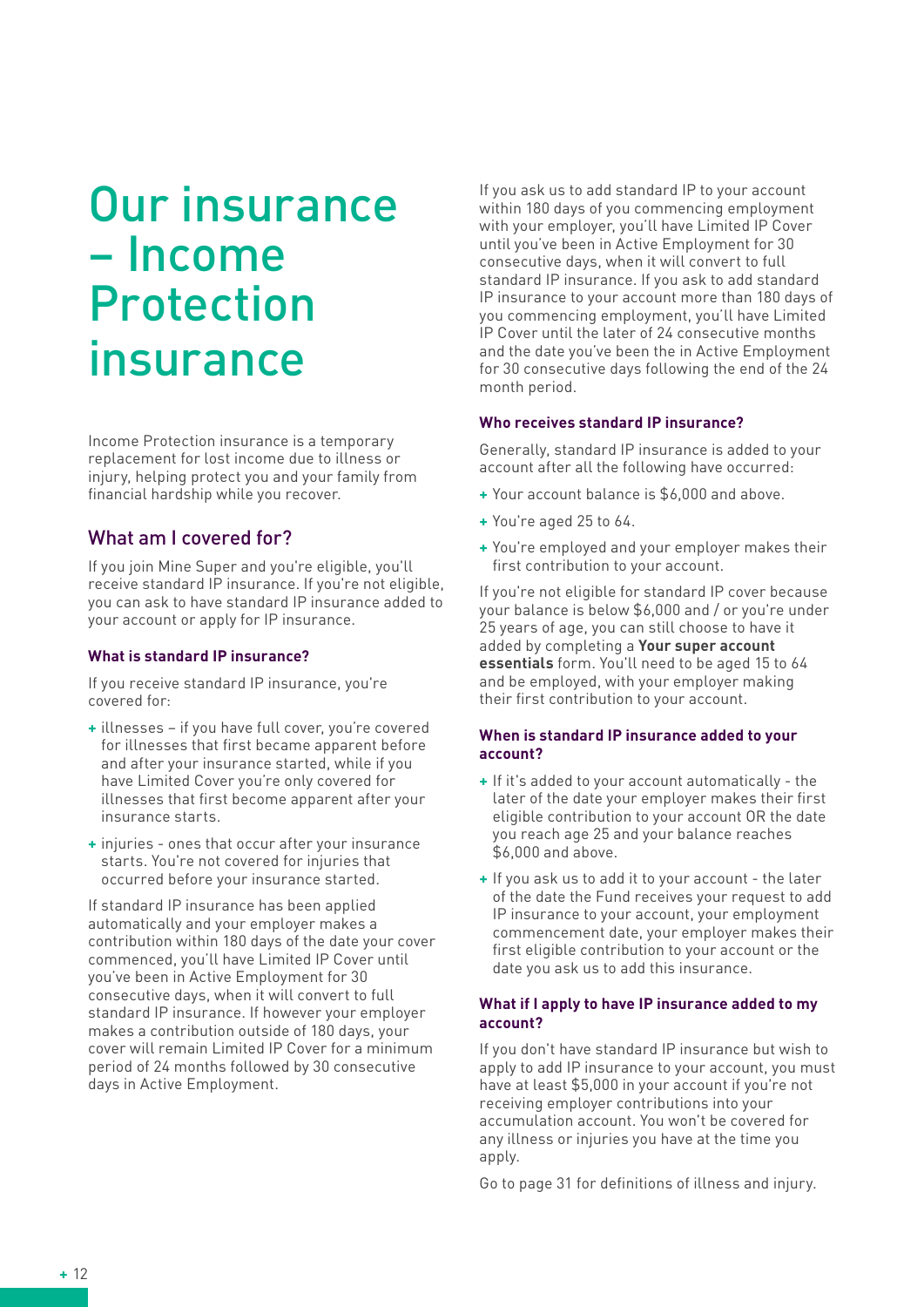#### What are the conditions of my IP insurance?

If you don't make any changes your IP insurance will have a:

- **+** Waiting period 60 days
- **+** Benefit period 2 years if you're under 65 and if you're aged between 65 and 70:
	- **–** for illnesses 12 weeks or to age 70, whichever occurs first
	- **–** for injuries 52 weeks or to age 70, whichever occurs first

If you're already being paid a benefit at age 65, you'll receive a further 12 weeks' payments for illnesses and 52 weeks' payments for injuries, but only to a total maximum benefit period of two years.

- **+** Insured salary \$80,000
- **+** Job classification We won't give you a job classification until you tell us one and your job classification will show as 'undeclared'. It's important you tell us your job classification as soon as possible as it affects how much you pay for your insurance. If you don't tell us, you could pay more for your insurance than you have to. Go to pages 20 and 36 to 37 for more information.

You can ask us to change these to reflect your personal circumstances.

## What if I am self-employed?

You'll need to apply to add IP insurance to your account by filling out an **Apply for Income Protection insurance** form. You won't be covered for any illnesses or injuries you had at the time you applied.

## How my IP benefit is calculated?

If you meet the requirements for an IP claim you will receive the **lesser of:**

- **+** 84.5% of your **insured salary** at the date you became disabled. This includes a super contribution component paid to your Mine Super account (calculated using the compulsory super contribution rate current at the date of your disablement), with the remaining amount paid to you directly. The super contribution component can change in line with super law, or
- **+** 84.5% of your **actual salary.** This includes a super contribution component paid to your Mine Super account (calculated using the compulsory super contribution rate current at the date of

your disablement), with the remaining amount paid to you directly. The super contribution component can change in line with super law.

Your IP benefit amount is capped at a maximum of \$18,461.54 per fortnight if your job classification is Professional or White Collar or \$11,538.46 per fortnight if your job classification is Undeclared, Light Manual, Heavy Manual or Mining.

#### Payments to help you return to work

If you become sick or suffer an injury, you might also be able to get up to \$25,000 for:

- **+** modifying your home or workplace to help you return to work
- **+** vocational training, including counselling.

These payments are paid directly by the insurer.

## How is my salary calculated for a claim?

The salary used to calculate your insurance benefit is:

- **+** If you're employed the total income you earn before tax in the 12 months immediately prior to the date you became disabled, or if employed for less than 12 months with an Industry Employer, the average salary from the start of your employment to the date you became disabled. It includes incentive payments and bonuses, overtime, shift loadings and allowances, any salary package you can take as cash and nil amounts for periods of unemployment. If you started working for a participating employer of the Fund for the first time in the previous year, your salary will be based on your average salary for the time you've worked for a participating employer. Your salary doesn't include super contributions your employer pays for you.
- **+** If you're self-employed what you earned from your own personal exertion in your business before tax is taken out laross salary) in the 12 months immediately prior to the date you became disabled, less your business expenses in earning that income.

#### How much does my insurance cover cost?

This depends on the amount of your cover, your age, your gender, your job classification and, for some types of cover, if you smoke. Go to page 39 for the premium rates.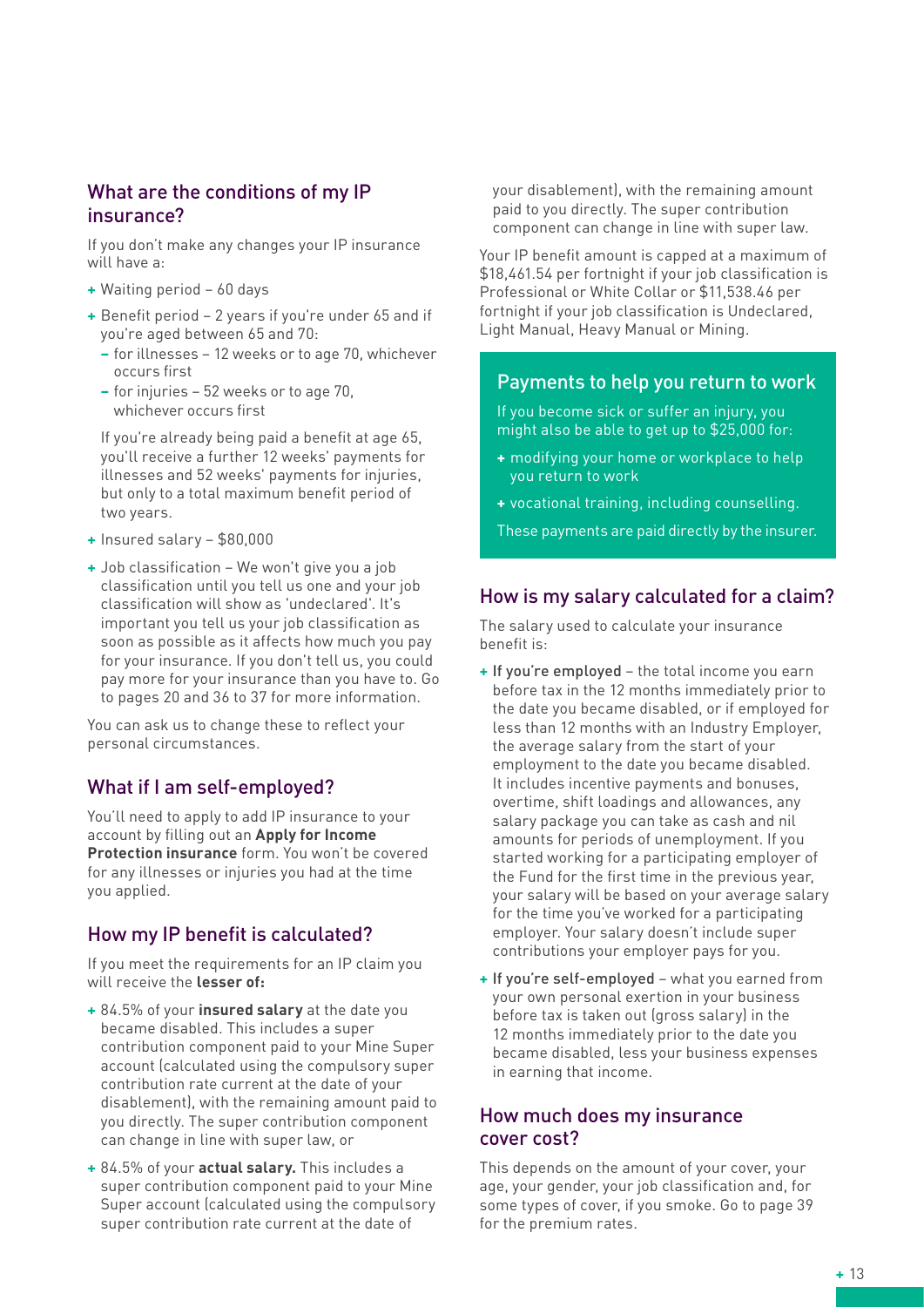#### What am I not covered for?

You're not covered if your injury or illness:

- **+** is intentionally self-inflicted, including attempted suicide
- **+** is from a normal and uncomplicated pregnancy and childbirth
- **+** relates to any act of war, whether declared or not, revolution, invasion, rebellion or civil unrest
- **+** is caused by you participating in a criminal act
- **+** can't be paid due to relevant legislation governing this insurance
- **+** occurred participating in professional sporting activities and your IP insurance started after 31 March 2017. Professional sportspeople are not eligible to hold IP insurance.

If you've been paid a benefit for the maximum benefit period, you will no longer have cover for that illness or injury. You will still be covered for any other unrelated illnesses or injuries.

#### What happens to my benefit if I'm getting other income?

If you're working in a reduced capacity, and your income is less than the income you earned before you were disabled, you might be eligible for a partial disability benefit. For more information go to the 'Important definitions and meanings' section on page 22.

Any other payments received as income might reduce your benefit. This may include things like annual leave, sick leave, workers compensation payments, payments from other insurance policies or income from a job that's not your usual one. Income from Centrelink, Department of Veteran Affairs, superannuation pensions and annuities, investments, lump sum TPD and trauma insurance benefits and genuine gifts won't reduce the amount you receive.

If you're being paid a benefit and also receiving workers compensation payments, your IP benefit payment will stop when a doctor considers that you're fit to return to work. If you're appealing a Workers Compensation Authority decision, then you might be able to continue receiving benefits under this policy, subject to you agreeing to repay benefits at the conclusion of the appeal.

## When will my Income Protection insurance cover stop?

When any one of the following occurs:

- **+** You turn 70.
- **+** 12 months from the date you were unemployed.
- **+** You're on approved leave (including parental leave) for more than 24 months.
- **+** You're no longer a member of the Fund.
- **+** You retire permanently.
- **+** You cancel your insurance.
- **+** You no longer have enough money in your account to cover the cost of this insurance.
- **+** You start service with the defence forces of any country, except if you're in the defence force reserves and not overseas.
- **+** You make a fraudulent claim.
- **+** The date your TPD cover ceases after you become totally and permanently disabled.
- **+** You die.
- **+** The insurance policy we have with the insurer, as a whole, is terminated.
- **+** Your account hasn't had a contribution (including a transfer from another super fund) for 16 months and you haven't let us know you want to keep your insurance. If you're getting close to the 16 months, we'll try and let you know and give you a chance to keep your insurance if you want to.

#### Can I restart or reinstate my Income Protection insurance if it stops?

If your IP insurance stopped because:

- **+** you had insufficient funds in your account to pay for your cover, or you were unemployed for 12 months. We'll automatically restart your IP insurance when an employer contribution is received within 180 days of the date your cover stopped
- **+** your account hasn't had a contribution for 16 months and you haven't let us know you want to keep your cover, we'll reinstate your IP insurance if you tell us to within 60 days of the date your cover stopped.

In both instances your cover will only be restarted or reinstated if all premiums are paid in full from the date your cover stopped.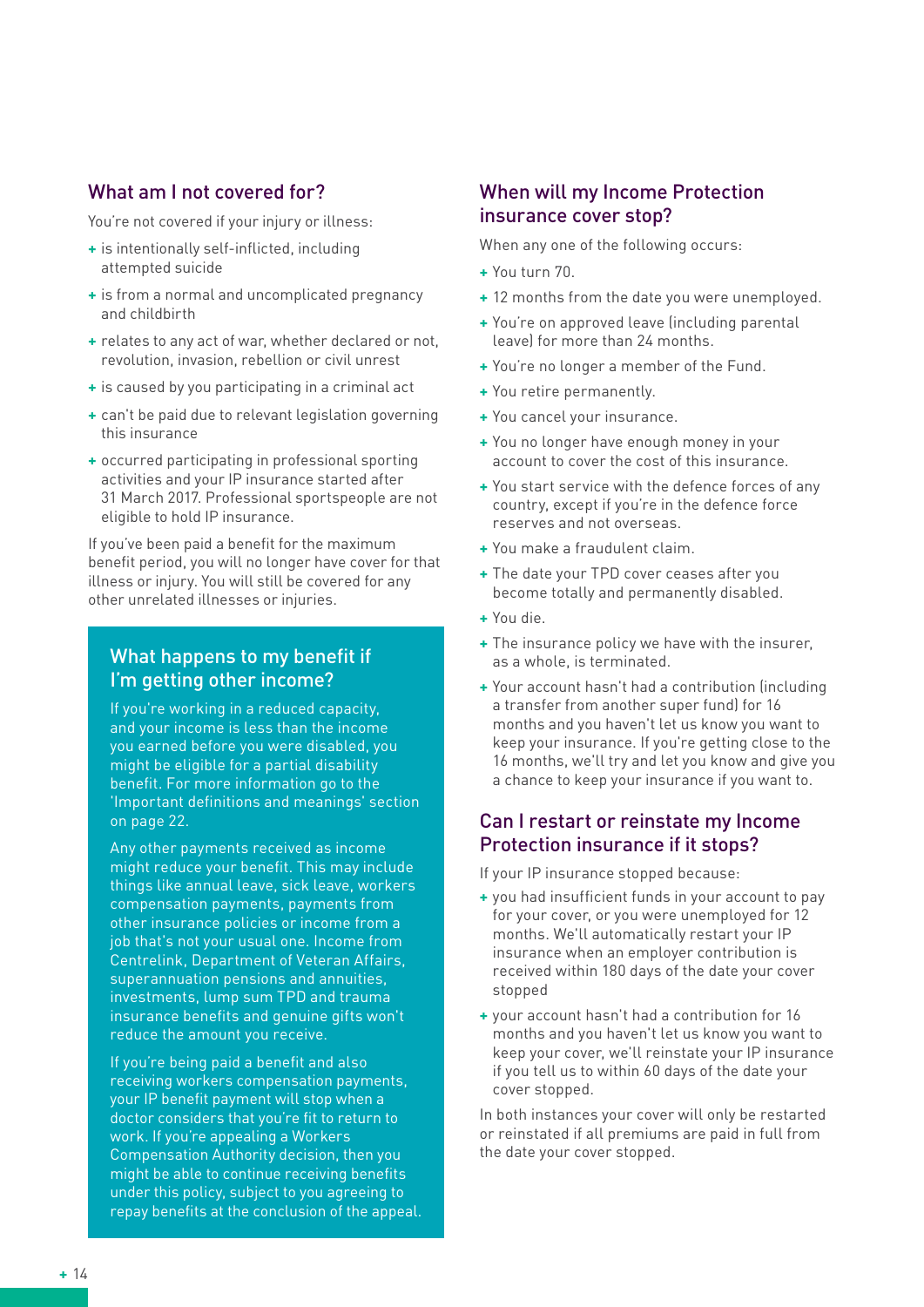When your IP insurance is restarted or reinstated it will be:

- **+** equal to the same type and amount of cover that was stopped and will be subject to the same exclusions or special conditions that applied
- **+** Limited Cover until you've been in Active Employment for 30 consecutive days.

#### How can I cancel my Income Protection insurance?

Call us on 13 64 63 or fill out a **Cancel my insurance** form which you can find at mine.com.au/insurance-forms. If you cancel your standard IP insurance within 90 days of the date your insurance started, we'll refund your premiums to your account.

#### What can I customise on my Income Protection insurance?

We've designed our IP insurance so you can customise it to meet your personal circumstances. You can change your:

- **+** insured salary
- **+** waiting period
- **+** benefit period
- **+** job classification
- **+** smoking status.

If you improve your cover (ie. increase your salary, decrease your waiting period and / or extend your benefit period) more than 60 days of the date on your insurance welcome letter, you won't be covered for existing illnesses or injuries for the improved part of your cover.

There are exceptions to this. You'll be covered for existing illness for the improved part of your cover if:

- **+** you make this change within 60 days of the date on your insurance welcome letter
- **+** the increase to your salary is part of a documented promotion or pay-rise by your employer
- **+** the increase to your salary is a normal variation, for example overtime.

#### Special offer to improve your standard IP insurance

Under our special offer, you can improve your standard IP insurance and be covered for existing illnesses on the improved part of your cover if:

- **+** you apply within 60 days of the date on your insurance welcome letter, and
- **+** you're in 'Active Employment' on the date your cover started and when you signed the form to make the change, and
- **+** you don't suffer an injury or illness between the date your insurance started and when we received your form to make this change.

An improvement to your cover is when you decrease your waiting period from 60 days to 30 days and / or extend your benefit period from 2 years to 5 years. Higher premiums do apply for improved cover.

#### **Changing your insured salary**

You can change the salary you're covered for at any time, provided the amount isn't more than your actual salary and is below the maximum limits. If, at the time you make a claim, your actual salary over the past 12 months is less than your 'nominated salary', you'll only be covered for your actual salary.

#### An example

John's cover was based on a salary of \$100,000 when his cover started. A year after his cover started, John asked us to increase the salary recorded on his account to \$120,000. At the time John told us his higher salary, he had a heart condition. John then made a claim for this heart condition. He's covered for his original benefit based on the \$100,000 salary but not the \$20,000 increase as he already had the heart condition at the time he increased his cover. However, if John's claim related to a new condition, for example a new condition such as cancer, John's cover would be based on the salary of \$120,000.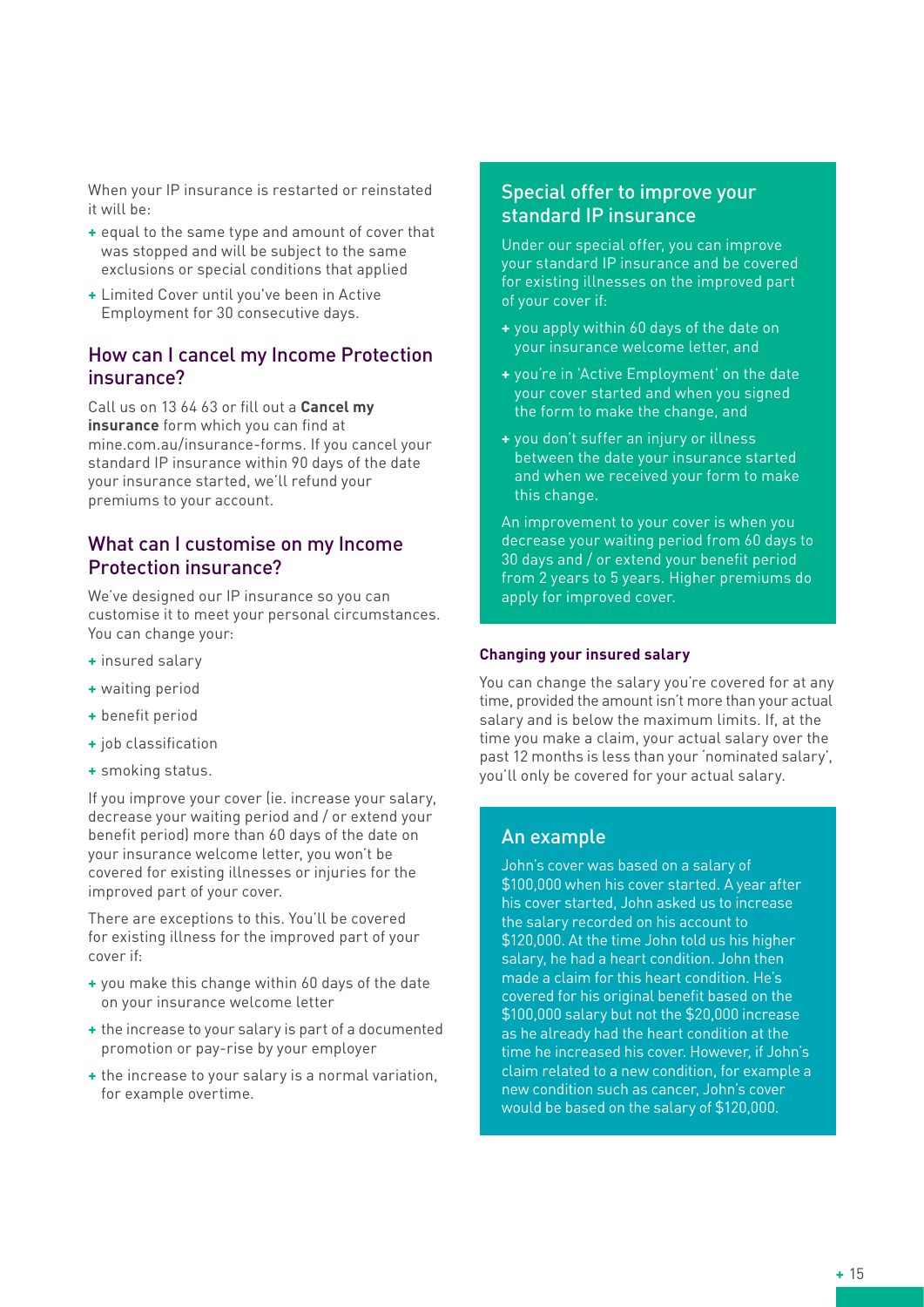#### **Changing your waiting period**

You won't be paid a benefit during the waiting period. After your waiting period ends, benefits will start to be paid.

You can change the standard 60 day waiting period to suit your individual circumstances. You can change it to 14 days (can only be taken with a two year benefit period), 30 days, 90 days, 120 days or up to 2 years. The cost of your IP insurance generally decreases the longer you wait to be paid a benefit.

If you apply for a 14 or 30 day waiting period within 60 days of your Income Protection insurance starting but you:

- **+** weren't in 'Active Employment' when your Income Protection insurance started, or
- **+** weren't in 'Active Employment' on the day you made this change, or
- **+** incurred an injury or illness between the day your Income Protection insurance started and when we received your change application form,

the 14 or 30 day waiting period won't take effect until you've been in 'Active Employment' for 30 consecutive days. Also, you'll still have a 60 day waiting period for any claim that relates to the illness or injury which caused you to not be in 'Active Employment', or which occurred before we received your change application form, until 12 consecutive months have passed without you missing work due to that injury or illness.

#### Extending your waiting period to up to two years – Policy Extension Option

Generally it's not cost effective to have two IP policies at the same time as any benefits paid will offset each other and you'll not get the full amount of the benefits you've been paying for. If you already have IP elsewhere though you might consider taking up our Policy Extension Option. This option allows you to extend the waiting period on your Mine Super IP insurance to up to two years to match the benefit period of your other IP policy. This means that when benefit payments stop on your other insurance, you can start having benefits paid from your Mine Super insurance.

Under the Policy Extension Option:

- **+** the cost of your insurance won't change.
- **+** it's only available if you have a two year benefit period and 60 day waiting period.
- **+** must be taken up within 90 days of the date on your insurance welcome letter or within your current waiting period after you become sick or injured.

#### Extend your waiting period to the end of your sick leave

If your employer makes you take sick leave for a period longer than your waiting period, you can extend your waiting period until your sick leave ends. The benefit of doing this is that your benefit payments won't be reduced by the amount of your sick leave payments.

#### To do this:

- **+** you must have a two year benefit period and a 60 day waiting period
- **+** your waiting period can only be extended up to a maximum of two years
- **+** you must apply for this extension during your existing waiting period

#### **Changing the benefit payment period**

You can increase the standard two year benefit period to five years. The cost of your insurance will increase by 80% as this improves your cover. If you make this change after 60 days of the date on your insurance welcome letter, you'll also be charged 20% extra if you smoke.

There are some restrictions for medical conditions you had before applying to make this change. For more information go to the section titled 'Important definitions and meanings' on page 22.

If you apply for a five year benefit period within 60 days of your Income Protection insurance starting but:

- **+** weren't in 'Active Employment' when your Income Protection insurance started, or
- **+** weren't in 'Active Employment' on the day you made this change, or
- **+** incurred an injury or illness between the day your Income Protection insurance started and when we received your change application form,

the five year benefit period won't take effect until you've been in 'Active Employment' for 30 consecutive days. Also, you'll still only have a two year benefit period for any claim that relates to the illness or injury which caused you to not be in 'Active Employment', or which occurred before we received your change application form, until 12 consecutive months have passed without you missing work due to that injury or illness.

You can't have a five year benefit payment period together with a waiting period of up to two years.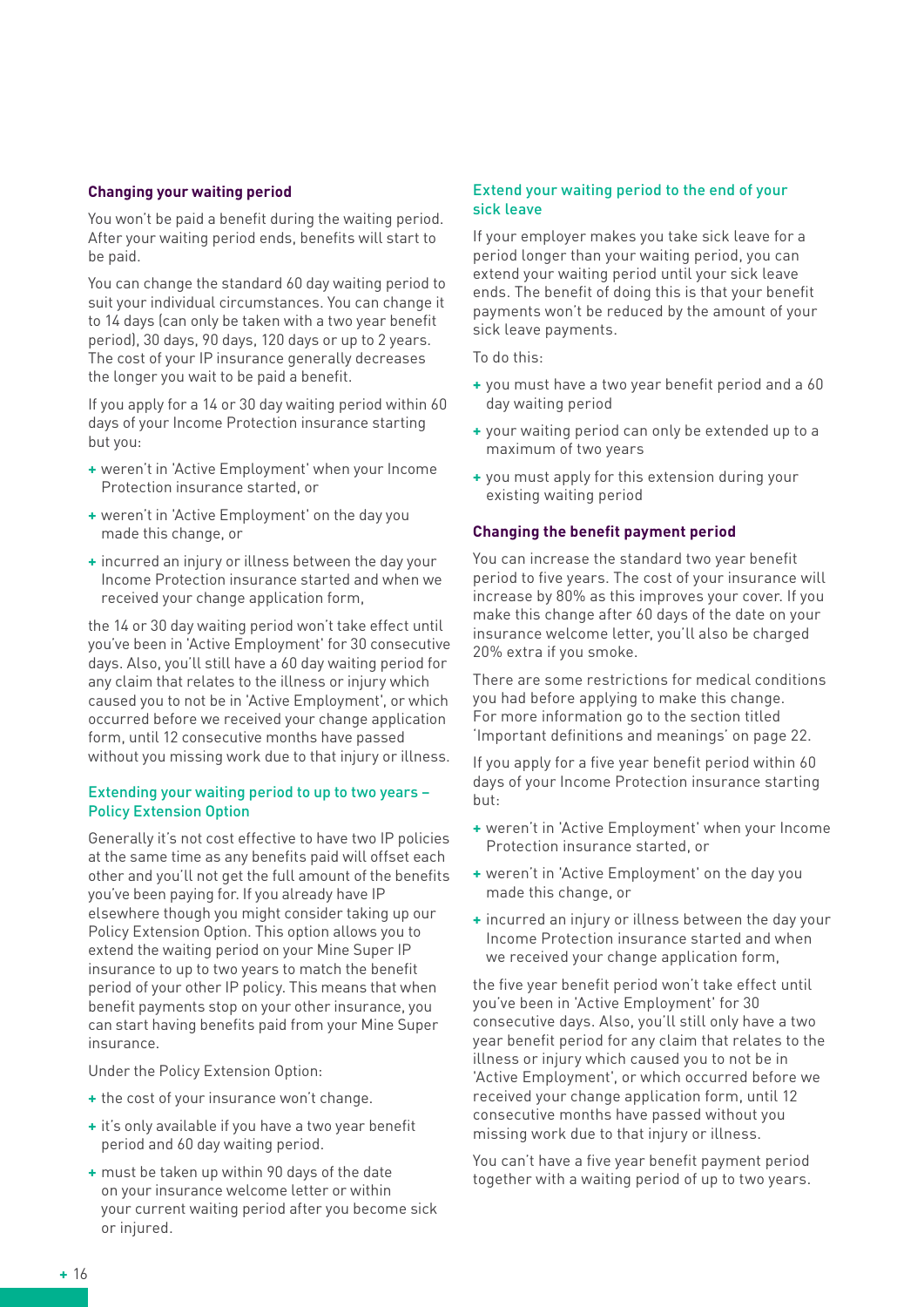#### **Changing your job classification**

If you change roles, you should update your iob classification. To do this, call us on 13 64 63 or fill out a **Change my insurance** form which you can find at mine.com.au/insurance-forms

For more information on the job classifications go to page 20.

#### **Changing your smoking status**

If you improve your cover or have applied for cover, ie. don't have standard IP insurance, you'll have answered questions about whether you smoke or not because there are additional premiums on that type of cover for smokers. If you have that type of cover and start smoking or no longer smoke, you need to tell us as it affects the cost of your insurance and could impact a claim if you need to make one. To update your smoking status, call us on 13 64 63 or fill out a **Change my insurance** form which you can find at mine.com.au/insurance-forms

#### Transfer cover

You can transfer IP insurance you have elsewhere to your Mine Super account. You'll need to complete the **Transfer in your other insurance to Mine Super** form and answer some health questions. Our insurer will assess your application and decide whether or not they're happy to take on this cover.

Any restrictions such as exclusions will transfer over but you won't be charged for these. Any restrictions on your current cover and premium loadings under our policy will apply. There are risks you should consider when transferring your existing cover, such as the loss of any accrued benefits, the possibility of waiting periods having to start again and the implications if you don't disclose all relevant information on an application form (even if unintentional).

You shouldn't cancel any existing cover until your application is accepted by our insurer. Once your cover has been transferred, you must cancel your other policy.

The maximum amount of cover you can transfer is a fortnightly benefit payment amount of \$6,923.08 (\$180,000 pa) and the maximum time you can be covered for is five years even if you were covered for longer on your previous policy.

If the waiting and benefit payment periods on your other insurance are different from the ones on your Mine Super account, you'll receive the next longest waiting period and the next shortest benefit period.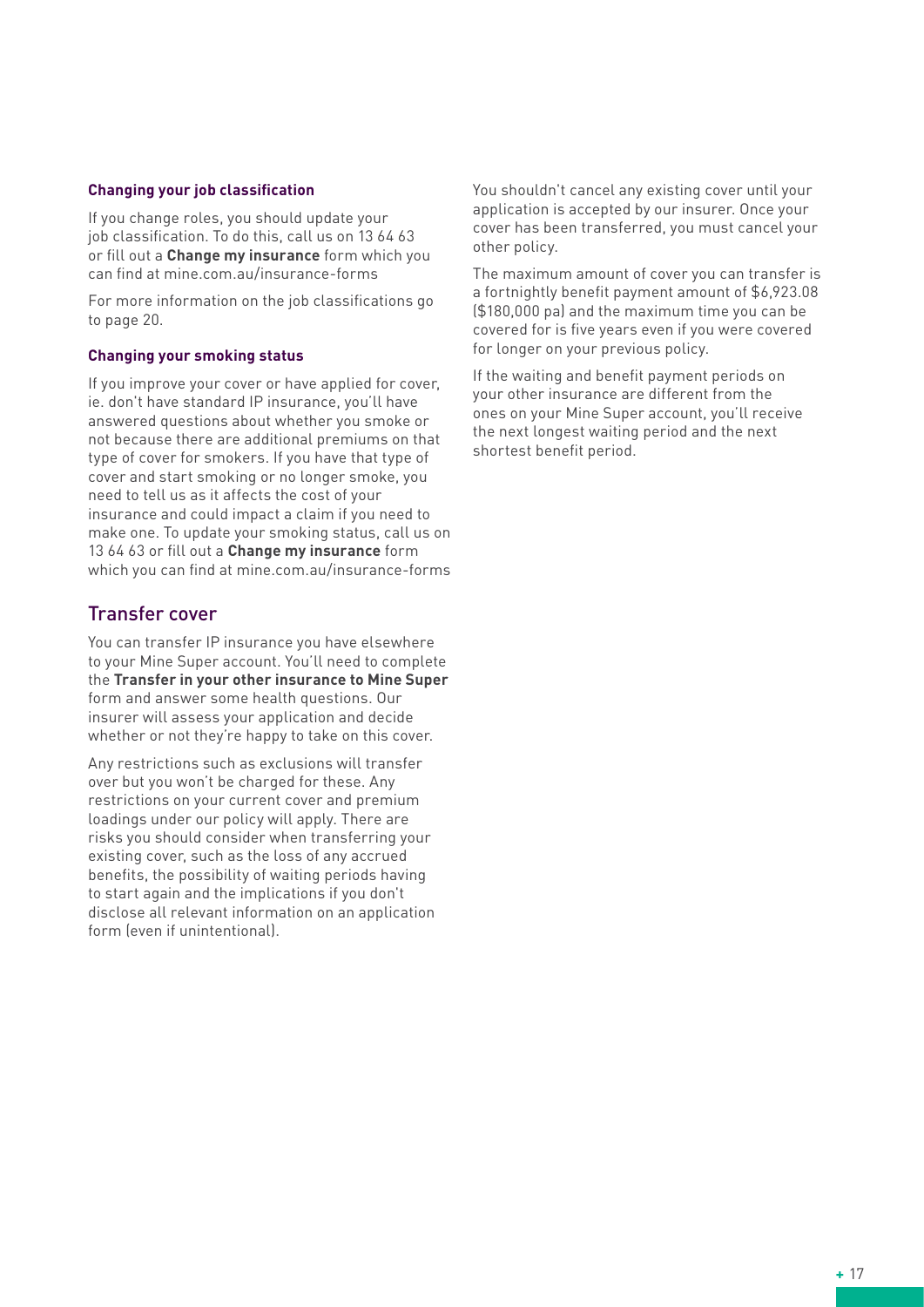# How do I make a claim?

We have a dedicated claims team to assist you through the claims process. We'll provide you with a dedicated claims officer who will work with you and our insurer throughout your claim.

If you need to make a claim, you can lodge your claim online through your online account or you can call us on 13 64 63. It's important that if you believe you might be eligible for a benefit, you lodge your claim as soon as possible.

To make the claims process easier for you, we'll ask our insurer to contact you by phone to talk to you about your claim. This means less forms for you to complete! Of course, if you'd still like to complete a form, we can send one to you.

## What if I'm overseas and claiming a TPD or Terminal Illness Benefit?

If you make a claim our insurer can ask you to return to Australia at your expense so your claim can be properly assessed.

#### What if I'm overseas and either on claim or wanting to claim an Income Protection benefit?

If you're overseas when you submit a claim, the maximum benefit period is nine months while you're overseas. If you return to Australia benefits will continue for the rest of your benefit period or until you're able to work again.

If you make a claim our insurer can, if it's reasonable, ask you to return to Australia at your expense for assessment of your claim.

| Claim type                                             | What is it?           | How is it paid?                                                                                                                                                                                                                                                                                  | How do I access<br>the benefit?                                                                                                                                                                                                                        |  |
|--------------------------------------------------------|-----------------------|--------------------------------------------------------------------------------------------------------------------------------------------------------------------------------------------------------------------------------------------------------------------------------------------------|--------------------------------------------------------------------------------------------------------------------------------------------------------------------------------------------------------------------------------------------------------|--|
| <b>Death</b>                                           | Lump sum payment.     | To your Mine Super account.                                                                                                                                                                                                                                                                      | As your benefit is paid to<br>your super account, it forms<br>part of your death benefit<br>which is then paid to your<br>dependants or estate.                                                                                                        |  |
| <b>Terminal Illness (TI)</b>                           | Lump sum payment.     | To your Mine Super account.                                                                                                                                                                                                                                                                      | To receive your benefit you                                                                                                                                                                                                                            |  |
| <b>Total and Permanent</b><br><b>Disablement (TPD)</b> | Lump sum payment.     | To your Mine Super account.                                                                                                                                                                                                                                                                      | must also meet a 'condition<br>of release' under super law.<br>Once you meet one of these<br>conditions, you can access<br>your benefit. In most<br>circumstances if you're paid<br>a TI or TPD benefit you'll<br>also meet a condition of<br>release. |  |
| <b>Income Protection (IP)</b>                          | Fortnightly payments. | Your fortnightly benefit<br>is paid to your bank account<br>and the super contribution<br>is paid to your Mine Super<br>account. No payment is<br>paid for your Waiting Period.<br>Your payments are paid<br>in arrears and the first<br>payment is two weeks after<br>your waiting period ends. | We've arranged for the<br>insurer to pay the benefits<br>directly to you.<br>We only allow access to the<br>insured component of your<br>account if you suffer<br>temporary incapacity.                                                                |  |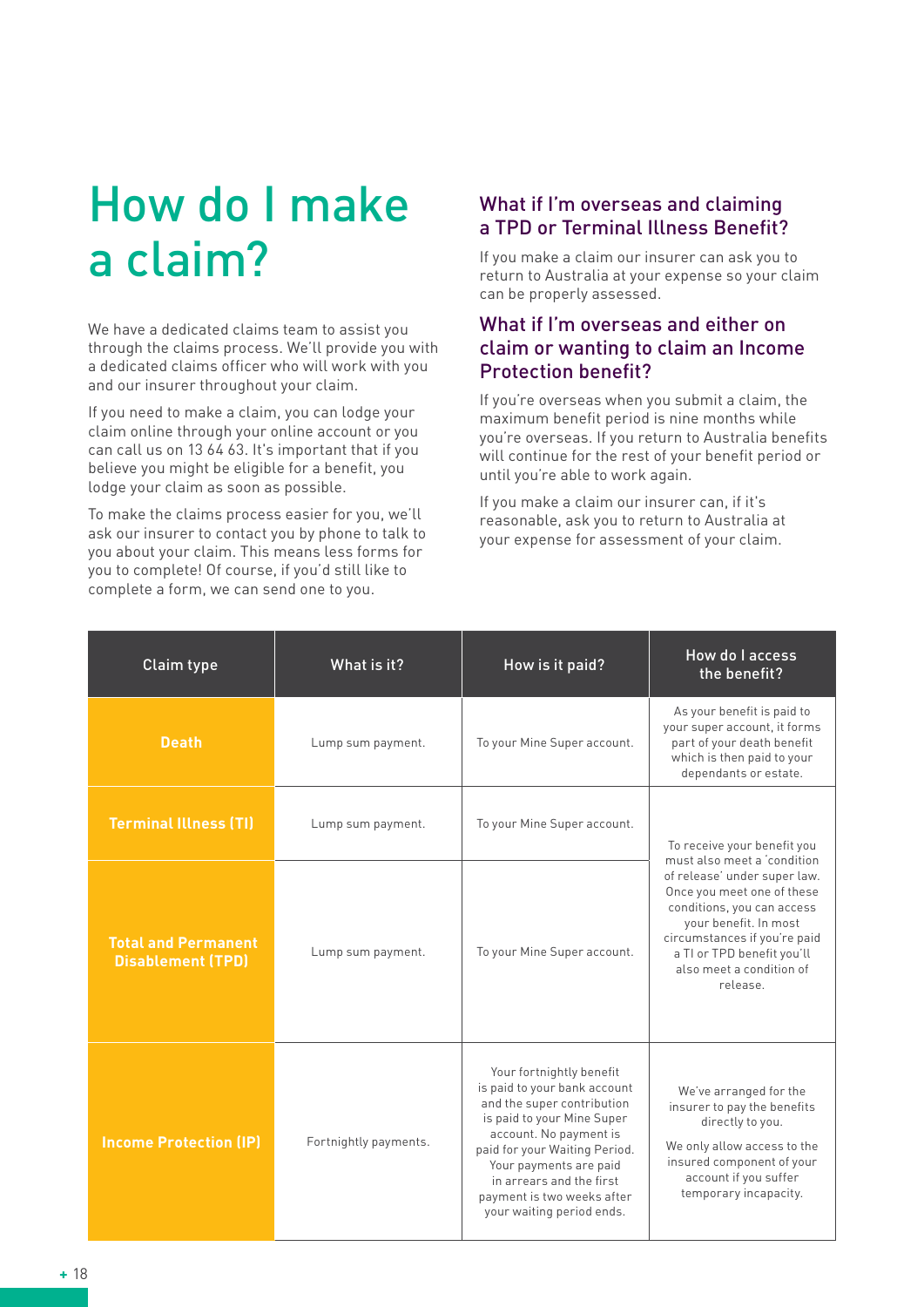| Do I get any of my<br>premiums back?                                                                                                                                                                                                                                                                                                                                          | Can I claim more than<br><b>Special considerations</b><br>one type of benefit at<br>a time?                                                                                                                |                                                                                                                                                                                                                                                           | Where can I find<br>more information?                                                                                                                                    |
|-------------------------------------------------------------------------------------------------------------------------------------------------------------------------------------------------------------------------------------------------------------------------------------------------------------------------------------------------------------------------------|------------------------------------------------------------------------------------------------------------------------------------------------------------------------------------------------------------|-----------------------------------------------------------------------------------------------------------------------------------------------------------------------------------------------------------------------------------------------------------|--------------------------------------------------------------------------------------------------------------------------------------------------------------------------|
| Premiums will be refunded<br>back to the date you died.                                                                                                                                                                                                                                                                                                                       | Nominate your beneficiaries<br>and have a say in who<br>receives your benefit when<br>you pass away. Go to<br>mine.com.au/nominate                                                                         | No, as all insurance cover<br>stops at the time you die.                                                                                                                                                                                                  | Call us on 13 64 63 or<br>read our What happens to<br>super when a person dies?<br>factsheet at mine.com.au/<br>super-factsheets                                         |
| Premiums will be refunded<br>back to the date you were<br>certified as terminally ill by<br>two doctors.                                                                                                                                                                                                                                                                      | None.                                                                                                                                                                                                      | You can claim a TPD or TI<br>benefit along with an IP                                                                                                                                                                                                     |                                                                                                                                                                          |
| If you're certified as totally<br>and permanently disabled by<br>us and your Date of<br>Disablement is on or after<br>1 April 2017, we'll refund your<br>premiums back to the day<br>after your Date of<br>Disablement. If your Date of<br>Disablement is prior to 1 April<br>2017 your premiums will be<br>refunded to 1 April 2017.                                         | You need to be off work for<br>six months before you're<br>able to receive a TPD benefit<br>unless you're suffering from<br>one of the 'defined' TPD<br>conditions. Go to page 25<br>for more information. | benefit. You can't claim both<br>a TI and TPD benefit.<br>If you're paid a TPD benefit,<br>your death and TI cover will<br>reduce by the amount of<br>TPD benefit paid to you. If<br>you have the same amount<br>of DTI and TPD, your cover<br>will stop. | Call us on 13 64 63 or for<br>more information on the<br>conditions of release, read<br>our When can I access my<br>super? factsheet at mine.<br>com.au/super-factsheets |
| If you're certified as totally<br>and permanently disabled by<br>us and your Date of<br>Disablement is on or after<br>1 April 2017, we'll refund your<br>IP premiums back to the day<br>after your Date of<br>Disablement. If your Date of<br>Disablement is prior to 1 April<br>2017 your premiums will be<br>refunded to 1 April 2017. Your<br>IP insurance will then stop. | There are various factors<br>assessed at the time you<br>make a claim.                                                                                                                                     | You can claim IP alongside<br>TPD or TI.                                                                                                                                                                                                                  | Call us on 13 64 63 or for<br>more information on the<br>conditions of release, read<br>our When can I access my<br>super? factsheet at mine.<br>com.au/super-factsheets |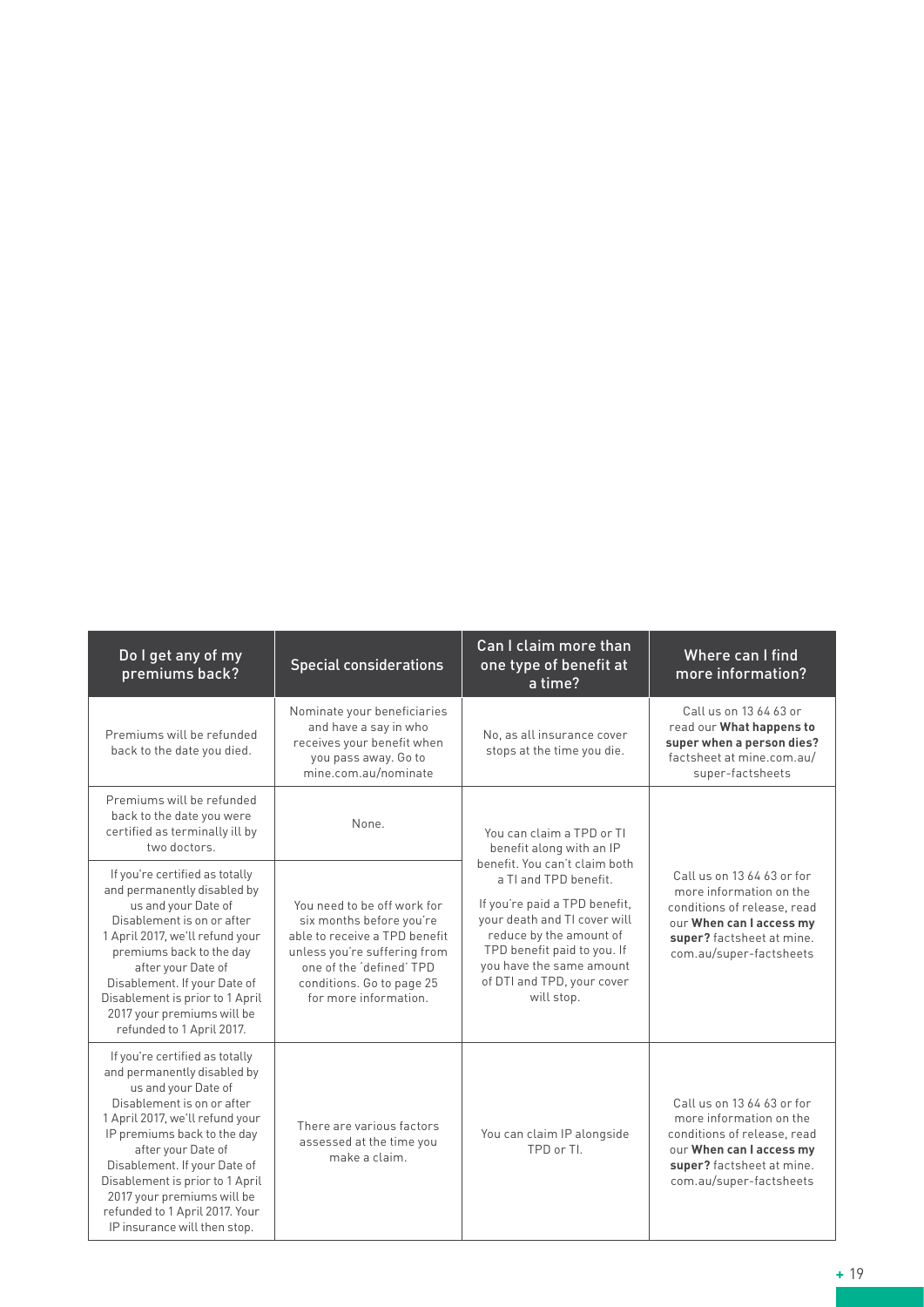# Your job classification

The cost of your insurance depends on the type of insurance you have and your circumstances, including the amount of your cover, your salary, your age, your gender, if you smoke and the job classification you have. There are five job classifications.

We won't give you a job classification until you tell us one and your job classification will show as 'undeclared'. It's important you tell us your job classification as soon as possible as it affects how much you pay for your insurance. If you don't tell us, you could pay more for your insurance than you have to. Go to page 36 for information about the cost of cover.

To tell us your job classification give us a call on 13 64 63 or fill out a **Change my insurance** form, which you can find at mine.com.au/insurance-forms

## Professional

You work in a predominantly office based sedentary occupation for over 80% of your total work time and earn more than \$80,000 pa, excluding employer super contributions, so long as you're not defined as 'mining'.

## White collar

You work in a predominantly office based sedentary occupation for over 80% of your total work time and earn \$80,000 pa or less, excluding employer super contributions, so long as you're not defined as 'mining'.

For the Professional and White collar classification, it's important to select the classification that reflects your circumstances. We will record your job classification according to what you tell us.

## Light manual

You perform light manual work for more than 20% of your total work time and spend less than 5% of your work time in an underground mine, so long as you're not defined as 'heavy manual' or 'mining'. This category includes duties such as carpenter, electrician, plumber and factory production manager.

## Heavy manual

You perform heavy manual work or work in an open-cut mine for more than 20% of your total work time and spend less than 5% of your work time in an underground mine, so long as you're not defined as 'mining'. This category includes duties such as bricklayer, roof carpenter and truck, forklift or bulldozer driver.

Open cut miners are classified as Heavy Manual, not Mining.

## **Mining**

You perform light or heavy manual work in an underground mine for more than 5% of your total work time or work in any other high risk occupation agreed between the insurer and Mine Super.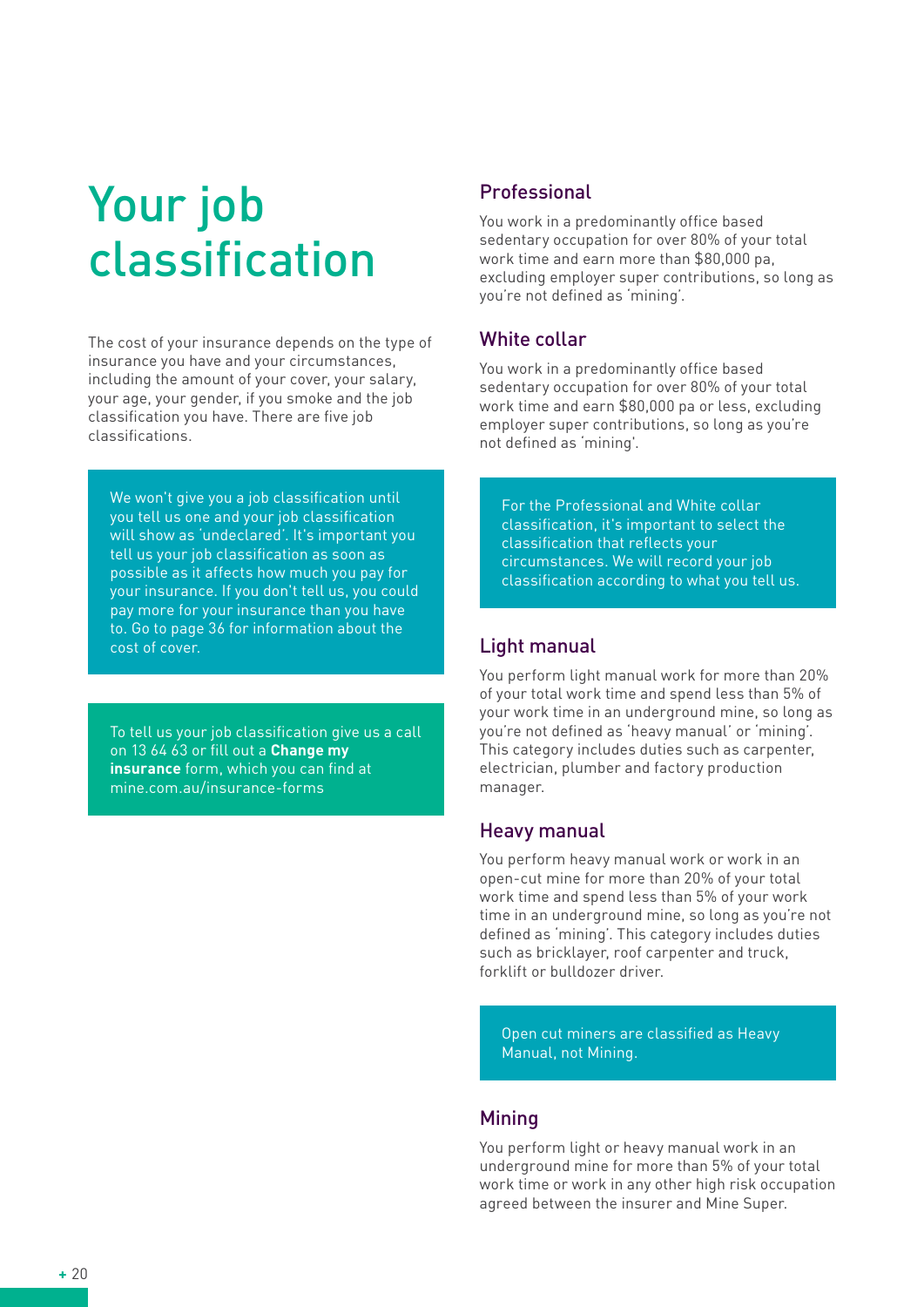# The duty to take reasonable care

If you apply for Voluntary Insurance Cover or change your Income Protection insurance, you will be treated as if you are applying for cover under an individual consumer insurance contract and this duty to take reasonable care will apply. The Insurer will conduct a process called underwriting. It's how it decides whether it can cover you, and if so on what terms and at what cost.

As part of underwriting, the Insurer will ask questions it needs to know the answers to. These will be about your personal circumstances, such as your health and medical history, occupation, income, lifestyle, pastimes, and current and past insurance.

The information you provide in response to those questions will be vital to the Insurer's decision. As such, when applying for life insurance you have a legal duty to take reasonable care not to make a misrepresentation to the Insurer.

A misrepresentation is a false answer, an answer that is only partially true, or an answer which does not fairly reflect the truth.

This duty also applies when extending or making changes to existing insurance, and reinstating insurance.

If you do not meet your legal duty, this can have serious impacts on your insurance. Your cover could be avoided (treated as if it never existed), or its terms may be changed. This may also result in a claim being declined or a benefit being reduced. Whether the Insurer can exercise one of these remedies depends on a number of factors, including:

- **+** whether reasonable care was taken not to make a misrepresentation. This depends on all of the relevant circumstances;
- **+** what the Insurer would have done if the duty had been met – for example, whether it would have offered cover, and if so, on what terms;
- **+** whether the misrepresentation was fraudulent; and
- **+** in some cases, how long it has been since the cover started.

Before any of these remedies are exercised, the Insurer will explain the reasons for its decision, how to respond and provide further information, and what you can do if you disagree.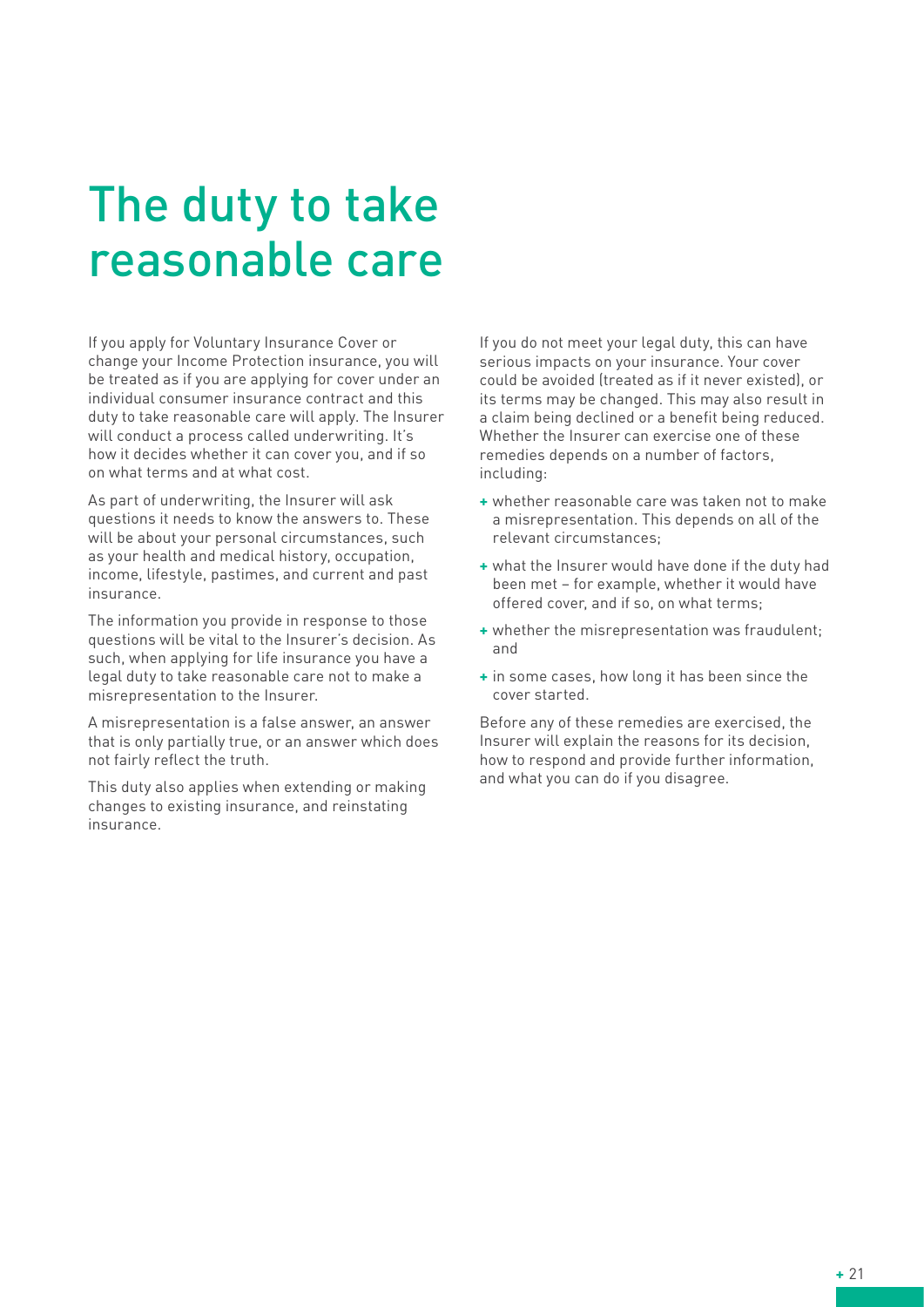# Important definitions and meanings

## Death and Terminal Illness, Total and Permanent Disablement

#### General definitions

#### Accident

means an Injury caused wholly by violent, accidental, external and visible means.

#### Active Service

means an Insured Member's occupation as part of the military force when involved in War, (including without limitation the Defence Force Reserve, the army, the navy, the air force or the like). Reserve duty is excluded.

## Date of Disablement

means the later of the following dates:

- (a) the date the Insured Member suffers from the Illness or Injury that is the principal cause of the Insured Member's Total and Permanent Disablement; and
- (b) the date the Insured Member ceases all work due to the Illness or Injury that is the principal cause of the Insured Member's Total and Permanent Disablement.

The Date of Disablement must occur while the Insured Member is covered under the Policy.

## Diagnostic and Statistical Manual of Mental Disorders (DSM)

means the latest edition of the Diagnostic and Statistical Manual of Mental Disorders (DSM) published by the American Psychiatric Association (APA).

If the Diagnostic and Statistical Manual of Mental Disorders is no longer used or published, the Insurer will use another manual as agreed between us and the Insurer which is similar to it for the determination as determined by the Royal Australian and New Zealand College of Psychiatrists.

# Domestic Duties

means the tasks performed by a person whose sole occupation is to maintain their family Home. These tasks include unassisted cleaning of the Home, cooking of meals for their family, doing their family's laundry, shopping for their family's food and taking care of dependent children (where applicable). It does not Include duties performed outside the person's Home for salary, reward or profit.

## Employer Contribution

means any contribution for the benefit of the Member by an Employer that we determine consistent with our administrative business rules to treat as within this definition.

## Everyday Work Activities

means the following activities:

- (a) Mobility the Insured Member can do the following:
	- (i) walk without assistance more than 200m on a level surface without stopping; and
	- (ii) bend, kneel or squat to pick something up from the floor from a standing position and straighten up again;
- (b) Communicating the Insured Member can do the following:
	- (i) speak in their first language so that they are understood in a quiet room;
	- (ii) understand a simple message in their first language, and relay that message to another person; and
	- (iii) hear, which means the Insured Member has not suffered the irrecoverable profound loss of all hearing in both ears, resulting in an auditory threshold of 91 decibels or greater, averaged at frequencies 500 hertz, 1000 hertz and 3000 hertz, both natural and assisted, as certified by an appropriate Specialist Medical Practitioner approved by the Insurer;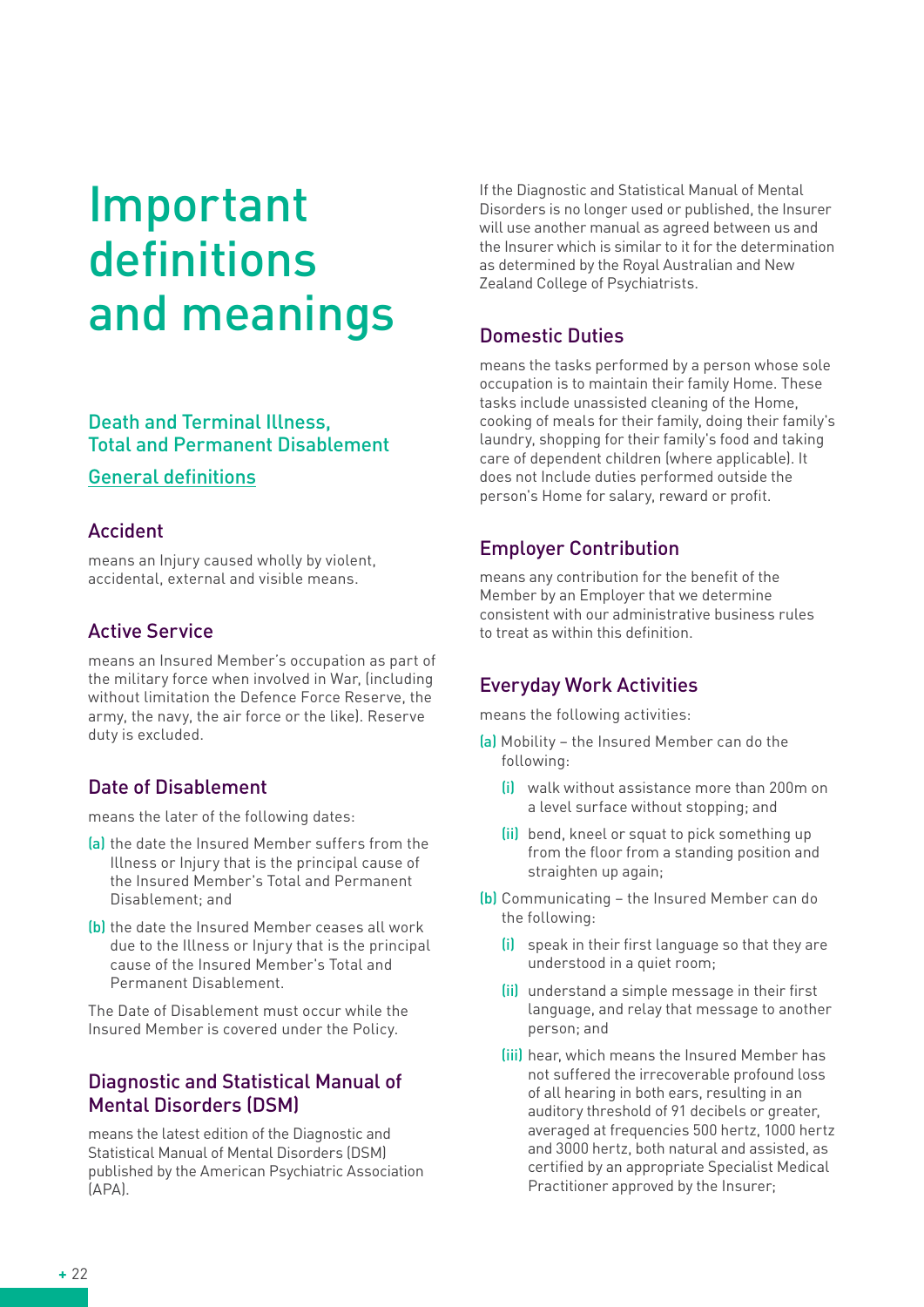- (c) Vision the ability to see which means the Insured Member has not suffered the total and irrecoverable loss of sight (whether aided or unaided) of both eyes as a result of an Illness or Injury to the extent that:
	- (i) visual acuity in both eyes, on a Snellen Scale after correction by suitable lens is less than 6/60; or
	- (ii) the visual field is reduced to 20 degrees or less of arc;
- (d) Lifting the Insured Member can lift a 5 kg weight with either or both hands from a bench /table height, carry it over a 5 metre distance and place it back down at a bench/table height; and
- (e) Manual dexterity the Insured Member can use their hands or fingers to manipulate small objects with precision (such as picking up a coin or fastening shoelaces or buttons, using cutlery, or using a pen or keyboard to write a short note).

## Gainful Employment / Gainfully Employed

means employed or Self-employed for gain or reward, or in the expectation of gain or reward, such as salary, wages, business income, bonuses, commissions, fees or gratuities, in return for personal exertion.

## Illness

means a sickness or disease suffered by an Insured Member as confirmed by a Medical Practitioner.

## Injury

means a bodily injury suffered by the Insured Member.

#### Interim Accident Cover

means cover that is provided pursuant to clause 2.6 of the Policy, whilst an Application for Voluntary Cover is being assessed for the Insurer Underwriting Requirements.

#### Interim Cover Benefit

means the amount the Insurer will pay under clause 2.6 of the Policy and will be the lesser of:

- (a) \$500,000;
- (b) the amount of Insured Cover the Eligible Person has applied for; and
- (c) the difference between the amount of Insured Cover the Eligible Person has applied for and any existing Insured Cover which is to be replaced.

## Limited Cover

means an Insured Member is covered only with respect to claims arising from:

- (a) an Illness which first became apparent; or
- (b) an Injury which first occurred,

on or after the date the Insured Member's cover commenced, recommenced, or was reinstated or the date cover was increased (for the increased portion of cover).

## Medical Practitioner

means, unless the Insurer agree otherwise, a medical practitioner legally qualified and registered with the Australian Health Practitioner Regulation Agency (AHPRA) to practice in Australia, but shall not include chiropractors, physiotherapists, psychologists or alternative health providers.

The Medical Practitioner cannot be the Insured Member, or their:

- (a) spouse or partner with whom they are in a de facto relationship;
- (b) parent, child, sibling or other;
- (c) close family relative;
- (d) business partner, associate, employer or employee; or
- (e) fellow shareholder or unit holder of the Insured Member in a company or trust that is not a publicly listed company or trust.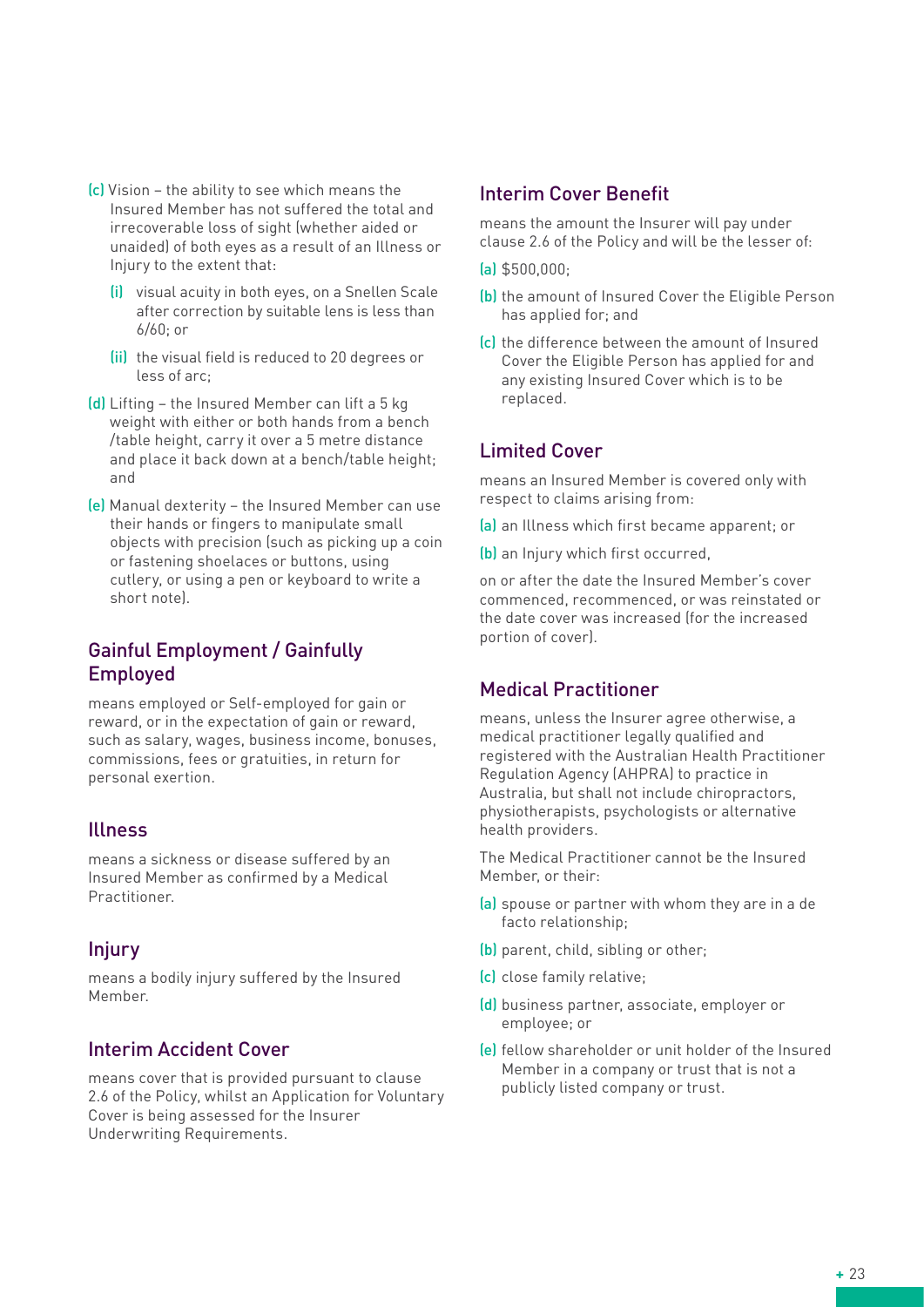## Occupational Classification

means the classification that is applied to an Insured Member's occupation in accordance with the criteria set out below:

- (a) 'mining' perform light manual or heavy manual work and required to work in an underground mine for more than 5% of total work time; or work in any other occupation which we and the Insurer agree to insure as a high risk occupation.
- (b) 'heavy manual'- perform heavy manual work or work in an open-cut mine for more than 20% of total work time and spend less than 5% of work time in an underground mine. The Insured Member's occupation must not be in 'mining' as defined above. The types of duties involved in the following occupation may fit this category: bricklayer, roof carpenter, truck driver, forklift driver, bulldozer driver.
- (c) 'light manual'- perform light manual work for more than 20% of total work time and spend less than 5% of work time in an underground mine so long as the Insured Member's occupation is not defined as 'heavy manual' or 'mining' above. The types of duties involved in the following occupations may fit within this category: carpenter, electrician, plumber, factory production manager.

This definition will be applied to an Insured Member where we are advised that they have retired from the workforce.

- (d) 'white collar'- work in a predominantly office based sedentary occupation for over 80% of total work time, so long as they are not defined as 'mining' as defined above. factory production manager.
- (e) 'professional'- work in a predominantly office based sedentary occupation for over 80% of total work time and earn more than \$80,000 per annum, so long as they are not defined as 'mining' as defined above.

# Psychiatric Impairment Rating Scale

means the scale for assessing the level of functional impairment caused by a mental health condition in six areas of functioning:

- (1) Self-Care and Personal Hygiene
- (2) Social and Recreational Activities
- (3) Travel
- (4) Social functioning (relationships)
- (5) Concentration
- (6) Adaptation and employability

The assessment needs to be completed by a Psychiatrist who has undergone appropriate training in this assessment method. If the Psychiatric Impairment Rating Scale as detailed in the 6th edition of AMA Guides to the Evaluation of Permanent Impairment is no longer used or published, the Insurer will use another scale similar to it for the determination of the claim as determined by the relevant medical body.

## Psychiatrist

means unless the Insurer agree otherwise, a Medical Practitioner legally qualified and currently registered to practice in Australia as a practicing psychiatrist and registered with the Australian Health Practitioner Regulation Agency (AHPRA).

## Self-employed

means an Insured Member that we:

- (a) determine is self-employed; and
- (b) provide written confirmation to the Insurer that they are self-employed.

## Specialist Medical Practitioner

means a Medical Practitioner who has a fellowship qualification with a specialist college accredited by the Australian Medical Council (AMC) and is currently practising in a field of speciality practice other than general practice. The speciality practice must be related to the Illness or Injury that the claim is for.

## Specific Illness

means one or more of the following as defined in clause 13 of the Policy:

- (a) Alzheimer's Disease
- (b) Blindness
- (c) Cardiomyopathy
- (d) Chronic Lung Disease/Chronic Lung Failure
- (e) Dementia
- (f) Loss of Hearing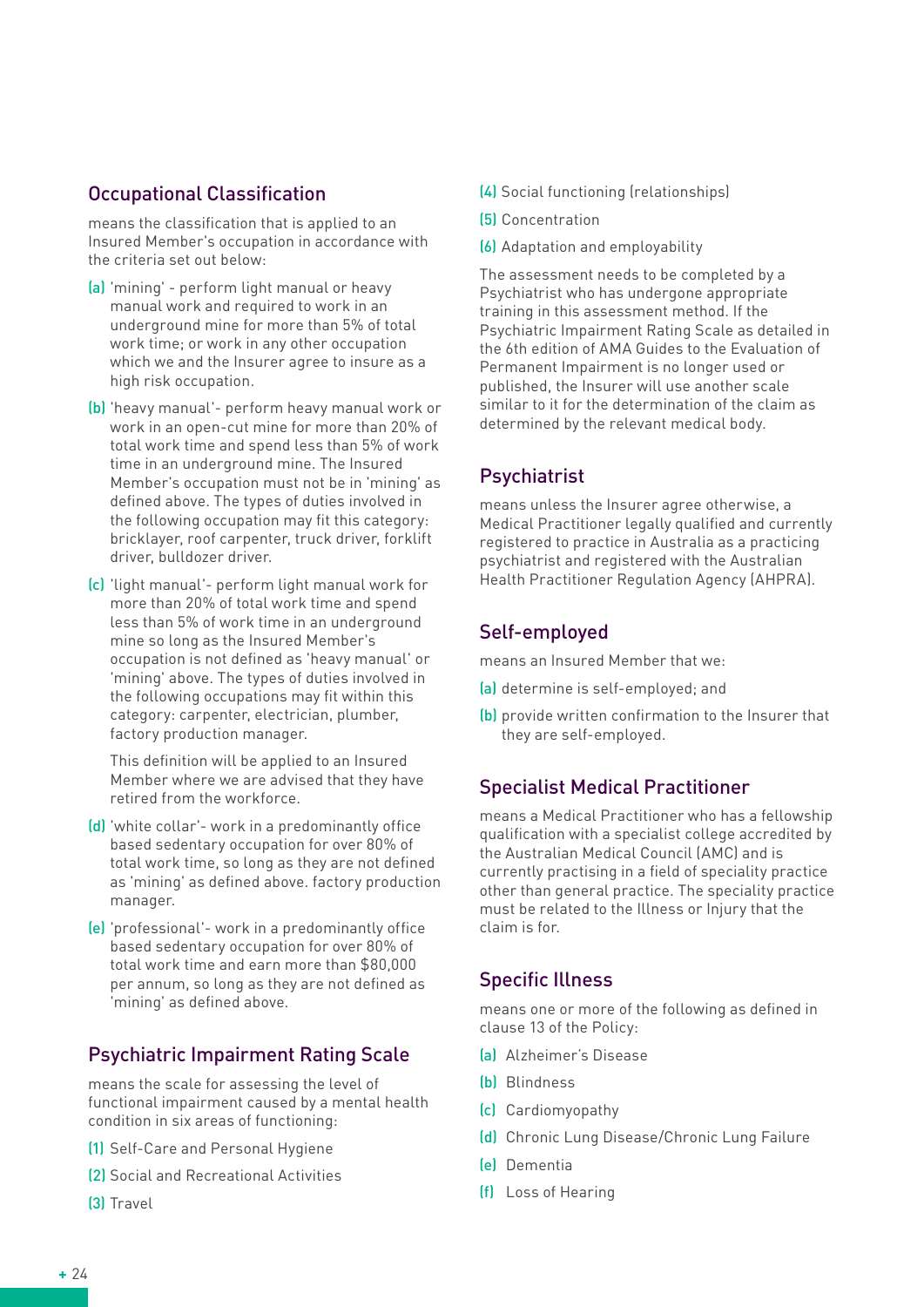- (g) Loss of Speech
- (h) Loss of use of Limbs
- (i) Major Head Trauma
- (j) Motor Neurone Disease
- (k) Multiple Sclerosis
- (l) Muscular Dystrophy
- (m) Parkinson's Disease
- (n) Primary Pulmonary Hypertension
- (o) Severe Rheumatoid Arthritis

## Terminal Illness/ Terminally Ill

means:

- (a) two Medical Practitioners have, separately or jointly, certified in writing that the Insured Member suffers from an Illness , or has incurred an Injury, that is highly likely to result in their death within a period ('the certification period') that ends not more than 24 months after the date of the certification;
- (b) at least one of the registered Medical Practitioners is a Specialist Medical Practitioner practicing in an area related to the Illness or Injury suffered by the Insured Member;
- (c) each of the certificates referred to in clause (a) are completed while the Insured Member has death cover in force under the Policy;
- (d) the certification period for each of the certificates has not expired at the time the claim is lodged; and
- (e) the Insurer is satisfied that on other medical evidence, that despite reasonable medical treatment, the Illness or Injury is likely to result in the Insured Member's death within 24 months of the date of the certifications.

## Terminal Illness Benefit

means, the lesser of:

- (a) the Insured Member's Death Benefit as at the last date of certification by a Medical Practitioner in accordance with part (a) of the definition of Terminal Illness; and
- (b) the Maximum Benefit Level for Terminal Illness.

## Total and Permanent Disablement / Totally and Permanently Disabled

means, an Insured Member who, solely because of an Illness or Injury:

- (1) is under the regular care of and following the advice of a Medical Practitioner; and
- (2) satisfies one of the following Parts of the Total and Permanent Disablement definition, which apply to an Insured Member as follows:
	- (a) Part A: applies if the Insured Member immediately prior to the Date of Disablement:
		- (i) is Gainfully Employed (or on Employer Approved Leave); or
		- (ii) has undertaken Gainful Employment in the last 16 months prior to the Date of Disablement;
	- (b) Part B: applies if neither Part A or Part C apply; or
	- (c) Part C: applies if the Insured Member:
		- (i) had cover for Total and Permanent Disablement commence before 1 July 2014 which remained in force continuously to the Date of Disablement; and
		- (ii) has been diagnosed suffering a condition caused by, arising from or related to CWP

#### Part A - unlikely to ever do a suited occupation:

The Insured Member:

- (a) has suffered a Specific Illness; or
- (b) solely because of an Illness or Injury, has been continuously unable to return to Gainful Employment from the Date of Disablement for a period of at least 90 consecutive days; and
- (c) in the Insurer's opinion, is unlikely to ever again engage in any Gainful Employment for which they are reasonably suited by their education, training or experience taking account of, at the date the Insurer form their opinion:
	- (i) any retraining, re-skilling, Gainful Employment or voluntary work that has been undertaken or that could reasonably be expected to be undertaken within a reasonable period by the Insured Member; and
	- (ii) any rehabilitation that has been undertaken or could reasonably be expected to be undertaken within a reasonable period by the Insured Member.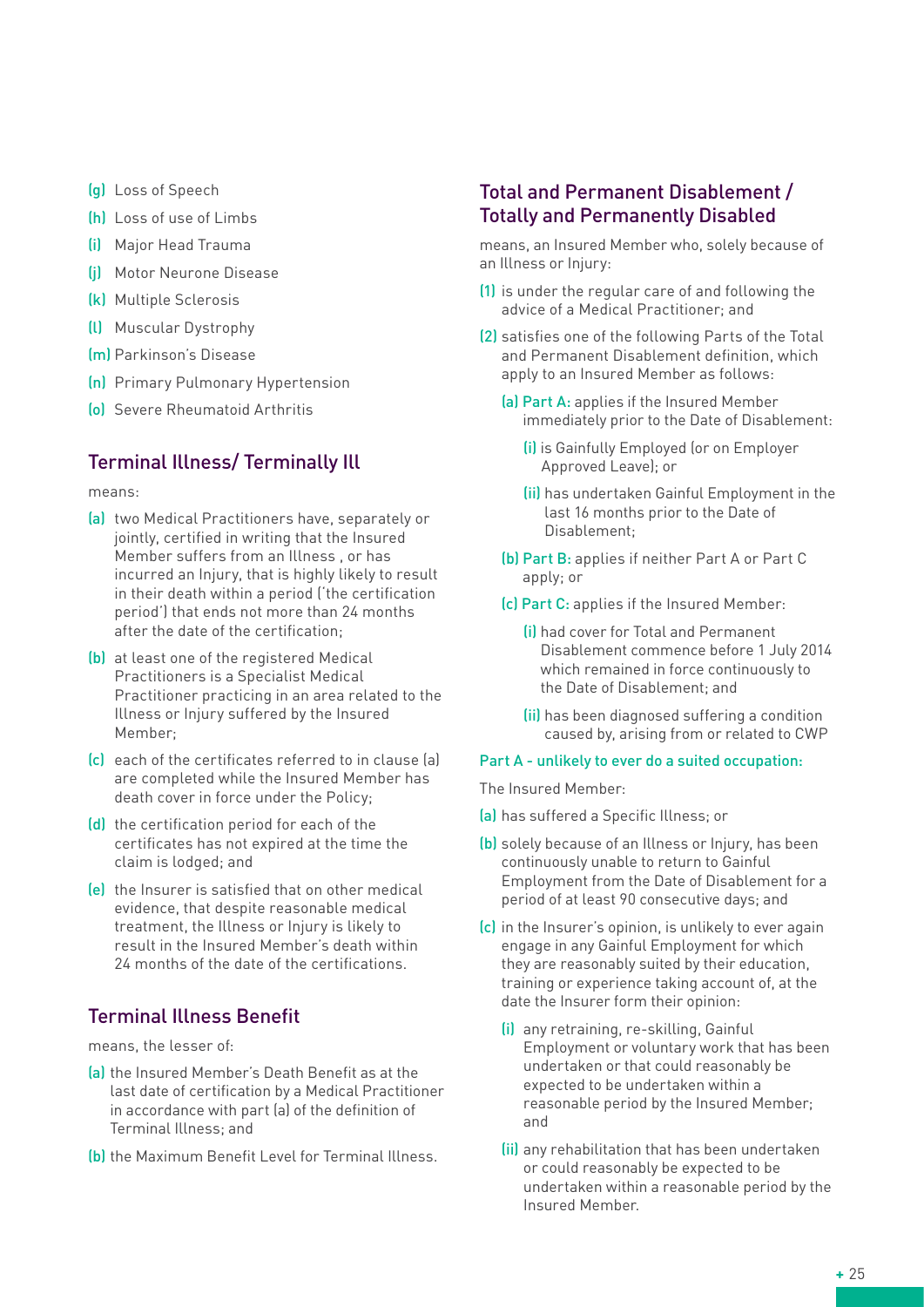#### Part B – incapable of doing basic activities associated with work ever again or suffering a severe mental health condition or Severe Cognitive Impairment and, in addition, incapable of doing a suited occupation:

The Insured Member has suffered ill-health (whether physical or mental) that makes it unlikely that the Insured Member will engage in Gainful Employment for which they are reasonably qualified by education, training or experience and solely because of that Illness or Injury they satisfy either (a), (b) or (c) below:

- (a) the Insured Member has been prevented from being able to perform at least two of the Everyday Work Activities without assistance from another adult person, despite the use of appropriate aids, for at least 12 consecutive months and in the Insurer's opinion the Insured Member is unlikely to ever again be able to perform at least two of the Everyday Work Activities without assistance from another adult person, despite the use of appropriate aids; or
- (b) the Illness is a mental health condition and:
	- (i) the Insured Member's mental health condition has been diagnosed by a Specialist Medical Practitioner using criteria outlined in the DSM;
	- (ii) the mental health condition has caused the Insured Member to be absent from Gainful Employment for 12 consecutive months from the Date of Disablement;
	- (iii) the Insured Member has been under the regular ongoing and appropriate care of a Psychiatrist for at least 12 months (unless the Insurer agree to a shorter period) who considers that the Insured Member has exhausted all reasonable and appropriate treatment options, and
	- (iv) the Insured Member has been assessed by a Psychiatrist, approved by the Insurer, against the Psychiatric Impairment Rating Scale as having an impairment of 19% or higher; or
- (c) the Illness has been assessed by a Specialist Medical Practitioner, approved by the Insurer, to be a Severe Cognitive Impairment and the Insured Member, solely because of that Illness, has been absent from Gainful Employment for 12 consecutive months from the Date of Disablement (unless the Insurer agree otherwise).

#### Part C: unlikely ever to be able to engage in an own occupation

The Insured Member as a result of an Illness or Injury, has been absent from all work for 90 consecutive days from the Date of Disablement and the Insurer consider, on the basis of medical and other evidence satisfactory to the Insurer, the Insured Member is unlikely ever to be able to engage in any other Occupation, where Occupation means:

- (a) for a mining industry employee, professional or senior management, the person's occupation based on the general area of expertise of the person; otherwise
- (b) an occupation that the person can perform on a full time or part time basis, based on the skills and knowledge the person has acquired through previous education, training or experience.

#### **Notes**

- (a) Mining industry employee means the member has been working within the Australian mining industry (including mining other than coal mining) as:
	- (i) an employee with at least 5 consecutive years' service; or
	- (ii) an apprentice with at least 4 years' service out of the last 5 years; or
	- (iii) an employee with at least 5 years' service out of the last 8 years.
- (b) Professional means a person who:
	- (i) has a university degree;
	- (ii) belongs, or is eligible to belong, to a professional body;
	- (iii) earns a salary greater than \$60,000 per annum; and
	- (iv) only works in an office environment and in a sedentary capacity.
- (c) Senior management means a person who:
	- (i) is part of the senior management of an employer;
	- (ii) earns a salary greater than \$60,000 per annum.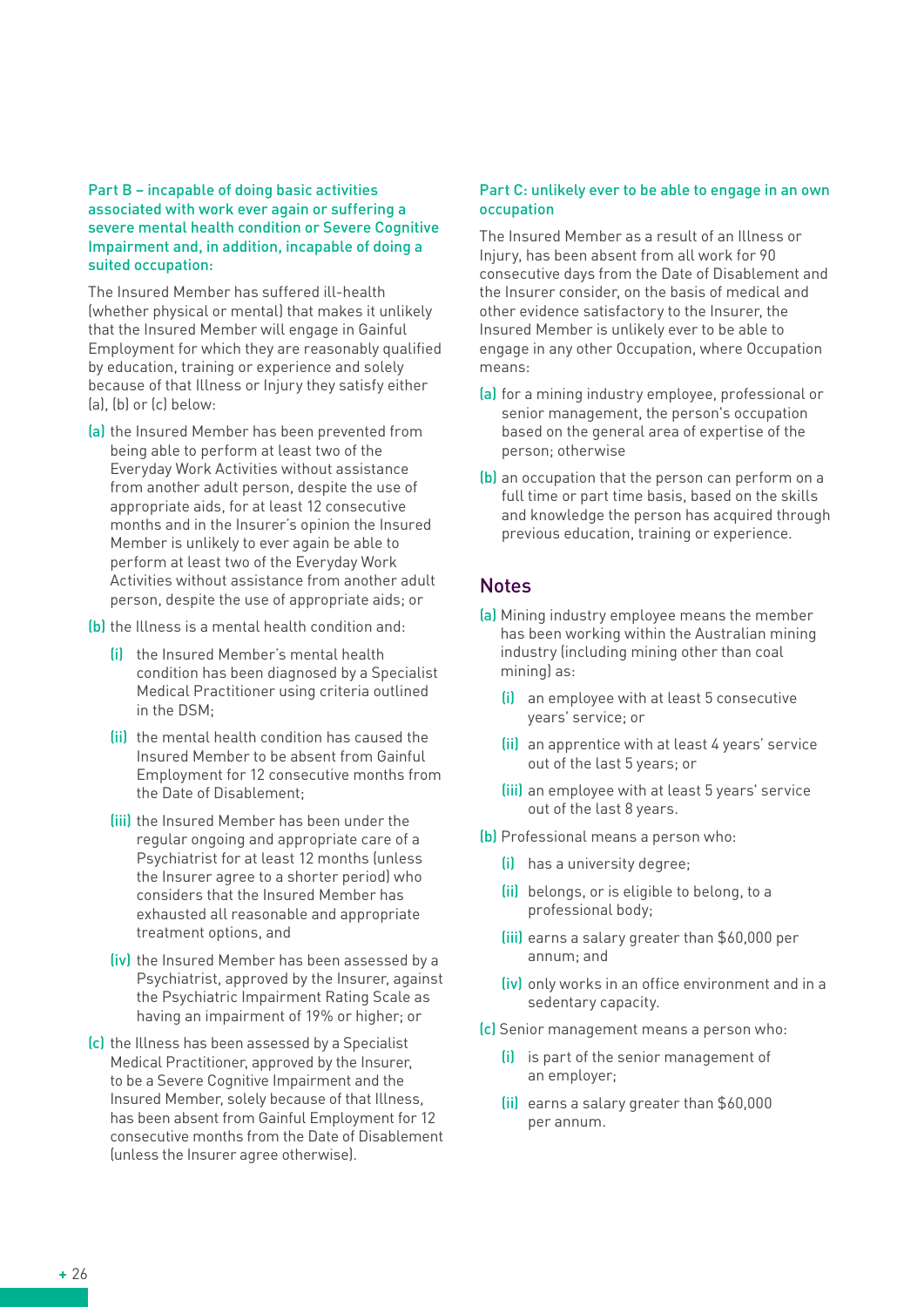In forming the Insurer's opinion in relation to Part A or Part B above, including whether an Insured Member may likely be able to engage in any Gainful Employment for which they are reasonably suited by education, training or experience, the Insurer will have regard to all evidence available to them including but not limited to:

- (a) medical evidence (including the medical evidence provided by the Insured Member's Medical Practitioners), the advice of a Specialist Medical Practitioner approved by the Insurer, the advice of other experts (medical or otherwise) and any other information that the Insurer consider to be appropriate and relevant at the date the Insurer form their opinion;
- (b) whether the Insured Member has exhausted all reasonable and appropriate treatment options by the date the Insurer form their opinion;
- (c) any retraining, re-skilling, Gainful Employment or voluntary work that has been undertaken by the date the Insurer form their opinion, or that could reasonably be expected to be undertaken by the Insured Member within a reasonable period following the date the Insurer form their opinion; and
- (d) any rehabilitation that has been undertaken by the date the Insurer form their opinion or could reasonably be expected to be undertaken by the Insured Member within a reasonable period following the date the Insurer form their opinion.

## Total and Permanent Disablement Benefit

means, where the Insured Member has:

- (a) Basic Cover, the value of the number of units of Total and Permanent Disablement cover allocated to the Insured Member's Account as at the Date of Disablement based on the Insured Member's age as at the Date of Disablement;
- (b) Voluntary Cover, the amount of Voluntary Cover for Total and Permanent Disablement allocated to the Insured Member's Account at the Date of Disablement; and
- (c) Defined Benefit Cover, the amount of Total and Permanent Disablement cover determined for the Insured Member by us as at the Date of Disablement.

## Transferred Cover

means existing cover the Insured Member applies to transfer from a Previous Policy to the Policy.

# Underwriting / Underwritten

means the process the Insurer undertake to assess an Eligible Person's Application for Insured Cover including obtaining and considering Information concerning their medical, health and employment status and such other information as the Insurer, in their reasonable discretion, require.

#### War

means any act of war (whether declared or not), revolution, invasion, rebellion or civil unrest.

# Medical definitions

## Alzheimer's Disease

means the unequivocal diagnosis of Alzheimer's Disease by an appropriate Specialist Medical Practitioner. The diagnosis must confirm dementia due to permanent failure of brain function with cognitive impairment for which no other recognisable cause has been identified.

A Mini-Mental State Examination (a screening test of cognitive function) score of 24 or less out of 30 or evidence from another neuropsychometric test that is acceptable to the Insurer is required.

## **Blindness**

means the permanent and irrecoverable loss of sight (whether aided or unaided) in both eyes as a result of an Illness or Injury to the extent that visual acuity in both eyes, on a Snellen Scale after correction by suitable lens is less than 6/60, or to the extent that the visual field is reduced to 20 degrees or less of arc.

# Cardiomyopathy

means a myocardial disorder characterised by structural, functional and/or electrophysiological dysfunction of the heart muscle, resulting in significant permanent and irreversible cardiac impairment to the degree of at least Class III of the New York Heart Association functional classification of cardiac impairment.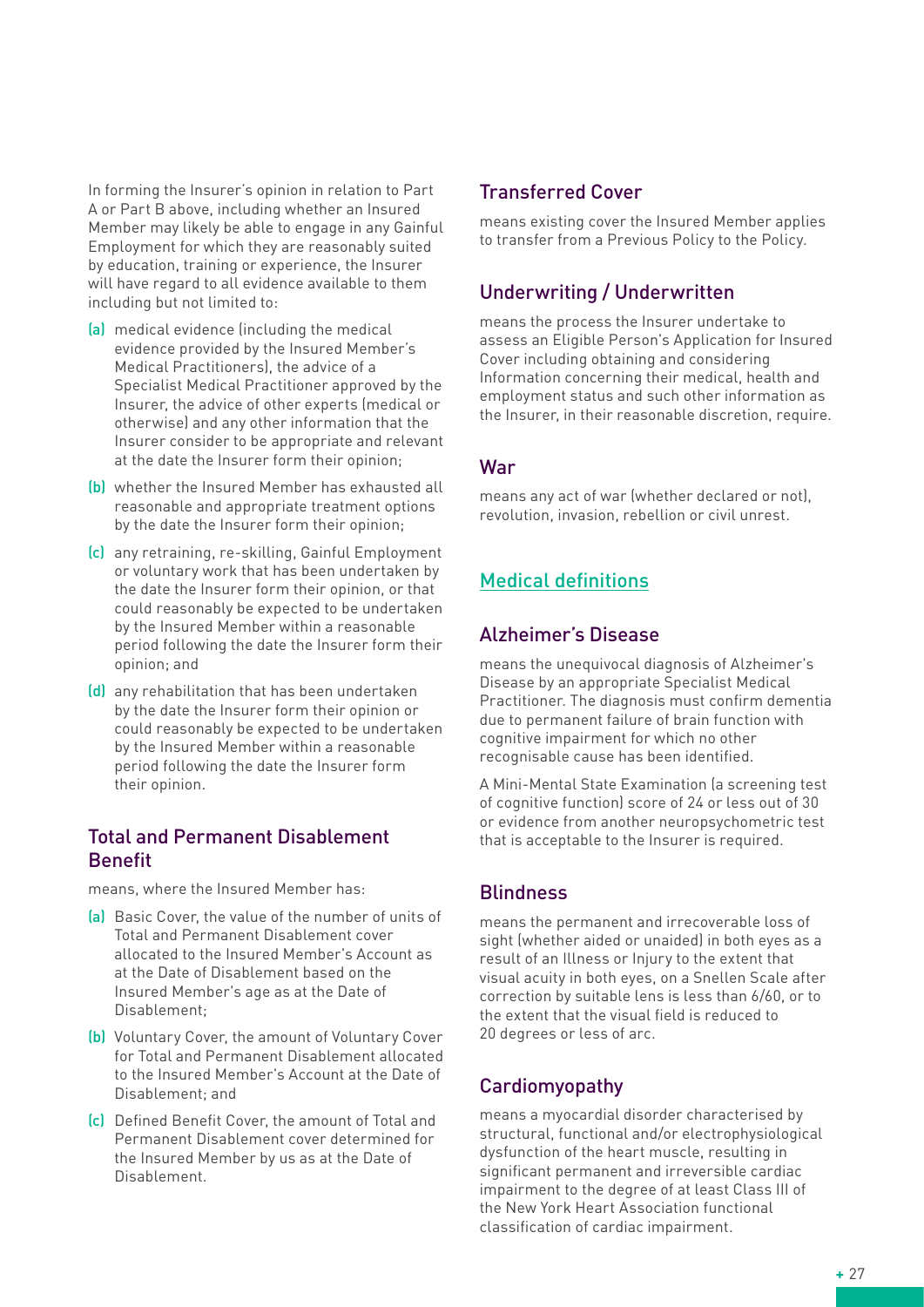### Chronic Lung Disease / Chronic Lung Failure

means end-stage lung disease with a consistent pulmonary function test result of either:

- (a) Forced Expiratory Volume in the First Second (FEV1) less than 60% predicted; or
- (b) a Diffusing Capacity of Lung for Carbon Monoxide (DLCO) less than 60% predicted;

and the Insured Member is on permanent oxygen therapy.

## Dementia

means the unequivocal diagnosis of dementia by a Specialist Medical Practitioner. The diagnosis must confirm dementia due to permanent failure of the brain function with consistent cognitive decline for which no other recognisable cause has been identified.

A Mini-Mental State Examination (a screening test of cognitive function score of 24 or less out of 30 or evidence from another neuropsychometric test that is acceptable to the Insurer is required.

## Loss of Hearing

means the irrecoverable profound loss of all hearing in both ears, resulting in an auditory threshold of 91 decibels or greater, averaged at frequencies 500, 1000 and 3000 hertz, both natural and assisted, as a result of an Illness or Injury. The condition must be diagnosed by an appropriate Specialist Medical Practitioner.

## Loss of Speech

means the total and irrecoverable loss of the ability to produce intelligible speech, as a result of permanent damage to the larynx or its nerve supply or to the speech centres of the brain due to an Illness or Injury.

## Loss of use of Limbs

means the total and irrecoverable loss of use of two or more Limbs.

Limb means an arm, leg, hand or foot. In respect of this definition, the hand or foot starts from the wrist or ankle joint, respectively. This includes the following conditions;

- (a) Diplegia;
- (b) Hemiplegia;
- (c) Paraplegia;
- (d) Quadriplegia; and
- (e) Tetraplegia.

#### Major Head Trauma

means Accidental head Injury resulting in permanent neurological deficit causing:

- (a) permanent Whole Person Impairment of at least 25% where Whole Person Impairment means the calculation based on the latest edition adopted in Australia of the American Medical Association publication titled Guides to the Evaluation of Permanent Impairment until an equivalent Australian guide, sanctioned by the Australian Medical Association, has been produced, at which time the calculation in the relevant Australian guide will apply; or
- (b) the Insured Member being total and permanently unable to perform any one of the activities of daily living where activities of daily living are:
	- (i) Bathing the ability to shower and bathe;
	- (ii) Dressing the ability to put on and take off clothing;
	- (iii) Toileting the ability to get on and off and use the toilet;
	- (iv) Mobility the ability to get in and out of bed and a chair; and
	- (v) Feeding the ability to get food from a plate into the mouth.

#### Motor Neurone Disease

means the unequivocal diagnosis of a progressive form of debilitating motor neurone disease by an appropriate Specialist Medical Practitioner.

The diagnosis must be supported by ancillary testing (e.g. clinical neurophysiology) and exclusion of other causes by imaging and appropriate investigations.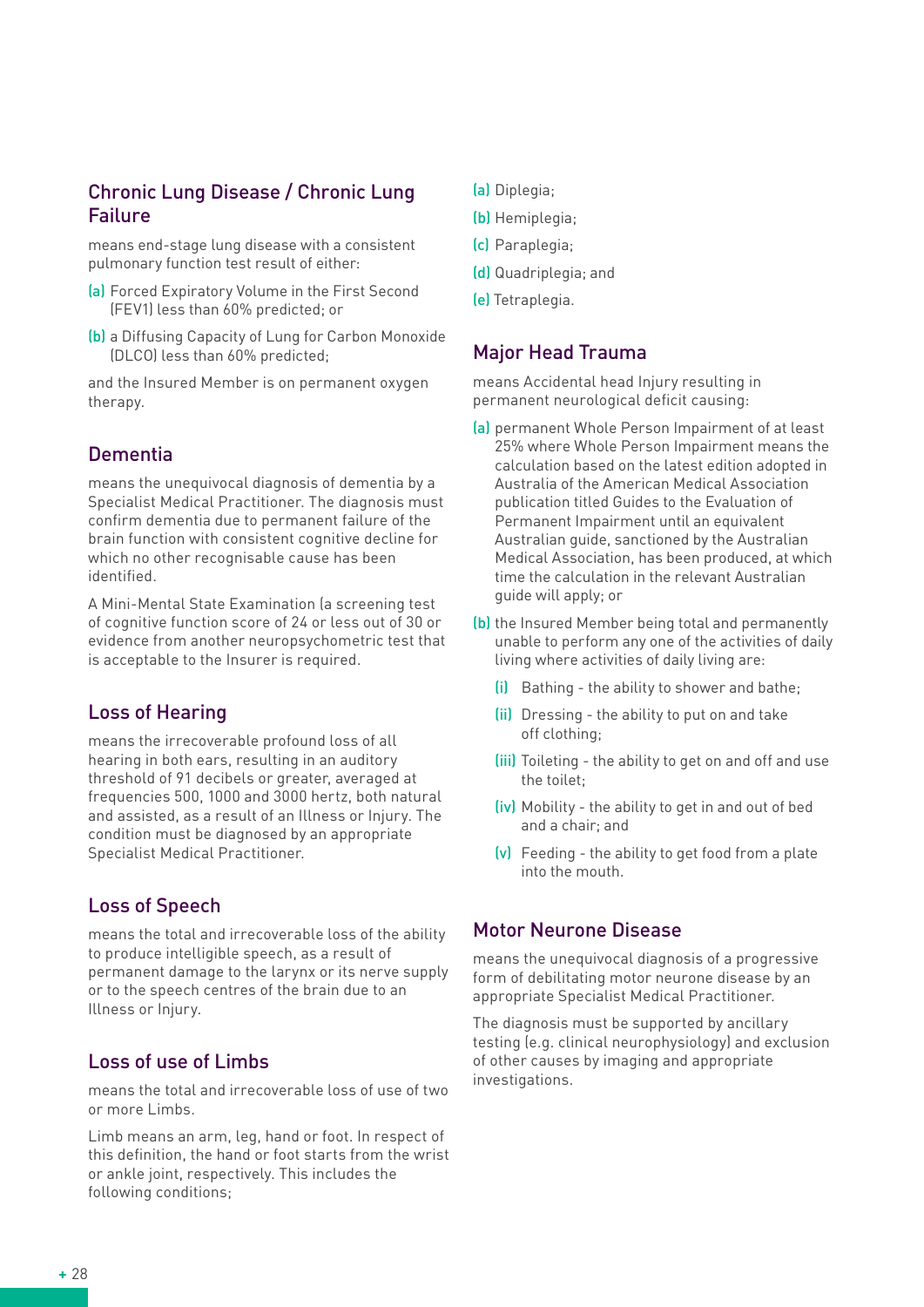## Multiple Sclerosis (with persisting neurological abnormalities)

means a disease characterised by demyelination in the brain and/or spinal cord. Multiple Sclerosis must be unequivocally diagnosed by an appropriate Specialist Medical Practitioner. There must be more than one episode of well defined attack resulting in persisting neurological abnormalities or progressive worsening of neurologic function.

Neurological investigations such as lumbar puncture, MRI (Magnetic Resonance Imaging) evidence of lesions in the central nervous system, evoked visual responses, and evoked auditory responses are required to confirm diagnosis.

# Muscular Dystrophy

means the unequivocal diagnosis of muscular dystrophy by a Specialist Medical Practitioner. The diagnosis must be supported by appropriate clinical investigations including genetic test, muscle biopsy or electromyography.

# Parkinson's Disease

means the unequivocal diagnosis of degenerative idiopathic Parkinson's disease by an appropriate Specialist Medical Practitioner, caused by degeneration of the nigrostriatal system and as characterised by the clinical manifestation of bradykinesia in combination with at least one of the following:

- (a) rigidity; or
- (b) rest tremor

The condition must have interfered with daily life despite maximum evidence-based medical therapy.

All other types of Parkinsonism are excluded (e.g. secondary due to medication).

## Primary Pulmonary Hypertension

means idiopathic pulmonary arterial hypertension with substantial right ventricular enlargement established by investigations including cardiac catheterisation, resulting in permanent impairment to the degree of the New York Heart Association functional Class III or above. The condition must be diagnosed by an appropriate Specialist Medical Practitioner.

#### Severe Rheumatoid Arthritis

means diagnosis of severe rheumatoid arthritis causing:

- (a) permanent Whole Person Impairment of at least 25% where Whole Person Impairment means the calculation based on the latest edition of the American Medical Association publication titled Guides to the Evaluation of Permanent Impairment until an equivalent Australian guide, sanctioned by the Australian Medical Association, has been produced, at which time the calculation in the relevant Australian guide will apply; or
- (b) have evidence of all the following:
	- (i) typical rheumatoid joint deformity;
	- (ii) simultaneous bilateral and symmetrical soft tissue joint swelling or fluid (not bony overgrowth alone) in the upper and lower limbs; and
	- (iii) erosions seen on x-ray imaging in two or more joints or the presence of either a positive rheumatoid factor or anticitrullinated protein antibodies.

The diagnosis must be confirmed by appropriate radiology and blood tests and the condition must have failed to respond to all treatment regimens including, but not limited to, conventional and targeted synthetic disease modifying drugs and biological agents.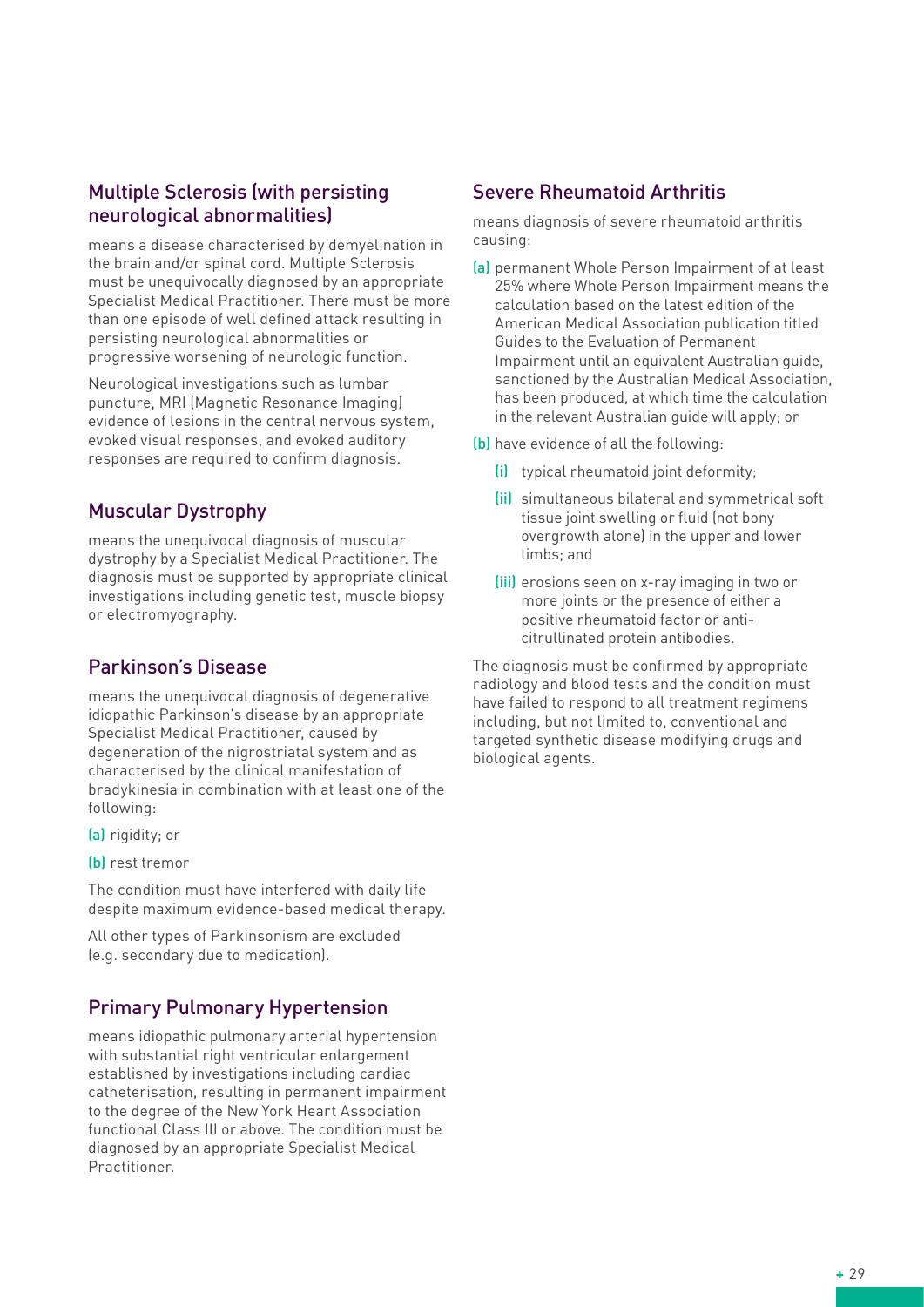# Income Protection General definitions

# Active Employment

means an Eligible Person:

- a) is:
	- (i) Gainfully Employed and working at the relevant time and not on leave – they are actively performing all the usual duties of their Usual Occupation, working their usual hours free from any limitation due to an Illness or Injury;
	- (ii) Gainfully Employed and not working at the relevant time for reasons other than due to an Illness or Injury or is on leave approved by their Employer – they are capable of actively performing all the usual duties of their Usual Occupation and capable of working their usual hours free from any limitation due to an Illness or Injury;
	- (iii) engaged exclusively in Domestic Duties at the relevant time – they are actively performing all their unpaid Domestic Duties free from any limitation due to an Illness or Injury; or
	- (iv) unemployed at the relevant time for reasons other than due to an Illness or Injury – they are capable of actively performing all the usual duties of their Usual Occupation and capable of working their usual hours free from any limitation due to an Illness or Injury; and

is not in receipt of and/or entitled to claim income support benefits from any source Including but not limited to workers' compensation benefits, statutory motor accident benefits or disability income benefits (including government income support benefits).

# Any One Event

means all insured losses which arise directly from the same cause and which occur during the same period of time and in the same area. Such cause is understood to be the peril which directly occasions the losses or where there are several perils which, in an unbroken chain of causation, have occasioned the losses, the peril which triggered the chain of causation.

For example, as long as they are covered by the Policy, losses occasioned by the perils set out below at letters (a) to (g) shall constitute single events:

- (a) storm due to an atmospheric disturbance usually so designated by a meteorological institute,
- (b) hail and/or thunderstorms and/or tornadoes due to an atmospheric disturbance,
- (c) earthquake, tsunami, volcanic eruption,
- (d) flood by one and the same instance of high water which may have more than one peak and which may occur in one or more bodies of water,
- (e) conflagration,
- (f) strike, riot, civil commotion or violent demonstration occurring within the boundaries of one city, town or village,
- (g) any communicable disease arising from a single source or pathogen.

The following hours clause is then applied. An event shall thus encompass a continuous period of time starting with the occurrence of the Fund's first individual loss and lasting:

- (i) 72 hours for perils mentioned under (a), (b), (e) and (f),
- (ii) 168 hours for perils mentioned under (c) and (d) as well as those perils not referred to above but covered by the Policy,
- (iii) 504 hours for perils mentioned under (g).

In the case of differing perils which are not connected to each other by an unbroken chain of causation, the applicable number of hours corresponds to those of the peril which has caused the largest amount of damages.

In the case of more than one event, if it is impossible to allocate any losses, the Fund shall allocate them to the event whose cause is most likely to have occasioned them.

In case of uncertainty over scientific issues, the parties agree to seek expert advice from a neutral and recognised organisation.

# Benefit

means either a:

- (a) Total Disability benefit payable under clause 1.1 of the Policy; or
- (b) Partial Disability benefit payable under clause 1.2 of the Policy.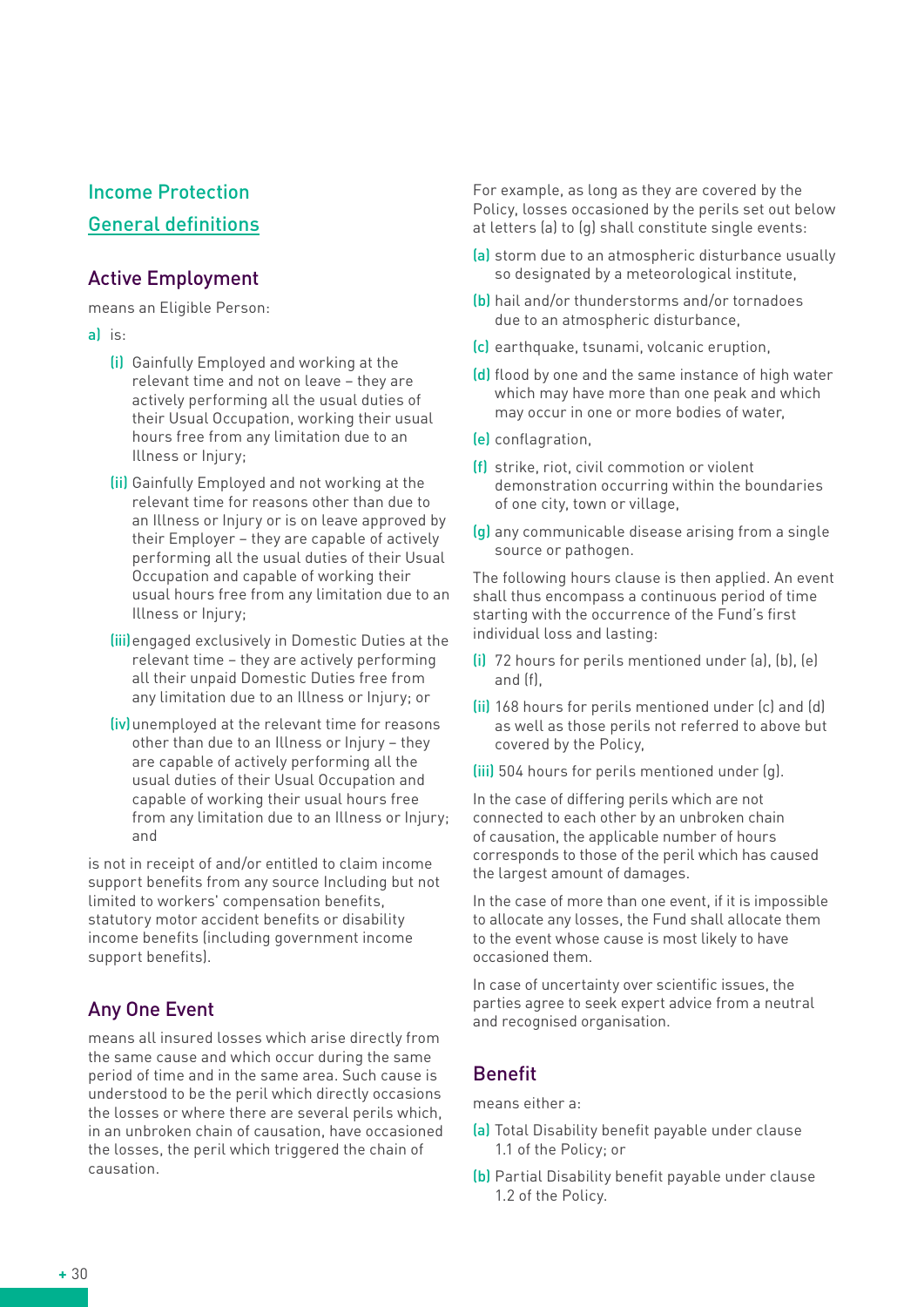# Benefit Period

means the period which represents the maximum duration for which the Insurer will pay a Total Disability or Partial Disability Benefit for an individual Insured Member.

Available Benefit Periods are specified in the Policy Schedule.

## **Contractor**

means an Eligible Person is providing services for an Employer under a contract, having salary paid in respect of them.

# Date of Disablement

means the later of the following dates:

- (a) the date the Insured Member suffers from the Illness or Injury that is the principal cause of the Insured Member's Total Disability or Partial Disability; and
- (b) the date the Insured Member ceases all work due to the Illness or Injury that is the principal cause of the Insured Member's Total Disability or Partial Disability

The Date of Disablement must occur while the Insured Member is covered under the Policy.

# Deemed Fortnightly Income

means the total of:

any income or other remuneration received by the Insured Member in the period that a Partial Disability benefit is payable or which, though not actually received during that period, can be reasonably apportioned to them for that period, which includes, but is not limited to:

- (a) any salary or wages paid by an employer in respect of work performed by the Insured Member (including commissions, bonus and other payments); and
- (b) if the Insured Member is self-employed, the gross income of the Insured Member, less all expenses incurred by the Insured Member in earning that income but does not include their share of any business expenses.

from all jobs in which the Insured Member is Gainfully Employed

## **Disability**

means either of:

- (a) Total Disability; or
- (b) Partial Disability.

#### **Division**

means the specifically defined division of the Fund to which the Eligible Person belongs because of the manner in which they have joined the Fund and includes the Employer Division and the Personal Division.

## Employer

means an employer (including any related body corporate of that employer, as that term is defined under the *Corporations Act 2001 (Cth)* who engages a natural person under a contract of employment or who engages a Contractor.

# Fortnightly Benefit

means the lesser of the following amounts:

- (a) the fortnightly amount of the Insured Cover the Insurer last accepted for the Insured Member and that the Insured Member was paying Premiums on;
- (b) 84.5% of the Insured Member's Fortnightly Insured Salary; and
- (c) 84.5% of the Insured Member's Pre-disability Fortnightly Income.

# Fortnightly Insured Salary

means 1/26th of the Insured Member's Insured Salary.

#### Illness

means a sickness or disease suffered by an Insured Member as confirmed by a Medical Practitioner.

# Industry Employer

means an Employer who;

(a) makes or agrees to make Employer superannuation contributions to the Fund in respect of a Member; and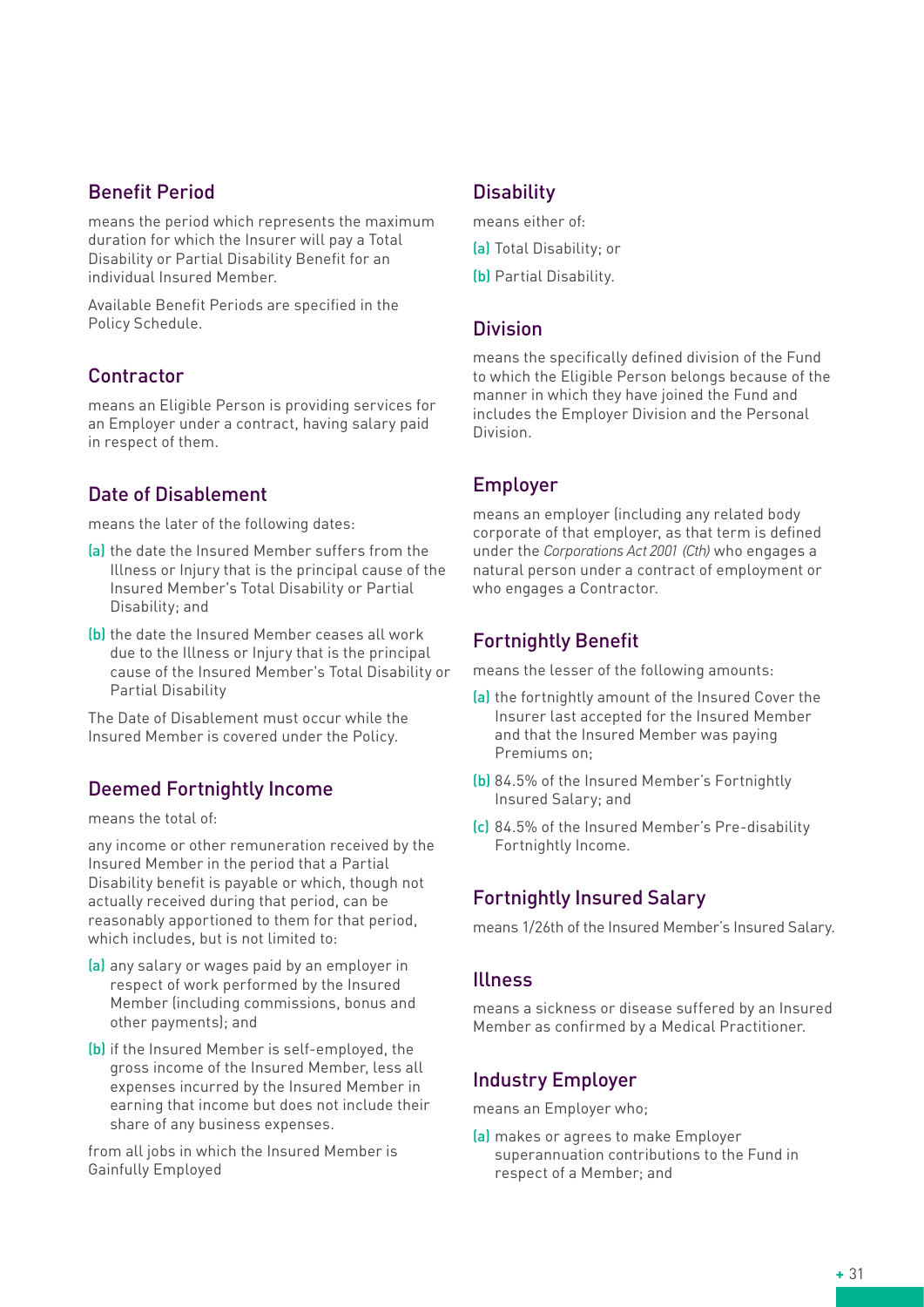(b) is in or provides employees for the coal, mining or associated industries (but excludes an 'employer' under the Coal Industry Superannuation Act 1989 (WA)) that we determine and advise the Insurer is an Industry Employer.

## Injury

means a bodily injury suffered by the Insured Member.

In the circumstance where the Insured Member's condition is in the Insurer's opinion considered as both an Injury and an Illness, this condition will be considered an Injury.

# Insured Salary

means either:

- (a) the Salary the Insurer last accepted for the Insured Member under the Policy, being either the Salary last notified to us by the Insured Member or their Employer (and accepted by us and the Insurer under the terms of the Policy prior to the Date of Disablement); or
- (b) if we have not been notified of the Insured Member's Salary then \$80,000.

# Medical Practitioner

means, unless the Insurer agree otherwise:

- (a) a medical practitioner legally qualified and registered to practice in Australia; or
- (b) if the claimed condition is a psychiatric condition it is to be diagnosed in accordance with the latest edition of the Diagnostic and Statistical Manual of Mental Disorders (DSM) by, a person who is legally qualified and registered as a practicing psychiatrist by the relevant medical registration boards and/or the Specialist Recognition Advisory Committee coordinated through the Australian Health Practitioner Health Regulation Agency;

but shall not include chiropractors, physiotherapists, psychologists or alternative health providers.

The Medical Practitioner cannot be the Insured Member, or their:

- (i) spouse or partner with whom they are in a de facto relationship;
- (ii) parent, child, sibling or other;
- (iii) close family relative;
- (iv) business partner, associate, employer or employee; or
- (v) fellow shareholder or unit holder of the Insured Member in a company or trust that is not a publicly listed company or trust.

# Occupational Classification

means the occupational category and occupational description specified on page 24 of this document.

# Occupational Loading Factor

means an applicable loading factor as specified in Table Two of the Policy or page 39 of this document, which is used to determine the cost of the Insured Member's cover.

# Other Disability Income

means, subject to paragraphs (d) and (e) of this definition, any amount paid or payable in connection with, or arising out of, the Illness or Injury causing the Insured Member's Total Disability or Partial Disability which they may receive or be entitled to receive during a month a Benefit is payable (whether by lump sum, periodic payment or otherwise) including but not limited to:

- (a) any amount paid or payable:
	- (i) under another income protection insurance policy, salary continuance insurance policy, loan protection insurance policy, or similar policy, in any jurisdiction;
	- (ii) under any workers' compensation, motor accident compensation, statutory compensation or similar scheme, however named, in any jurisdiction or other similar state, federal, territory or extraterritorial legislation;
	- (iii) under common law or under state, federal, territory or extraterritorial legislation unless excluded under (d) or (e) below;
	- (iv) as employer-funded sick leave, annual leave, long service leave, personal leave or any other employer-paid leave in any jurisdiction (except if the sick leave entitlements must be requested by the Insured Member to be paid and they have not requested the payment for the relevant period);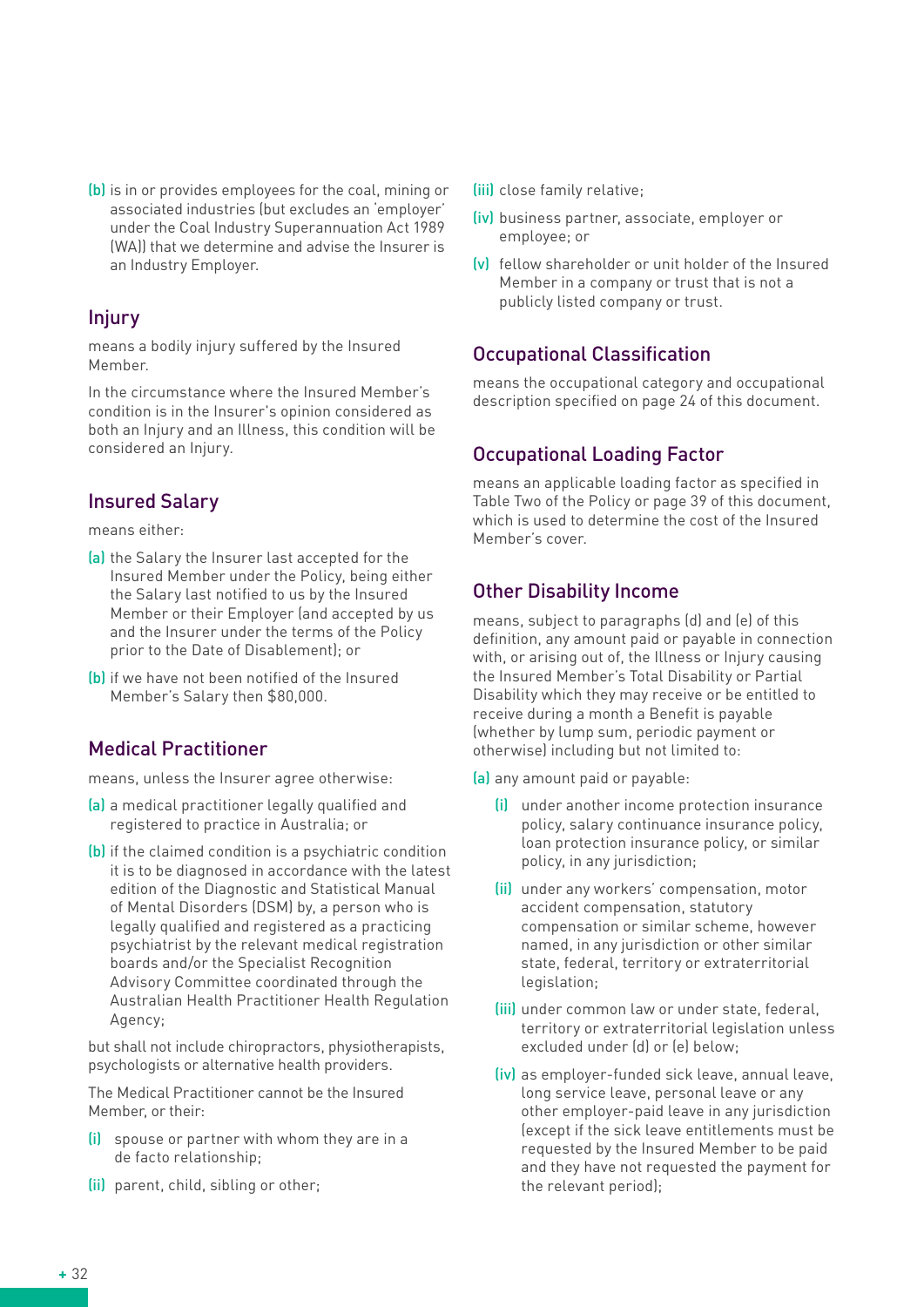- (b) any out of court settlement sum, or any award of money sum by a court, tribunal, arbitrator or government body in any jurisdiction;
- c) whether an amount under paragraph (a) of this definition is:
	- (i) a lump sum, a periodic payment, a combination of a lump sum and a periodic payment, or otherwise; or
	- (ii) in the nature of a capital payment or income payment (as those terms are understood having regard to normal accounting standards and practice),

has no bearing on whether that amount is Other Disability Income or otherwise;

- (d) note that Other Disability Income does not include:
	- (i) an amount paid or payable under this Policy or Deemed Fortnightly Income;
	- (ii) Centrelink, Department of Veterans Affairs, or any equivalent or replacement agencies;
	- (iii) a total and permanent disability benefit, a trauma benefit, terminal illness benefit or similar benefits; or
	- (iv) a pension or annuity paid from a superannuation fund other than a disability pension,

whether a lump sum, a periodic payment, a combination of a lump sum and a periodic payment, or otherwise;

(e) in addition to the amounts, benefits and payments excluded under paragraph (d), the Insurer will not consider any portion of an amount paid or payable to the Insured Member to be an Other Payment, if the Insured Member establishes to the Insurer's reasonable satisfaction, that it represents or covers compensation for or payment in respect of:

- (i) pain and suffering;
- (ii) the loss of a part, or the use of a part of the body to the extent that such compensation is not income or capital (as those terms are understood having regard to normal accounting standards and practice);
- (iii) medical expenses; or
- (iv) reasonable legal expenses,

and, for clarity, to the extent that the Insured Member cannot establish to the Insurer's satisfaction, acting reasonably, that any portion of an amount paid or payable to them represents compensation for or payment in respect of those items set out in (i) to (iv) above, the entirety of that amount will be deemed to be an Other Disability Income; and

(f) where an Other Disability Income is in the form of a lump sum or is commuted to a lump sum, unless we and the Insurer agree otherwise, the monthly Benefit will be reduced by an amount equal to one sixtieth (1/60) of the lump sum over a period of sixty months or the remainder of the Benefit Period, whichever is the less.

#### Partial Disability

means, as a result of an Illness or Injury, an Insured Member:

- (a) is unable to perform at least one Income Producing Duty necessary to generate income in their Usual Occupation;
- (b) is under the regular care of, and acting in accordance with, instructions or professional advice of a Medical Practitioner; and
- (c) is not earning or is not capable of earning a Deemed Fortnightly Income more than their Pre-disability Fortnightly Income.

#### Participating Employer

means an Employer who makes or agrees to make Employer superannuation contributions to the Fund in respect of a Member but excludes an "employer" under the *Coal Industry Superannuation Act 1989 (WA)*.

#### Personal Division

means the segment of the Fund in which Members who are not Members of the Employer Division are eligible to become Members.

#### Pre-disability Fortnightly Income

#### means:

- (a) if the Insured Member was employed or unemployed on the day immediately prior to the Date of Disablement, 1/26th of the Insured Member's Salary as at the start of the Waiting Period; or
- (b) if the Insured member was Self-Employed on the day immediately prior to the Date of Disablement, 1/26th of the Insured Member's Salary averaged over the last two financial years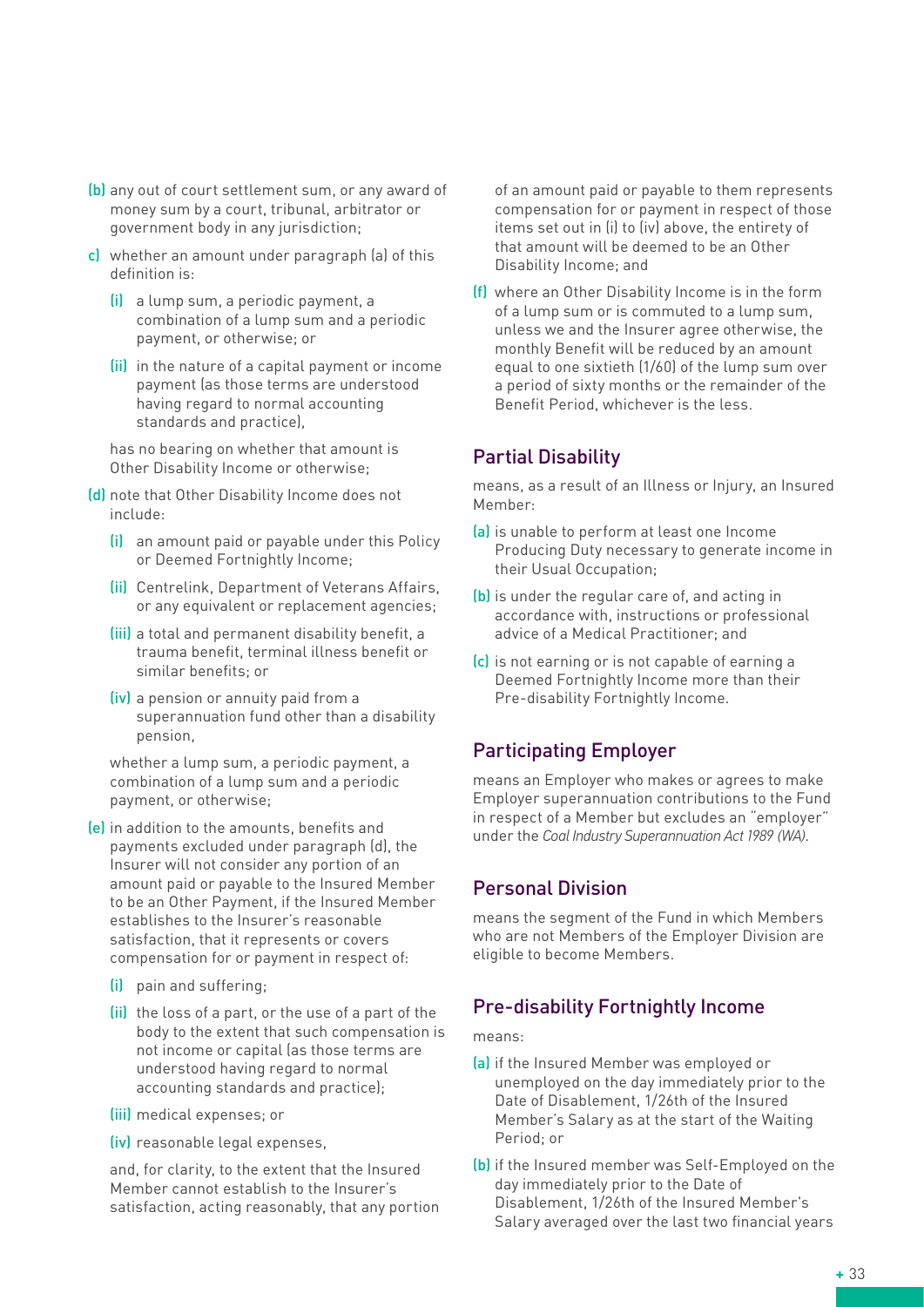that have ended immediately before the Date of Disablement.

If the Insured Member is on Unpaid Leave, Pre-disability Fortnightly Income will be calculated based on the period immediately before the Insured member went on Unpaid Leave.

In the case of an Insured Member who was in multiple roles immediately before the Date of Disablement (and to whom a combination of the above applies), the elements of the Insured Member's Pre-disability Fortnightly Income will be taken together.

# Pregnancy or Childbirth

means normal and uncomplicated pregnancy or childbirth, multiple pregnancy, caesarean birth, threatened miscarriage, participation in in-vitro fertilisation or other medically assisted fertilisation techniques and normal discomforts of pregnancy such as morning sickness, backache, varicose veins, ankle swelling and bladder problems.

# Professional Sporting Activities

means any sporting activity where the Insured Member earns more than 50% (including any sponsorship they receive) of their annual gross income from that activity. This includes, but not limited to, registered players, coaches and non-playing officials.

# Salary

means the total of (a) and (b) below for an Insured Member averaged over the 12 months immediately prior to the Date of Disablement (including any amount of nil Salary for periods where the Insured Member is unemployed).

However, if an Insured Member has become employed by an Industry Employer and has been employed with that employer for a period of less than 12 months, then the average will be taken over the period from the date they commenced employment to the Date of Disablement.

- (a) the total remuneration learned by the Insured Member including:
	- (i) salary, wages, director's fees, allowances, packaged fringe benefits, pre-tax superannuation contributions; plus
	- (ii) commissions, bonuses and overtime payments; and
- (b) If the Insured Member is Self-Employed, Salary also includes the Insured Member's share of the net profit and/or net loss of the business,

whether the income is paid to them or not. This income from the Insured Member's business:

- (i) is calculated after the deduction of expenses necessarily incurred or normally required in producing that income but before the deduction of tax;
- (ii) where the business income, expenses, profits or losses are accounted for in multiple business entities and/or structures, the Insurer will have to consider all these entities in determining the Insured Member's Salary; and
- (iii) where income is split with or paid to a family member who is not involved in the generation of that income, the Insurer will allocate that income (minus remuneration expenses commensurate with the role of the family member) to the Insured Member.

Salary does not include passive investment earnings, such as rental earnings or interest received.

# Statutory Benefit

means a weekly benefit payment to an Insured Member as compensation for lost earnings or earning potential from a relevant Workers' Compensation Insurer or Authority or as a result of a transport accident.

# Total Disability

means that as a result of an Illness or Injury, an Insured Member is:

- (a) prevented from engaging in their Usual Occupation;
- (b) under the regular care of, and acting in accordance with, the instructions or professional advice of a Medical Practitioner;
- (c) not working in any occupation, whether or not for gain or reward, including the expectation of gain or reward.

# Transfer Date

means the date the Sub-plan is established in the Employer Division.

# Usual Occupation

means in the case of an Insured Member who:

(a) is employed, the role of the Insured Member in their employment with an employer, or employers as applicable;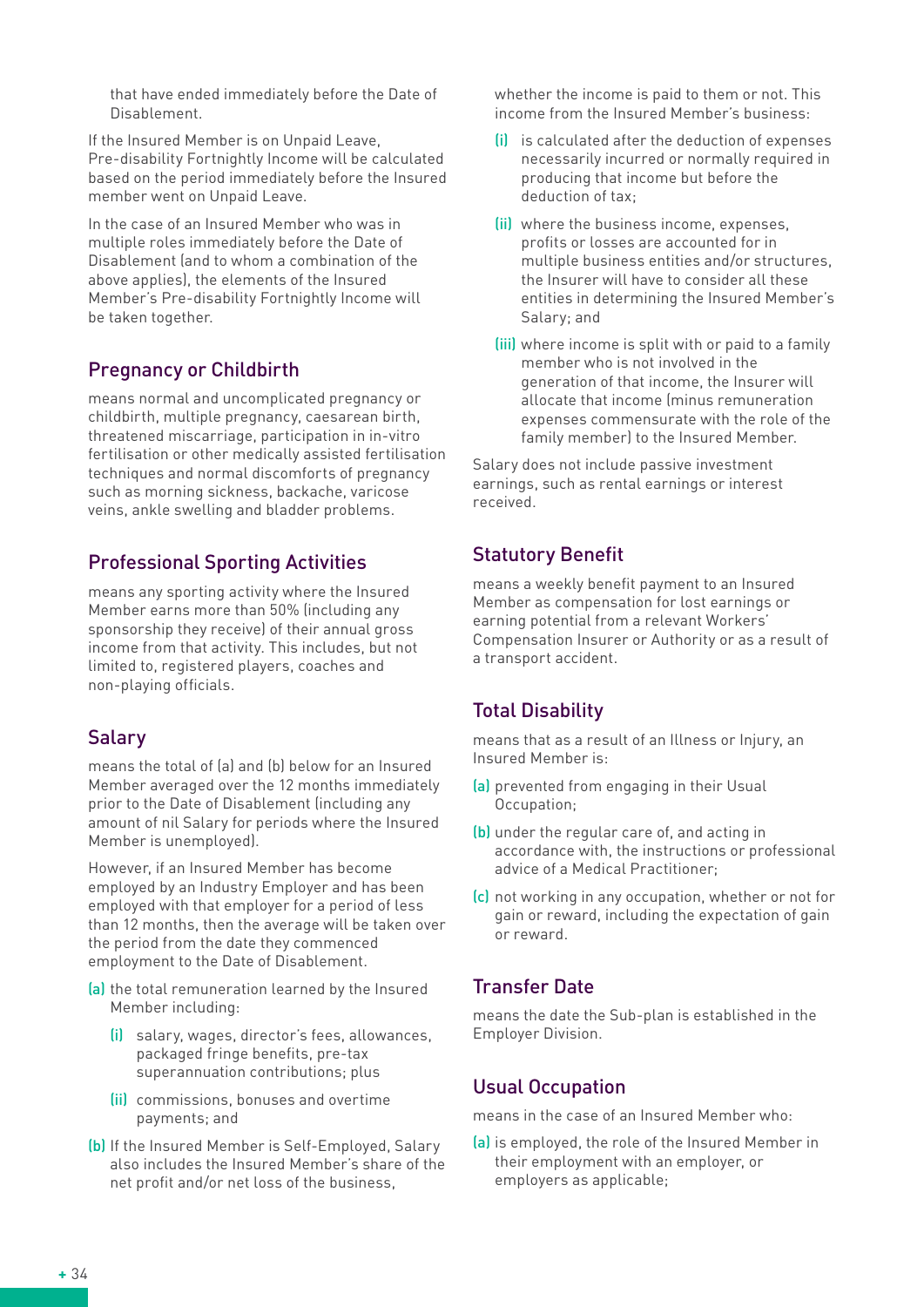- (b) is Self-employed, the role the Insured Member usually performs in their trade, business or profession or employment;
- (c) is not in Gainful Employment, the Usual Occupation of the Insured Member immediately before they ceased to be in Gainful Employment.

If the Insured Member has multiple roles, is employed or Self-employed on a part-time basis or to whom a combination of these situations applies, these elements of the Insured Member's Usual Occupation are taken together.

# Waiting Period

means the periodthat must expire before payment of a Total Disability or Partial Disability benefit under the Policy commences for an individual Insured Member.

Available Waiting Periods are specified in the Policy Schedule.

## War

means any act of war (whether declared or not), revolution, invasion, rebellion or civil unrest.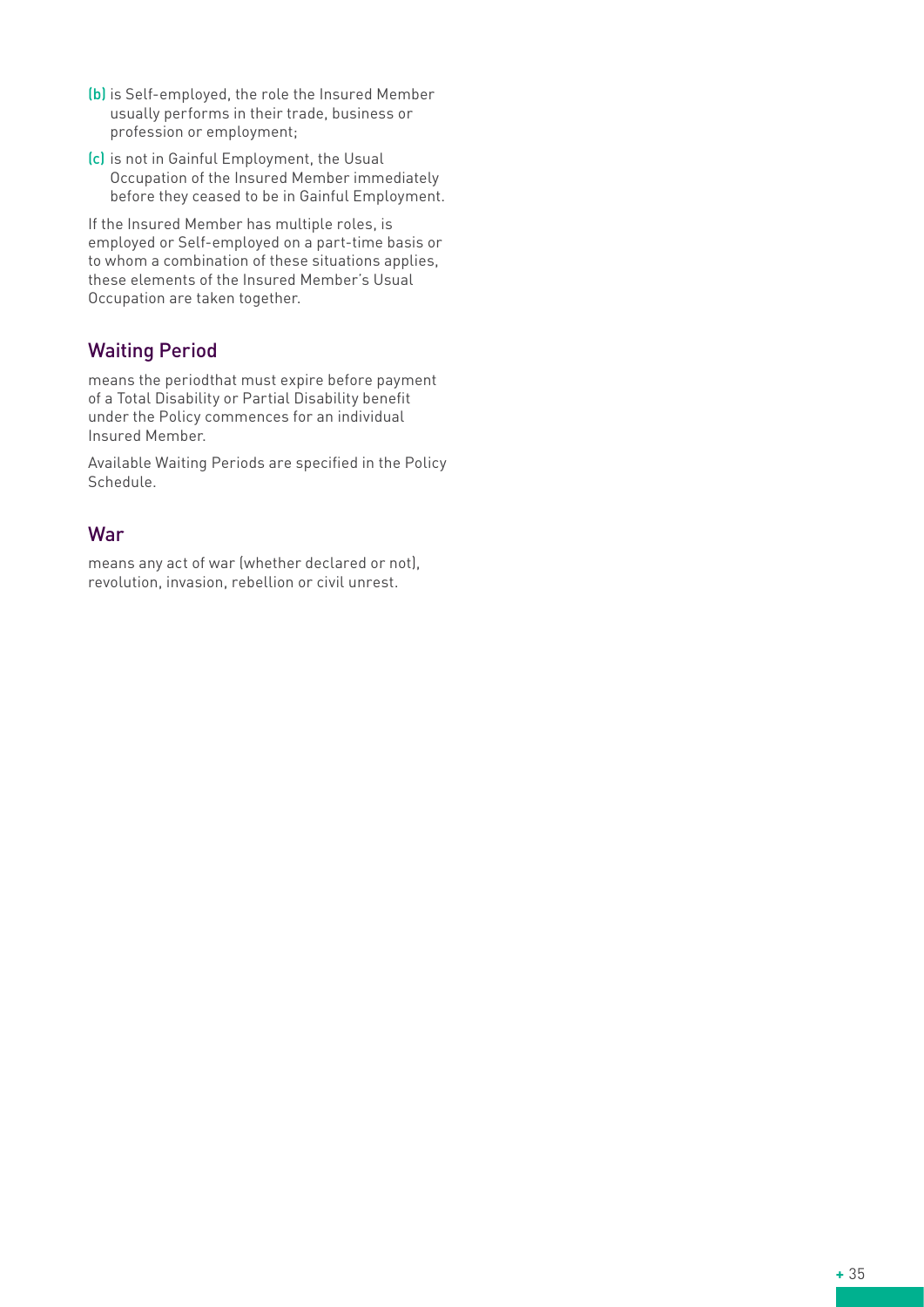# Premium rates

Under the terms of our insurance, the premiums we charge you can change in line with the terms of the policy. If the change is material, we'll let you know in writing at least 30 days before the changes take effect. The premiums disclosed in this document include an insurance administration fee that is retained by Mine Super of 6.8% for managing DTI and TPD insurance on behalf of members. This includes claims management, online tools and managing the policies with the Insurer.

#### Basic Insurance Cover

#### Monthly cost of insurance for males

| Age       |            | <b>Amount of cover</b> | <b>Monthly cost males</b> |              |                 |                 |                        |               |
|-----------|------------|------------------------|---------------------------|--------------|-----------------|-----------------|------------------------|---------------|
|           | <b>DTI</b> | <b>TPD</b>             | <b>Undeclared</b>         | Professional | White<br>Collar | Light<br>Manual | <b>Heavy</b><br>Manual | <b>Mining</b> |
| $15 - 24$ | \$50,000   | \$50,000               | \$10.41                   | \$2.79       | \$3.20          | \$6.07          | \$7.63                 | \$10.41       |
| $25 - 29$ | \$100.000  | \$100,000              | \$19.68                   | \$5.28       | \$6.03          | \$11.46         | \$14.40                | \$19.68       |
| $30 - 34$ | \$100,000  | \$100,000              | \$52.64                   | \$14.10      | \$16.16         | \$30.68         | \$38.54                | \$52.64       |
| $35 - 39$ | \$100,000  | \$100,000              | \$54.76                   | \$14.67      | \$16.82         | \$31.92         | \$40.09                | \$54.76       |
| $40 - 44$ | \$100,000  | \$100,000              | \$64.37                   | \$17.24      | \$19.78         | \$37.50         | \$47.11                | \$64.37       |
| $45 - 49$ | \$100,000  | \$100,000              | \$70.66                   | \$18.93      | \$21.72         | \$41.19         | \$51.75                | \$70.66       |
| $50 - 54$ | \$80,000   | \$80,000               | \$60.40                   | \$16.18      | \$18.56         | \$35.20         | \$44.22                | \$60.40       |
| 55-59     | \$60,000   | \$45,000               | \$43.26                   | \$11.61      | \$13.32         | \$25.24         | \$31.63                | \$43.26       |
| 60        | \$50,000   | \$25,000               | \$30.52                   | \$8.24       | \$9.44          | \$17.83         | \$22.28                | \$30.52       |
| 61        | \$50,000   | \$20,000               | \$27.98                   | \$7.57       | \$8.67          | \$16.36         | \$20.41                | \$27.98       |
| 62        | \$50,000   | \$15,000               | \$25.44                   | \$6.90       | \$7.90          | \$14.89         | \$18.54                | \$25.44       |
| 63        | \$50,000   | \$10,000               | \$22.90                   | \$6.23       | \$7.13          | \$13.42         | \$16.67                | \$22.90       |
| 64        | \$50,000   | \$5,000                | \$20.36                   | \$5.56       | \$6.36          | \$11.95         | \$14.80                | \$20.36       |
| 65        | Nil        | Nil                    | n/a                       | n/a          | n/a             | n/a             | n/a                    | n/a           |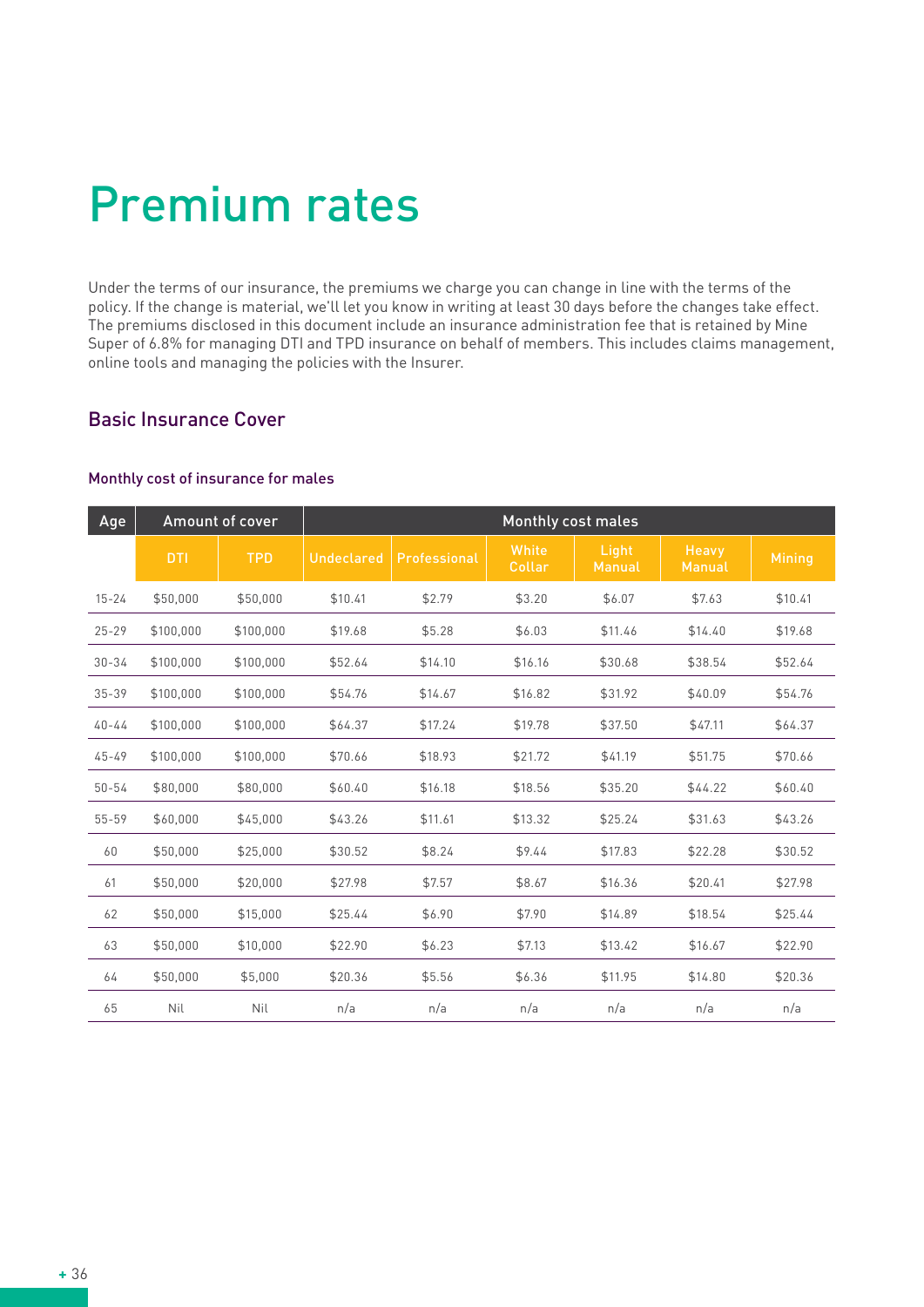| Age       |            | Amount of cover |                   |              |                 | <b>Monthly cost females</b> |                        |               |
|-----------|------------|-----------------|-------------------|--------------|-----------------|-----------------------------|------------------------|---------------|
|           | <b>DTI</b> | <b>TPD</b>      | <b>Undeclared</b> | Professional | White<br>Collar | Light<br>Manual             | Heavy<br><b>Manual</b> | <b>Mining</b> |
| $15 - 24$ | \$50,000   | \$50,000        | \$9.43            | \$2.22       | \$2.46          | \$5.09                      | \$5.90                 | \$9.43        |
| $25 - 29$ | \$100,000  | \$100,000       | \$17.81           | \$4.18       | \$4.65          | \$9.60                      | \$11.15                | \$17.81       |
| $30 - 34$ | \$100,000  | \$100,000       | \$47.66           | \$11.19      | \$12.43         | \$25.70                     | \$29.84                | \$47.66       |
| $35 - 39$ | \$100,000  | \$100,000       | \$49.57           | \$11.65      | \$12.94         | \$26.74                     | \$31.05                | \$49.57       |
| $40 - 44$ | \$100,000  | \$100,000       | \$58.29           | \$13.68      | \$15.21         | \$31.41                     | \$36.49                | \$58.29       |
| $45 - 49$ | \$100,000  | \$100,000       | \$63.99           | \$15.03      | \$16.70         | \$34.49                     | \$40.07                | \$63.99       |
| $50 - 54$ | \$80,000   | \$80,000        | \$54.69           | \$12.85      | \$14.26         | \$29.49                     | \$34.25                | \$54.69       |
| 55-59     | \$60,000   | \$45,000        | \$39.15           | \$9.21       | \$10.21         | \$21.13                     | \$24.53                | \$39.15       |
| 60        | \$50,000   | \$25,000        | \$27.60           | \$6.52       | \$7.20          | \$14.91                     | \$17.32                | \$27.60       |
| 61        | \$50,000   | \$20,000        | \$25.30           | \$5.98       | \$6.60          | \$13.68                     | \$15.88                | \$25.30       |
| 62        | \$50,000   | \$15,000        | \$22.99           | \$5.45       | \$6.00          | \$12.44                     | \$14.44                | \$22.99       |
| 63        | \$50,000   | \$10,000        | \$20.69           | \$4.91       | \$5.40          | \$11.21                     | \$13.01                | \$20.69       |
| 64        | \$50,000   | \$5,000         | \$18.38           | \$4.38       | \$4.80          | \$9.97                      | \$11.57                | \$18.38       |
| 65        | Nil        | Nil             | n/a               | n/a          | n/a             | n/a                         | n/a                    | n/a           |

#### Monthly cost of insurance for females

## Voluntary Insurance Cover

To work out the annual cost of your Voluntary Insurance Cover, follow these steps.

- Step 1: Choose a cover amount.
- Step 2: Divide this by \$10,000.
- Step 3: Times this by the premium rate which is the rate for you from the table on page 38 (if you want both DTI and TPD add the amounts together)
- Step 4: Times this by the job classification factor that relates to you.

#### Job classification factors

|                           | Male          |            | Female        |            |
|---------------------------|---------------|------------|---------------|------------|
| <b>Job Classification</b> | <b>Smoker</b> | Non-Smoker | <b>Smoker</b> | Non-Smoker |
| Professional              | 1.05          | 0.85       | 0.80          | 0.65       |
| <b>White Collar</b>       | 1.20          | 1.00       | 0.90          | 0.75       |
| Light Manual              | 1.70          | 1.40       | 1.25          | 1.05       |
| <b>Heavy Manual</b>       | 2.50          | 2.05       | 1.95          | 1.60       |
| Mining                    | 3.00          | 2.50       | 2.35          | 1.95       |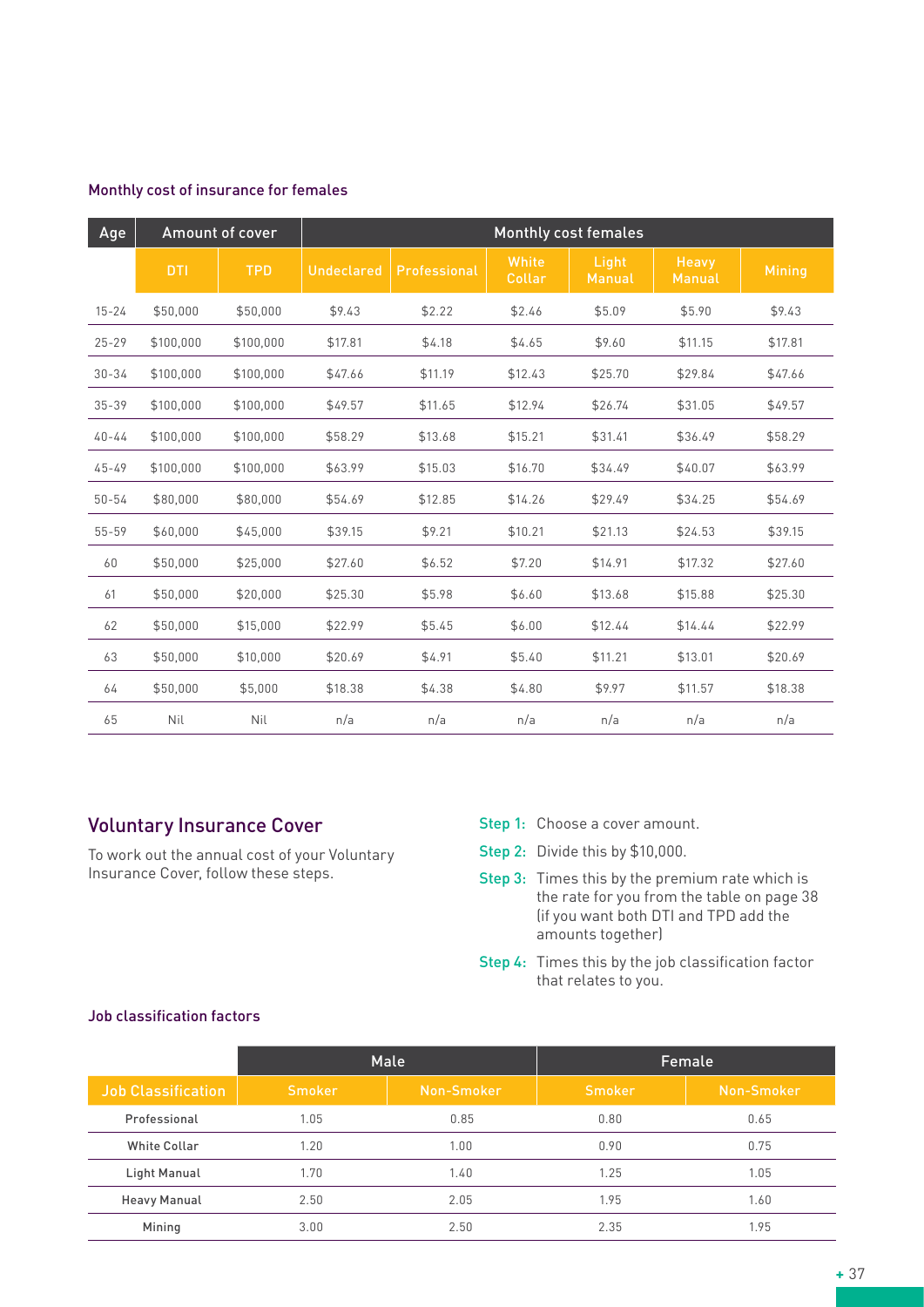#### Annual cost of insurance

| Age | <b>Voluntary DTI and TPD</b><br>insurance rates per \$10,000 pa |            |  |  |
|-----|-----------------------------------------------------------------|------------|--|--|
|     | <b>DTI</b>                                                      | <b>TPD</b> |  |  |
| 15  | 7.155                                                           | 0.934      |  |  |
| 16  | 8.364                                                           | 1.456      |  |  |
| 17  | 9.900                                                           | 1.556      |  |  |
| 18  | 10.040                                                          | 1.578      |  |  |
| 19  | 9.330                                                           | 1.512      |  |  |
| 20  | 8.364                                                           | 1.589      |  |  |
| 21  | 7.701                                                           | 1.533      |  |  |
| 22  | 7.003                                                           | 1.345      |  |  |
| 23  | 6.584                                                           | 1.456      |  |  |
| 24  | 6.444                                                           | 1.589      |  |  |
| 25  | 6.189                                                           | 1.856      |  |  |
| 26  | 5.898                                                           | 1.689      |  |  |
| 27  | 6.748                                                           | 1.334      |  |  |
| 28  | 6.329                                                           | 1.856      |  |  |
| 29  | 6.444                                                           | 2.156      |  |  |
| 30  | 6.584                                                           | 2.601      |  |  |
| 31  | 7.155                                                           | 2.768      |  |  |
| 32  | 7.562                                                           | 3.246      |  |  |
| 33  | 8.120                                                           | 3.412      |  |  |
| 34  | 8.667                                                           | 3.445      |  |  |
| 35  | 8.934                                                           | 4.179      |  |  |
| 36  | 9.493                                                           | 4.346      |  |  |
| 37  | 10.040                                                          | 4.968      |  |  |
| 38  | 10.854                                                          | 5.858      |  |  |
| 39  | 11.959                                                          | 6.368      |  |  |
| 40  | 13.052                                                          | 7.436      |  |  |
| 41  | 14.286                                                          | 8.369      |  |  |
| 42  | 15.391                                                          | 9.425      |  |  |

| Age | <b>Voluntary DTI and TPD</b><br>insurance rates per \$10,000 pa |            |  |
|-----|-----------------------------------------------------------------|------------|--|
|     | <b>DTI</b>                                                      | <b>TPD</b> |  |
| 43  | 16.764                                                          | 10.802     |  |
| 44  | 17.857                                                          | 12.581     |  |
| 45  | 19.522                                                          | 13.826     |  |
| 46  | 21.150                                                          | 15.637     |  |
| 47  | 23.070                                                          | 17.749     |  |
| 48  | 25.420                                                          | 20.472     |  |
| 49  | 28.165                                                          | 23.351     |  |
| 50  | 30.911                                                          | 26.796     |  |
| 51  | 34.075                                                          | 29.986     |  |
| 52  | 37.379                                                          | 33.598     |  |
| 53  | 40.951                                                          | 37.810     |  |
| 54  | 45.069                                                          | 42.623     |  |
| 55  | 50.001                                                          | 47.924     |  |
| 56  | 55.108                                                          | 55.059     |  |
| 57  | 60.866                                                          | 63.373     |  |
| 58  | 66.241                                                          | 70.241     |  |
| 59  | 72.826                                                          | 76.932     |  |
| 60  | 80.388                                                          | 84.122     |  |
| 61  | 88.484                                                          | 91.892     |  |
| 62  | 97.559                                                          | 101.294    |  |
| 63  | 109.378                                                         | 113.453    |  |
| 64  | 122.280                                                         | 128.490    |  |
| 65  | 138.102                                                         | 148.262    |  |
| 66  | 156.785                                                         | 171.168    |  |
| 67  | 178.621                                                         | 198.764    |  |
| 68  | 204.727                                                         | 232.217    |  |
| 69  | 235.370                                                         | 270.539    |  |
| 70  | n/a                                                             | n/a        |  |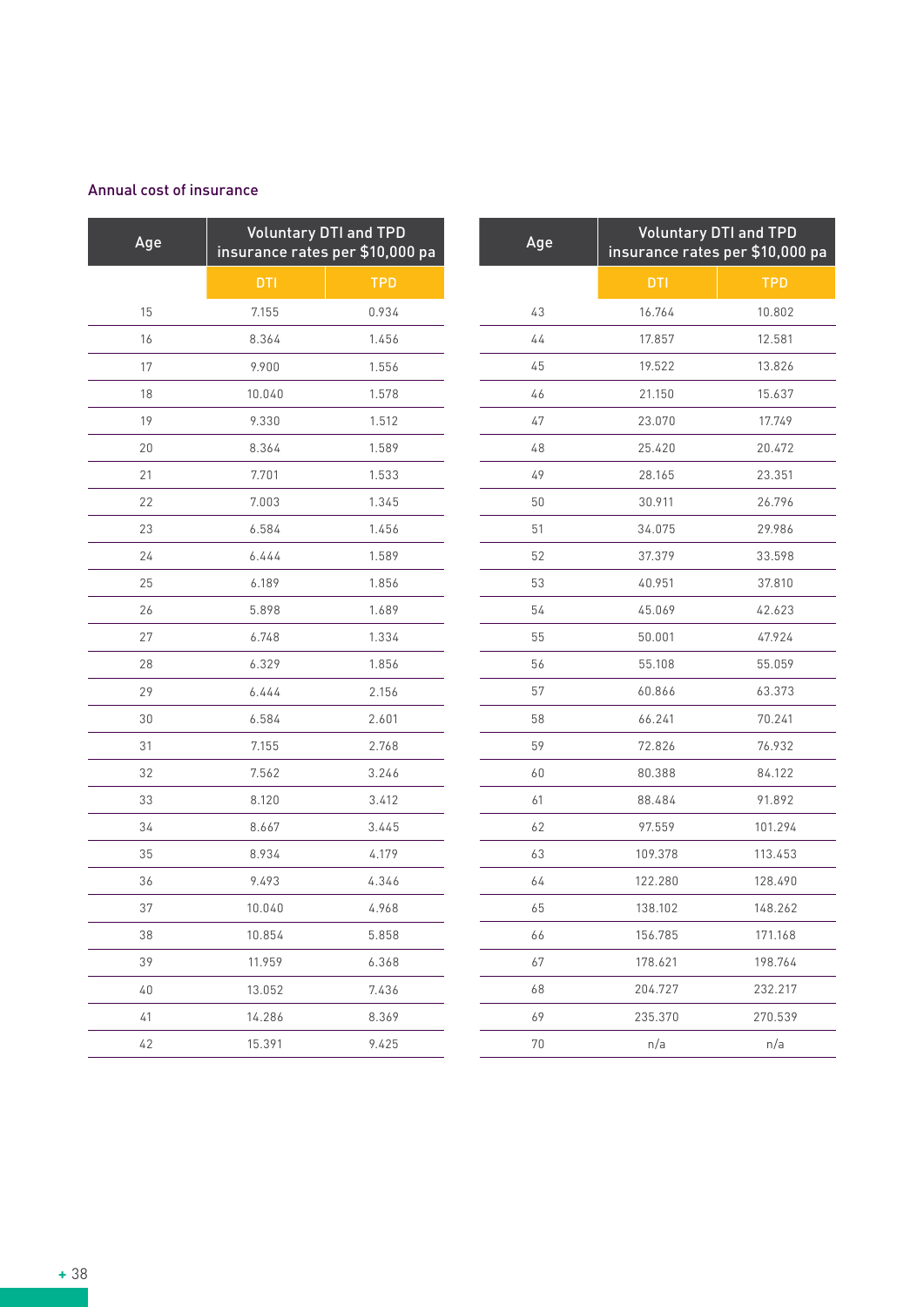#### Income Protection

To work out the monthly cost of your IP insurance, follow these steps.

#### Job classification factors

| <b>Job Classification</b> | Factor |
|---------------------------|--------|
| Professional              | 0.85   |
| <b>White Collar</b>       | 1.00   |
| Light Manual              | 1.60   |
| <b>Heavy Manual</b>       | 3.20   |
| Mining                    | 3.20   |

Step 1: Your gross salary (before-tax salary) earned over the previous 12 months x 84.5%. This includes a super contribution paid to your Mine Super account (calculated using the compulsory super contribution rate current at the date of your disablement), with the remaining amount paid to you directly.

- Step 2: Divide this by \$1,000.
- Step 3: Times by the premium rate relevant to you from the table below.
- Step 4: Times this by the job classification factor relevant to you. If your job classification is showing as 'undeclared', you'll need to times this by 3.20.
- Step 5: Times this by the waiting period factor relevant to you.
	- **+** 14 days: 2.0
	- **+** 30 days: 1.5
	- **+** 60 days: 1.0
	- **+** 90 days: 0.9
	- **+** 120 days: 0.8
	- **+** Up to two years: 1.0
- Step 6: Times this by the Benefit Period factor relevant to you.
	- **+** 2 years: 1.0
	- **+** 5 years: 1.8
- Step 7: Times this by the smoking factor of 1.2 if applicable.

# Age Male Female 15-23 0.147 0.196 24-28 0.147 0.208 29 0.160 0.233 30-31 0.172 0.241 32 0.176 0.241 33 0.196 0.278 34 0.208 0.282 35 0.216 0.306 36 0.241 0.335 37 0.241 0.339 38 0.266 0.372 39 0.278 0.388 40 0.306 0.429 41 0.323 0.449 42 0.339 0.478 43 0.367 0.515 44 0.384 0.527 45 0.404 0.572 46 0.441 0.617

| Age   | Male  | Female |
|-------|-------|--------|
| 47    | 0.478 | 0.666  |
| 48    | 0.511 | 0.711  |
| 49    | 0.555 | 0.784  |
| 50    | 0.608 | 0.854  |
| 51    | 0.661 | 0.918  |
| 52    | 0.711 | 0.996  |
| 53    | 0.784 | 1.090  |
| 54    | 0.849 | 1.184  |
| 55    | 0.915 | 1.278  |
| 56    | 0.996 | 1.400  |
| 57    | 1.090 | 1.527  |
| 58    | 1.205 | 1.686  |
| 59    | 1.327 | 1.854  |
| 60    | 1.466 | 2.050  |
| 61    | 1.596 | 2.238  |
| 62    | 1.657 | 2.323  |
| 63    | 1.290 | 1.809  |
| 64-69 | 0.576 | 0.808  |
| 70    | n/a   | n/a    |

#### Monthly income protection premiums per \$1,000 of cover